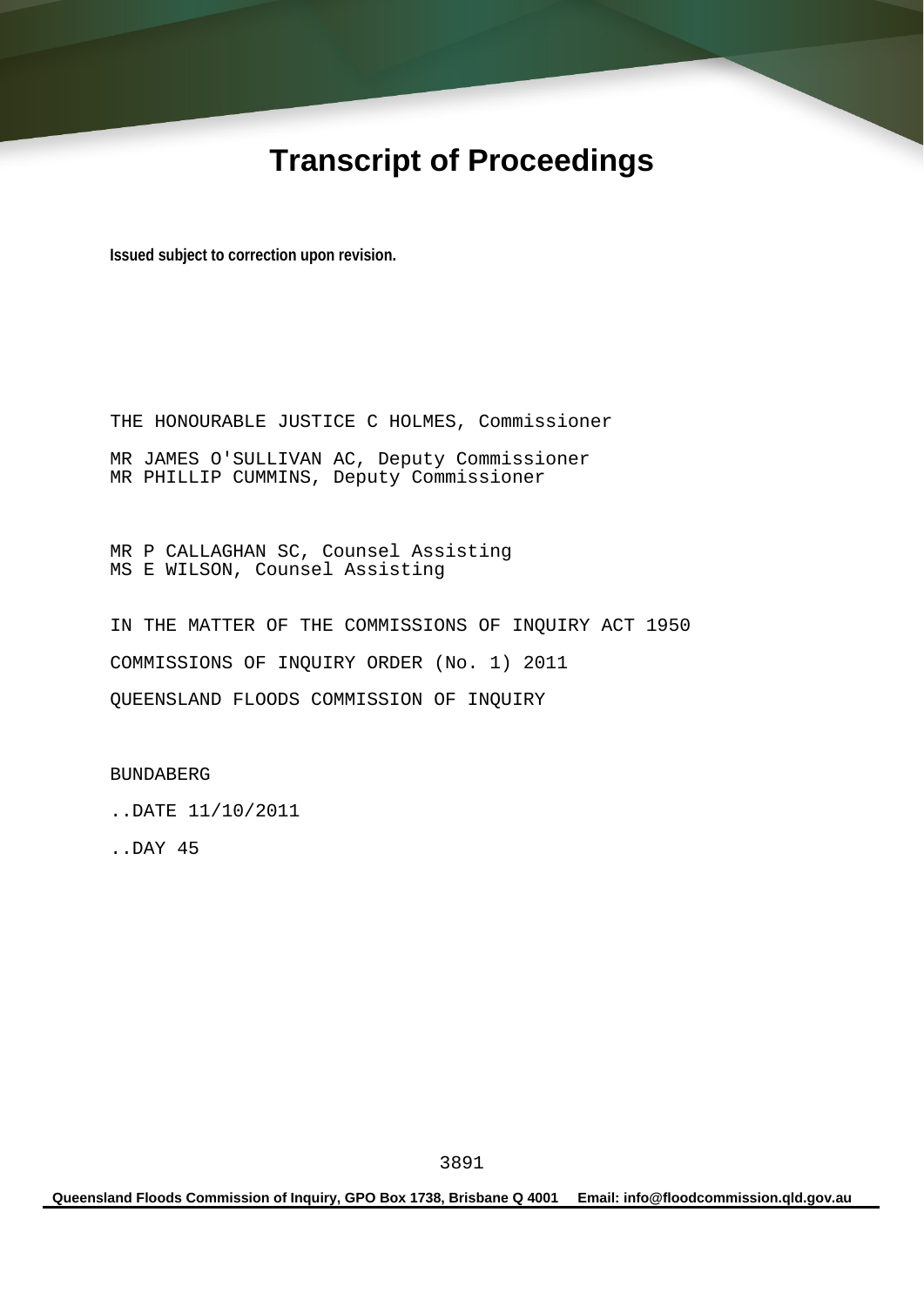## 11102011 D45 T1 SBH QUEENSLAND FLOODS COMMISSION OF INQUIRY **1 10 20 30 40 50**  THE COMMISSION RESUMED AT 10 A.M. MR URE: I appear for the Local Government Association on behalf of the North Burnett Regional Council. COMMISSIONER: Yes, thank you. Yes, Ms Kefford? MS KEFFORD: The first witness for today is Mr Borg. Madam Commissioner, I call Larry Borg. LARRY STEPHEN BORG, SWORN AND EXAMINED: MS KEFFORD: Is your full name Larry Stephen Borg?-- Yes. And you provided a statement to the Queensland Floods Commission of Inquiry. Can I get to you have a look at this document, please? Is that a copy of your statement?-- Yes. I tender that document. COMMISSIONER: Exhibit 760. ADMITTED AND MARKED "EXHIBIT 760" MS KEFFORD: Mr Borg, you live at 313 Murdochs Road, Moore Park?-- Yes. And you have lived there with your wife for the past 37 years?-- No, my wife has lived there for 37 years. I've been there since 1992. And in paragraph 1 of your statement, you tell us that during that 37 years that your wife has lived there, she has never seen as much water sit so long on your property, and that includes when the properties have been affected by cyclones?-- Yes, that's true. Now, at paragraph 3 of your statement you mention another piece of land that is owned by your father-in-law?-- Yes. Is that nearby to your property?-- Yes, across the road. And since early 2009, you mentioned that that property has become an inland lake because the water cannot get away?-- Yes, that's true. Do you know where the water is coming from that's creating the lake on your father-in-law's property?-- That's another -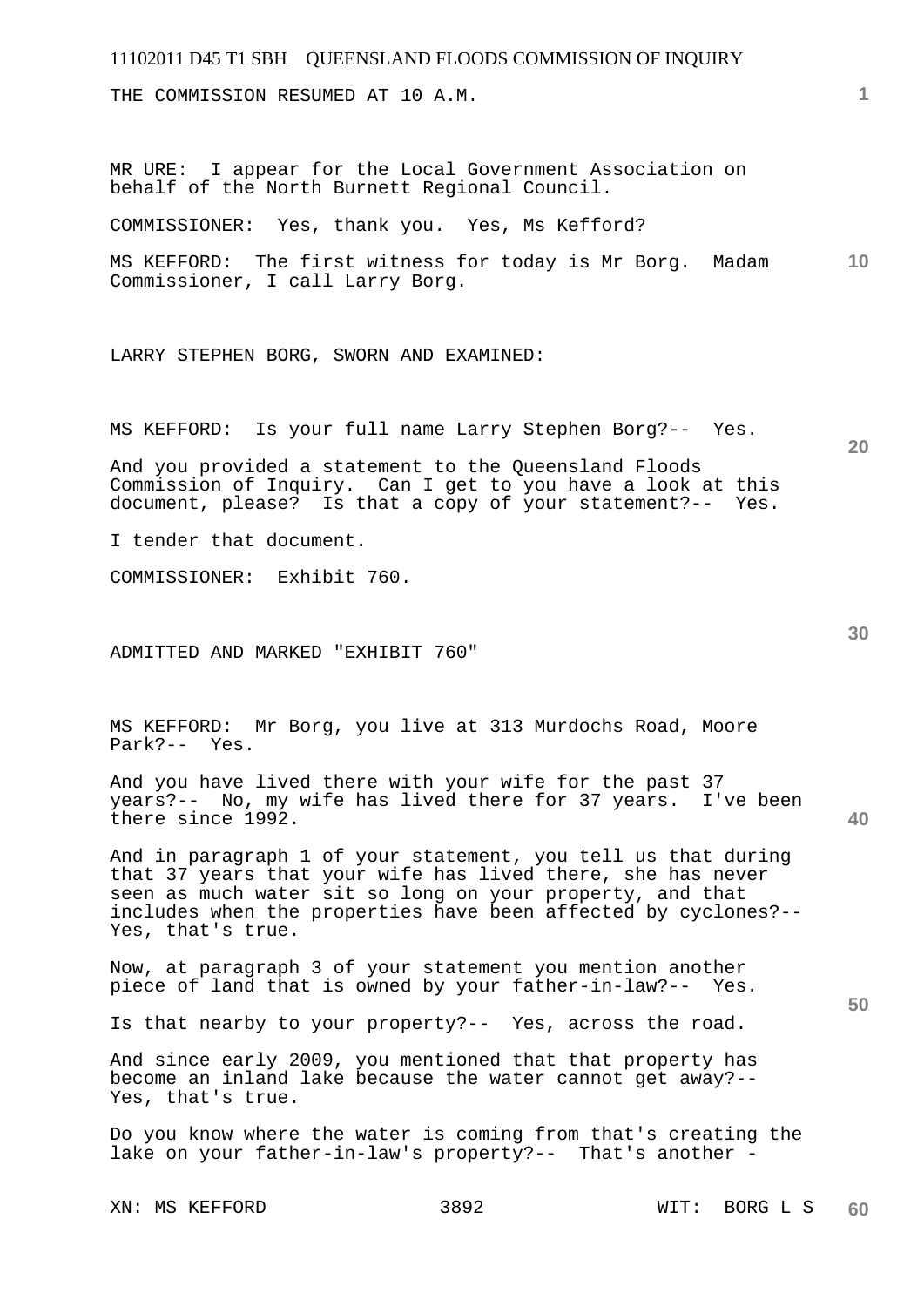that's the centre of a drain that runs through that property. That drain also goes back north approximately another three kilometres - runs up north - so all the water is feeding down into there and then it heads south through there, and with the water sitting in that property because it can't actually head south, because it's blocked off, the water table has just risen so the water has got nowhere to go.

So, the drain that runs south from your father-in-law's property is blocked?-- Yes.

What's it blocked by?-- It's - from Palm View Drive through to Moore Park Road, it's been - it's blocked off with vegetation and there's some residents there that land was subdivided and they've put driveways in to get in and out of their properties, but some of the pipes in there are too small to allow the water through and one resident has actually dammed it off, so he has got a bit of a pond when he drives in, and then once you get down to Moore Park Road, from Moore Park Road through to Gengers Road is vegetation, and then you've got flood gates, which up until November last year, the pipes were actually blocked and we asked Council to have them cleaned, so they cleaned the pipes out. But from the pipes, there's about 70 metres of clean drain, and then from there through to Moore Park Creek, it's just totally silted up.

Could you explain for us what the flood gates are that you are referring to? Is that something different to the abandoned weir that Mr Shuter-----?-- No, that's the same thing.

Same thing?-- Yes.

And do you know what their purpose was?-- Yes, the purpose is to let the water out during the rain season, let the water run out, and then the flaps actually close and they stop the tide coming back in so you don't get no salt water up into the farms or into the land north of it.

**40**  Now, if I could take you to paragraph 20 of your statement? You mention there that the 2010/2011 floods caused flooding to your properties?-- Yes.

Do you have a belief as to what caused the flooding?-- Yes, I do.

What do you believe caused the flooding?-- Because that water in that land across the road from us - because Moore Park is just sand - it's just sand dunes, that's all it is - that water across the road from us was a metre higher than our property because it couldn't get away at all, so that's brought the water table up, which has flooded our property our farms.

And is this a problem that you experience regularly, or was it limited-----?-- No, well, we've just come out of a 10 year drought, so before that, when we did have rain events and that system was working - that drainage system across from Gengers Road from Moore Park Creek was put in by the young family to

XN: MS KEFFORD 3893 WIT: BORG L S

**10** 

**1**

**20**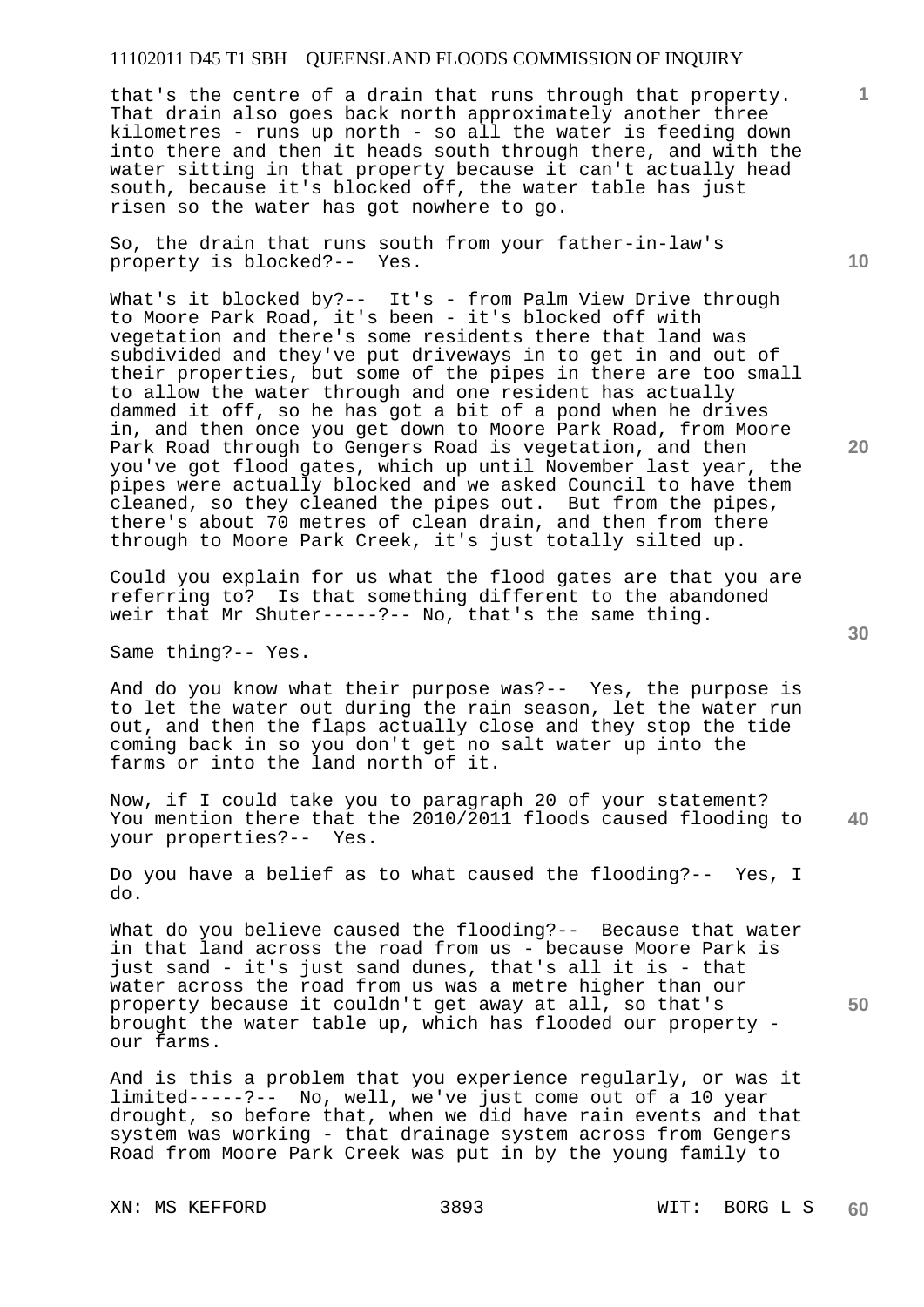take the water out for farming land and for Moore Park. That's what it was put in for originally. And because that hasn't been working, and during the drought obviously there's no water in there so people don't worry about it, but it's just built up with vegetation and silt and it can't get away. Normally - when it was working properly, you'd have cyclones there and within three or four days, that water would escape, would go out to sea.

If I take you over then to paragraph 24 of your statement, and there you say that the drainage system was first installed around the 1960s and at that time there were approximately 300 residents in Moore Park. Is the drainage system that you're talking about there the one you've just been describing as<br>subject to vegetation blockages?-- Yes. subject to vegetation blockages?--

You say now there are approximately 3,000 residents and the numbers continue to grow. You also observe that the same drainage system is used by all residents of the Moore Park township and it has never been upgraded to meet increased demand?-- That's right.

What's the basis of that statement? Is it just your observations about the drainage that went in for the increase in residents?-- That's my opinion. Those pipes that release all this water have never been upgraded since - from when they were put in, and they're a lot smaller pipes than what has been put in when the new roads have gone in. They've got bigger pipes under the road crossings. They've got a lot more - with all the development in Moore Park, there's a lot more bitumen, a lot more roofs, and all this water has to go out that's the only way it has got to go out. So, if that drainage system isn't upgraded, it can't handle the extra water going through it.

If I could take you then over to paragraph 34 of your statement, you mention there what you believe will resolve the long-term flooding that was experienced this year; is that right?-- Yes.

So, you believe that if the system is cleaned up and restored to a proper operational level, that will solve the flooding issue?-- Yes.

And do you think it will solve the flooding issue completely or will just reduce the length of time that flooding is experienced?-- I think - my personal opinion is that if that system is cleaned and restored back to its original - to what it should be, and upgraded at the other end - the pipes upgraded to suit the new infrastructure, I believe that 80 per cent of Moore Park's flooding would not have occurred in the 2010/2011 flooding because the water would have had somewhere to go.

If I could then take you over to paragraph 38 where you make a number of recommendations including cleaning out this drainage system, and if I could just ask you about the third bullet point? You say the Council should also unblock and add a set

XN: MS KEFFORD 3894 WIT: BORG L S

**10** 

**1**

**20** 

**30** 

**40**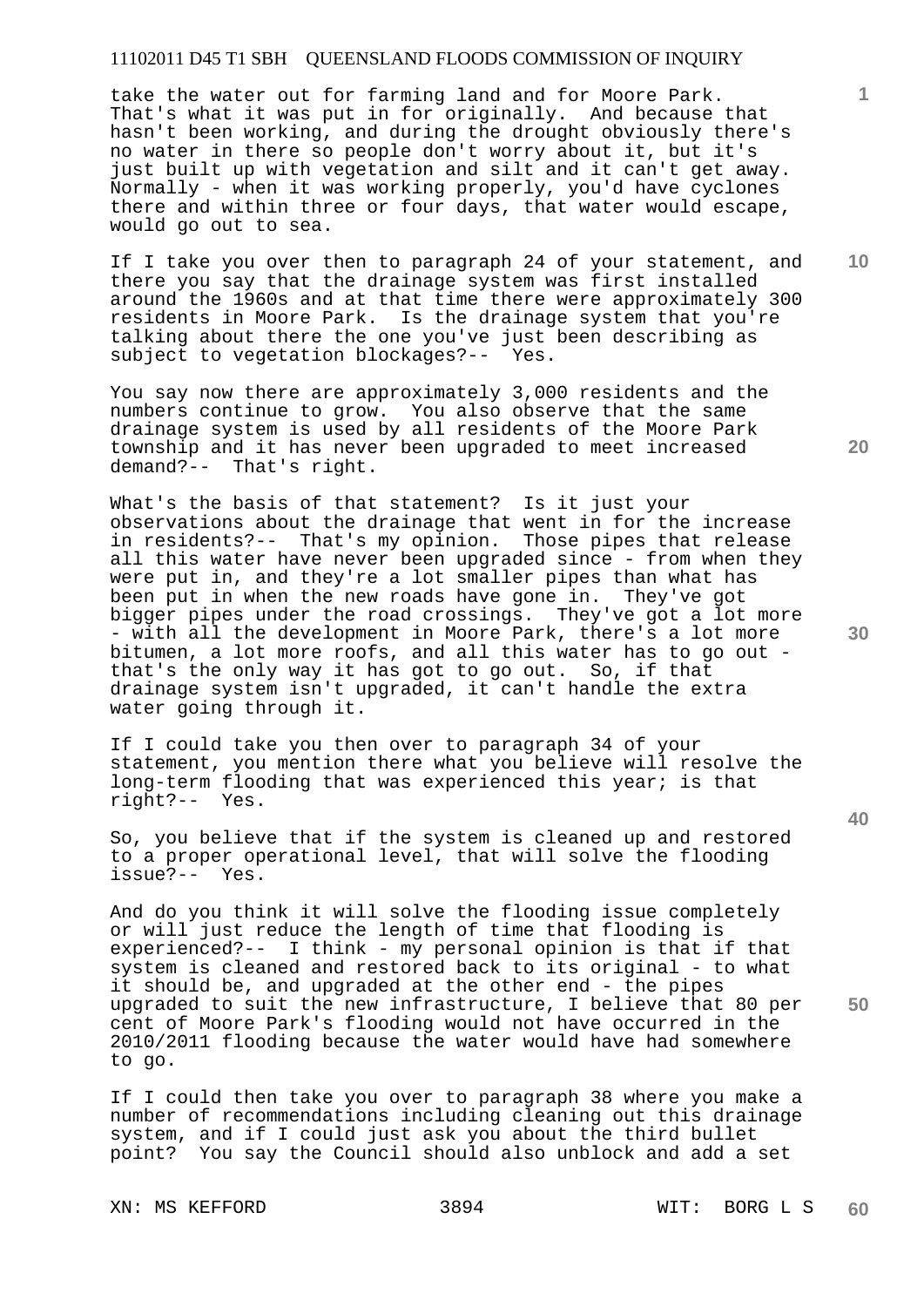of flood gates at the northern end of Moore Park which is another issue they are ignoring?-- Yes.

In terms of the northern end of Moore Park, is that - is the location that you're suggesting up around the Royal Palm Boulevard area?-- Yes.

And why do you think it would be beneficial to add a set of flood gates at that point?-- Well, there's two drains in Moore Park and they run - in the township of Moore Park, they run parallel to each other for about two and a half kilometres. One runs south and the other one runs north. They're both blocked off on the end. The one that runs north is tidal, in and out of Oyster Creek, no problem, and now there's about seven or 800 metres there where it is filled in or blocked off so that water that's just sitting stagnant there, it can't go anywhere at all. If that was opened up in Oyster Creek and a set of flood gates put there and a bottom set of flood gates filled up, Moore Park would not have a high water table, it would not have flooding during the wet season because the water would be able to escape either end.

And finally if I could just ask you about the recommendation on the next page over. In the second bullet point you talk about the fact that the Council has little background knowledge of the Moore Park drainage systems compared to the farmers and that you believe the Council should sit down with the farmers and listen to what they have to say?-- Yes.

Have you spoken to the farmers in the area and do you know whether they're willing to participate in discussions with Council?-- Yes, yes. I've spoken to farmers that have been there, farmers that have farmed there since the '50s and '60s, and they are willing to sit down and talk to Council about how the system used to work and what happens in Moore Park, but they just don't seem to want to listen to what we've got to say.

You need an avenue or mechanism in which to-----?-- Yes.

Thank you, I have no further questions.

COMMISSIONER: Mr Ure?

**50**  MR URE: Thank you. Would you look, please, at this document, Mr Borg? Just so we can put some locations into the discussion we're about to have, do you accept that that's a depiction of the Moore Park drainage scheme area?-- Yes, yep.

That's indicated in purple?-- Yes.

The Moore Park settlement we can see from the cadastral base showing the lot sizes?-- Yes.

And the lot layouts on the plan?-- Yes.

**10** 

**1**

**20**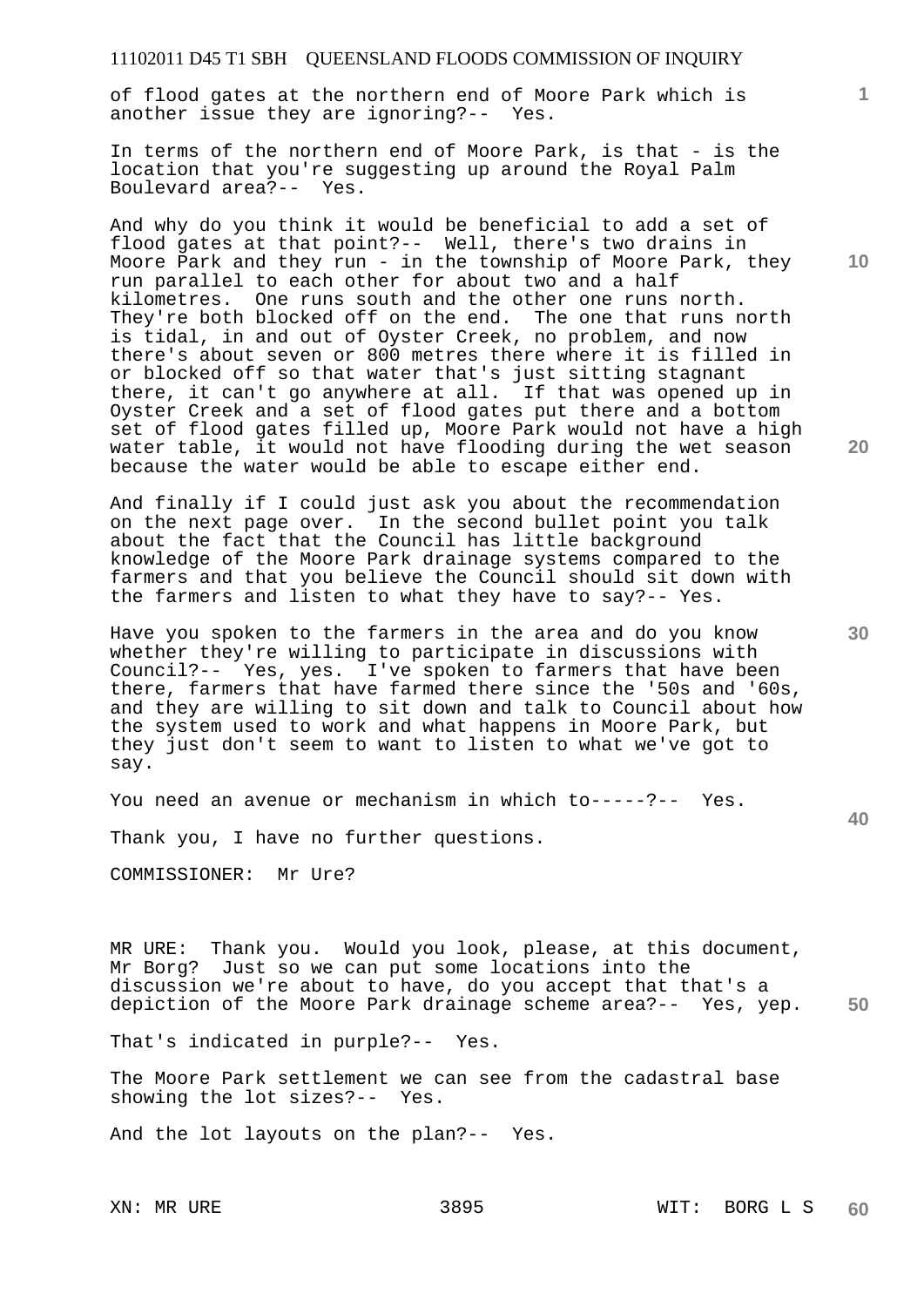### 11102011 D45 T1 SBH QUEENSLAND FLOODS COMMISSION OF INQUIRY **1 10 20 30 40**  And there's also noted on there - can you just hold yours up and turn it around so I can see which particular version you've got? All right, thanks. We can also see on there what we can call the Moore Park town drain?-- Yes. That's the one that you have a complaint about-----?-- Yes. -----to the east?-- Yes. That's depicted in green highlighter - on my copy it is anyway. Is it on yours?-- Blue. Blue on yours?-- Yes. And if we come a little bit to the west, on the western side of the first row of purple lots-----?-- Yes. -----we can see two parallel lines, and that's, in fact, the agricultural drain?-- That's correct, Yes. It terminates off the purple to the south with some gates, and the Moore Park town drain terminates with the pipes and the tidal flaps that you refer to in your evidence, again off to the south?-- Yeah, they don't terminate. The agricultural drain runs out to sea, which becomes - from them gates down becomes Moore Park Creek. I accept that, but the actual drainage feature has - both of them at their southern end have control measures?-- Control gates, Yes. All right. I tender that. COMMISSIONER: That will be Exhibit 761. ADMITTED AND MARKED "EXHIBIT 761" MR URE: Now, I just want to ask you some questions. You may not be able to answer this, given the fact that you've lived there since 1992. Were you in Moore Park prior to that or did you arrive in Moore Park in 1992?-- I arrived in Moore Park in 1992, yes. Are you aware historically - and I'm talking some 50 or 60 years ago - the area that's known as the Moore Park town drain

It might be appropriate at this time to tender a 1972 Parish  $map---$ 

that we're talking about and the areas between that and the

agricultural drain was an actual wetland?-- Yes.

COMMISSIONER: Exhibit 762.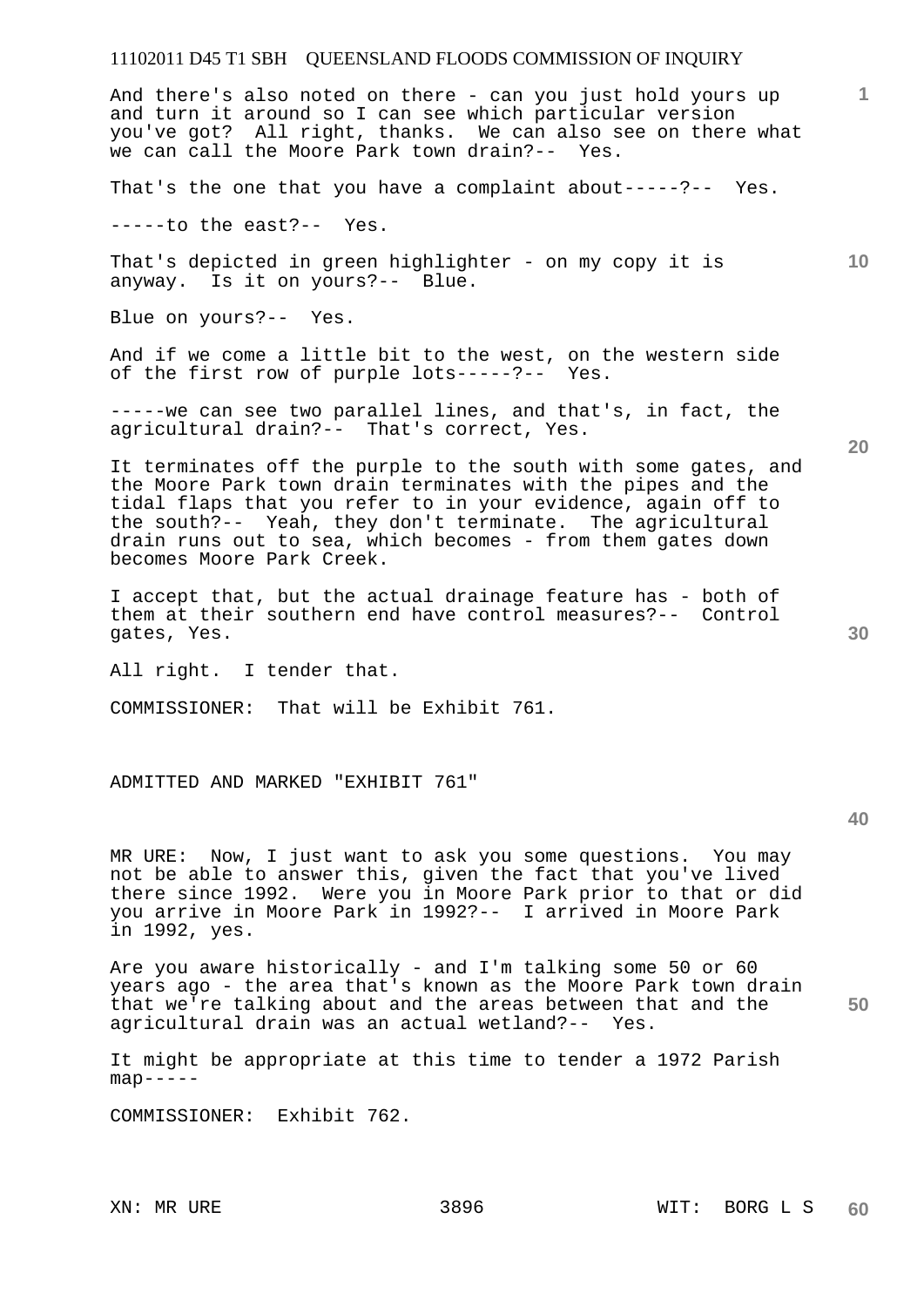ADMITTED AND MARKED "EXHIBIT 762"

MR URE: Thank you. Can I hand a copy, please, to Mr Borg? If you just look at that briefly just to familiarise yourself with it. Again, we have the agricultural drain in dashed blue, I think, on that copy?-- Yes.

Blue dashed line, and a green line again showing the town drain, and we can see the traditional indication of marshland or wetland with straight lines with little grassy tuft squiggles on it?-- Yes.

Underlying that area and portion 18 on RP124068 - it looks like - off to the west and further north, all right?-- Yep.

It's also the case, isn't it, that at the present time, Moore Park is experiencing the highest levels of ground water in history; are you aware of that?-- I've been told that, yes.

And it's the case, is it not, that in places the ground water is above the surface level of the land in Moore Park at the present time?-- Only when the water can't get away. At the agricultural drain, which - where the water runs out, the back of our property, we monitor the water every day, we measure the water table every single day for DERM and while-ever that water can get away, the water table fluctuates up and down. At the moment it is down to 50 centimetres down below ground level, where at the front, where this other drain is, the water is sitting on top of the ground because it can't get away.

I suggest there's more to it than that, Mr Borg. You are aware that DERM has dozens, if not hundreds, of bores in the vicinity of Moore Park?-- I am aware of that.

All right. We'll hear about those shortly. These high water tables have occurred, I suggest to you, in Moore Park in the past. Were you aware of that?-- Yes.

Where the water table came to or above the natural surface of the land?-- That's right, Yes.

And, historically, although not recently, the predecessor to DERM, which was then the Department of Natural Resources and Water, I suspect, issued permits permitting cane farmers to dewater their properties?-- That's right.

By pumping out the ground water?-- That's right.

Because of the negative impact that a high water table level can have on cane stalks?-- That's right.

And, in fact, the sugar cane crop in this area was significantly adversely affected, I suggest, in '83, '85, '89 and '92 as a consequence of water table levels at surface

**1**

**20** 

**30**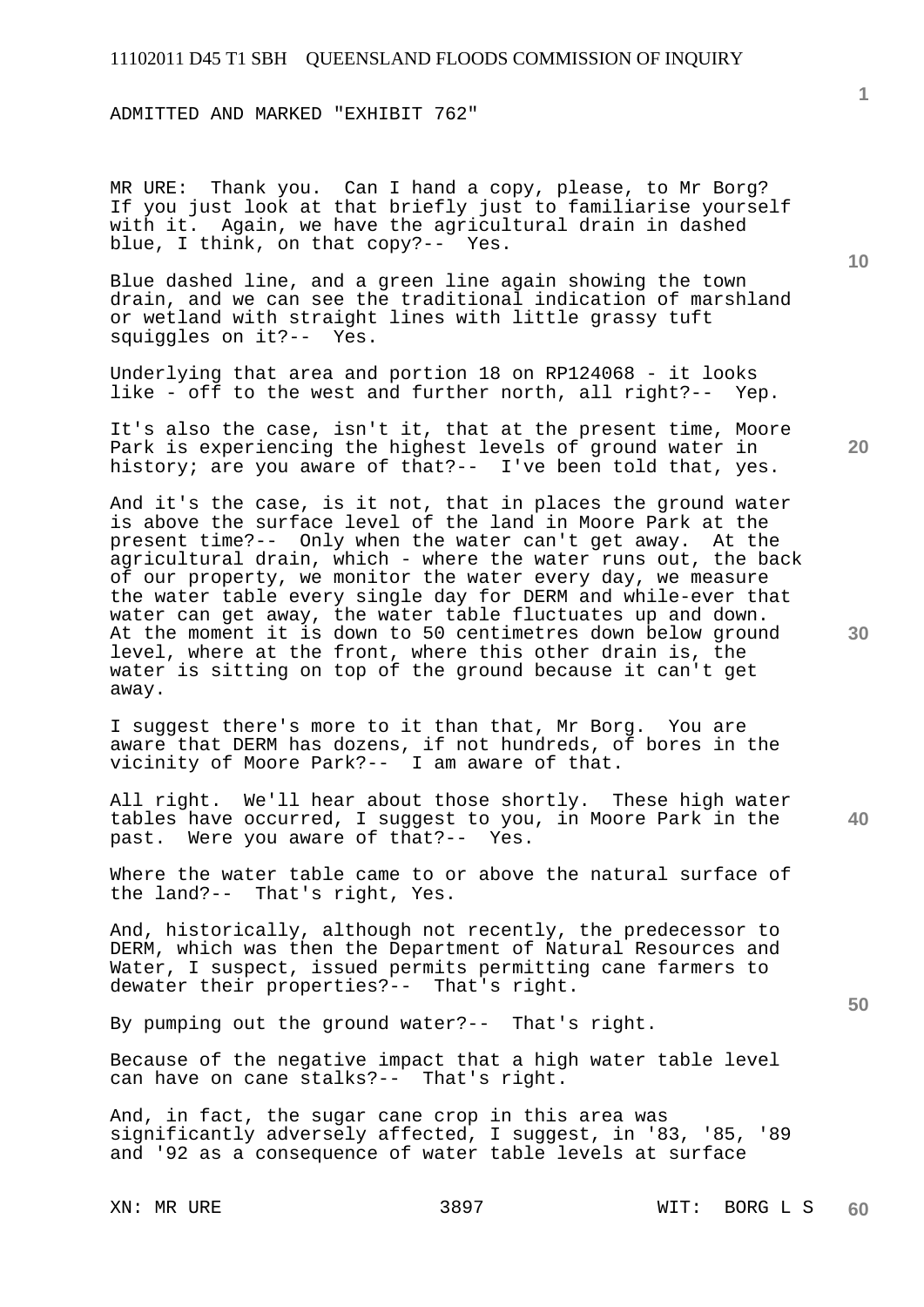level, correct?-- Yes.

And those instances occurred prior to the significant development that's been - well, earlier in the development history for Moore Park, obviously?-- Mmm.

All right. If you can go, please, to your statement, just in paragraph 8? You, I think, have corrected it to some extent, but I just want to deal with a couple of other matters. You say in paragraph 8 that the Council - look, I'll withdraw that. We can come to it more quickly. You accept that in October 2010 the Council, at the request of locals, put a sewerage worm cleaner down the pipes-----?-- Yes.

-----at the downstream end of the town drain that we're talking about. These are the three by 75 mil pipes that have the tidal flaps on them?-- Yes.

Whilst we're on that, the function of the tidal flaps is to close - the flaps are on the outside of the pipes?-- That's right.

So if there's a positive head pressure on the seaward side of the pipes, the flaps close to prevent the salt water intruding upstream, if I can call it that?-- That's correct.

With the attendant damage that saline water would have to agriculture?-- Yes.

That's the philosophy behind that?-- Yes.

All right. So, in October 2010, they cleaned out the pipes with a pipe boring machine?-- Yes.

I suggest to you also that immediately to the east and adjacent to the pipes in what you've called the abandoned weir, which is, in fact, the embankment in which the pipes are situated, isn't it?-- Yes.

**40**  They, the Council, on three occasions, dug a bypass channel?-- That's right.

In fact - I don't know if we can get it up - but if we can look at Mr Shuter's statement, Exhibit 758 before the Commission, Attachment A1, reference 2. Is that document - I think it is A1. It is difficult to see. The writing is not particularly neat. It might be A4. It looks like that. Whilst we are seeking to get that up, if we can just go on? If I can suggest that on three occasions they dug a bypass channel?-- They reached the pipes, yes.

And on the final occasion, the one that will be depicted on the screen - I think it might be one either side - that's it, thank you - and that particular channel that we can see there was dug in February 2011 with dimensions - it's trapezoidal it's dimensions are 6.5 metres at the top, two metres at the bottom and a height of 1.4 metres. Do you see that?-- Yep.

**1**

**50**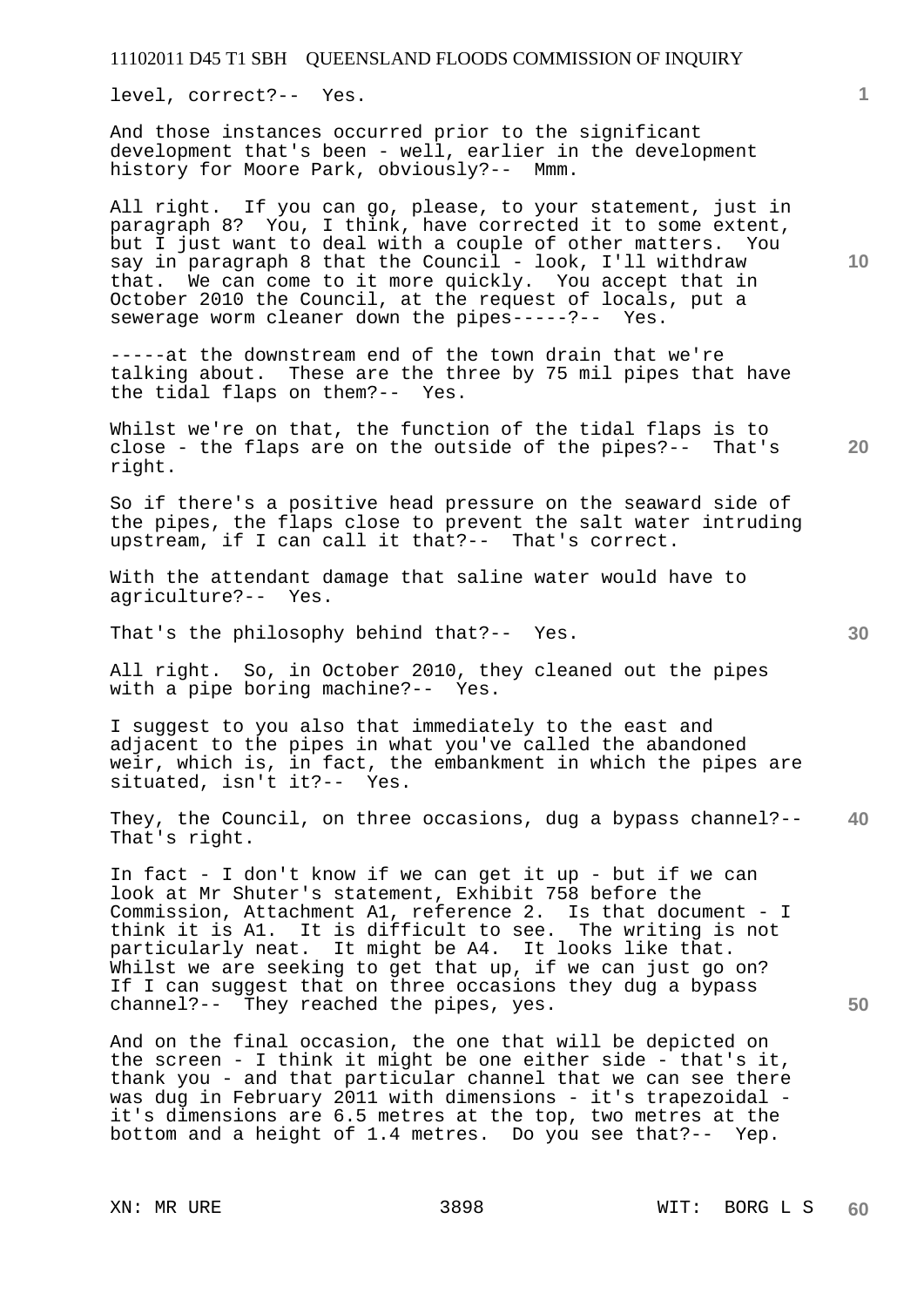And do you recall that was-----?-- Yes.

One of the reasons I suggest, Mr Borg, why the Council did that, was to see whether or not, as was suggested, the pipes and the tidal flaps were having any effect on creating the problem that the residents perceive existed in Moore Park; do you understand what I'm saying?-- Yes.

If the pipes are a problem and you bypass the pipes and nothing changes, that suggests pretty strongly that the pipes aren't a problem; would you accept that? Forget that for a moment. Do you accept in principle that if you think there's a problem with the pipes and you bypass the pipes-----?-- Yep.

-----and there's no change-----?-- Mmm.

-----it suggests that the pipes aren't causing a problem?-- That's right.

I suggest to you this was done by the Council - it was left open through a series of tides for two and a half weeks and the engineers concluded there was no tangible difference to the hydraulic performance in the vicinity?-- The reason there's no tangible difference is because seven metres down below from there it's clear. The next 900 or 800 metres from there down is silted up and blocked and no water can get through.

The tide comes up there, doesn't it?-- No, it doesn't. The tide can't make it to there. It's silted up.

You're saying the tide never gets to the immediate downstream end of the flood gates?-- Never. It's impossible for it to get there.

All right. We'll come to that shortly then. All right. I understand your proposition now. You're saying this system is completely isolated and no matter where the tide comes from it can't get to the flood?-- It can't get to the flaps because it's silted up.

All right. I understand. That shortens things dramatically. All right. A couple of other matters then: in a number of places in your statement you suggest that the Council has been unable to gain access to Mr Robinson's property, who was an employee of the Council-----?-- Yes.

-----to carry out inspections and any necessary clearing works?-- Yes.

I suggest to you, with respect, that's incorrect, and in October 2010, and then again in December 2010, after a survey that had been carried down the total length of the drain in November 2010, the Council entered on to Mr Robinson's and other property and undertook clearing works. Can you comment on that?-- Yes, I can, and that is incorrect, because-----

**20** 

**40** 

**50** 

**10**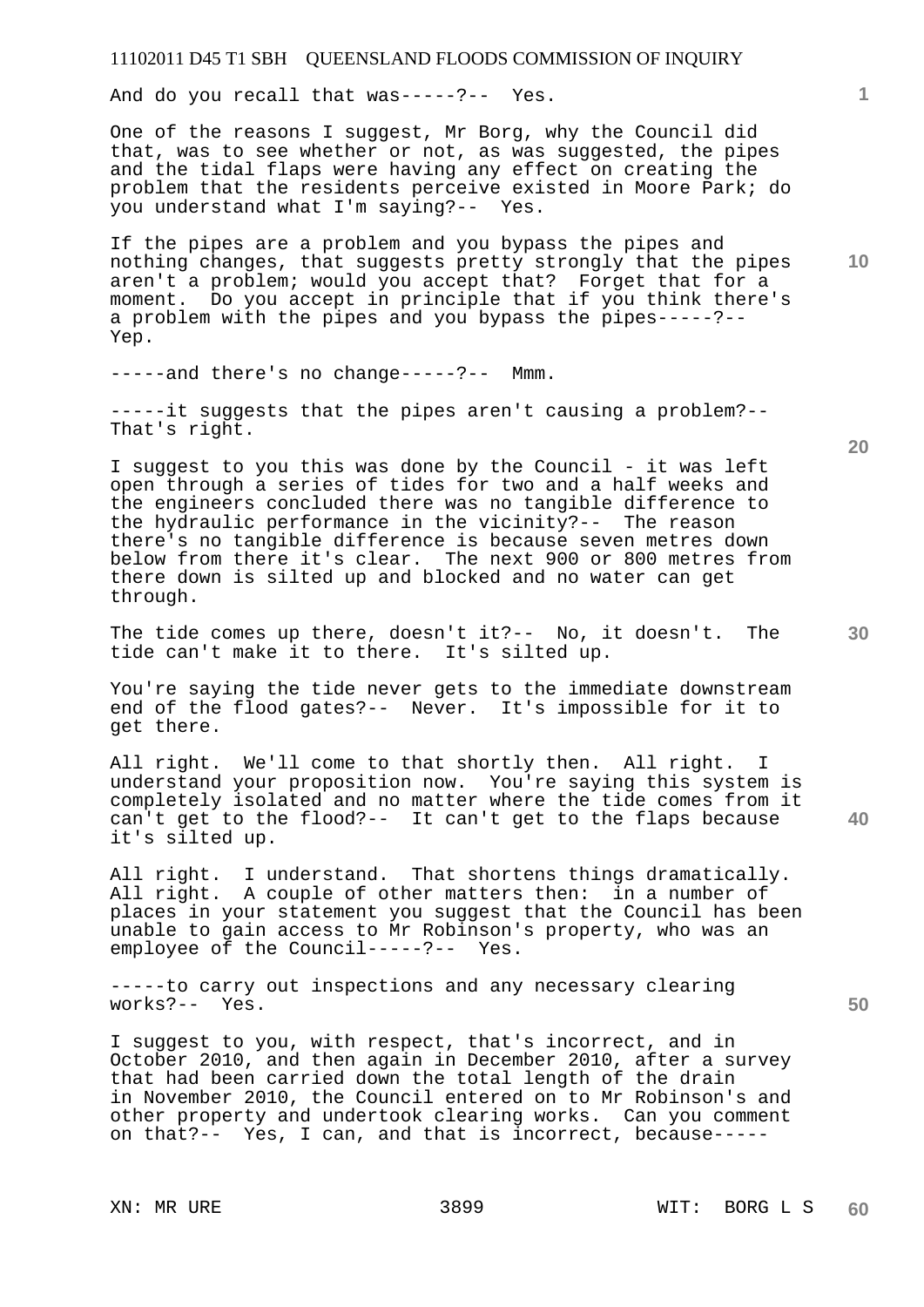You disagree?-- Yes, I totally disagree. They entered one property and cleaned out some vegetation, but no vegetation was cleaned out off Mr Robinson's property.

Are you saying that they entered - you accept they entered Mr Robinson's property or not?-- I was there at a meeting with Mr Robinson and Council works engineers-----

When?-- It was - I couldn't give you the exact-----

Is this the meeting you refer to in your statement?-- At Palm View Drive, yes, with Mr Griffiths and Mr Samuels.

12th of October 2010?-- Yes.

If you focused on what I'm saying, I suggested to you in October 2010 and then again in December 2010, the Council entered on to Mr Robinson's property and cleaned it?-- I disagree.

All right. In paragraph - may Mr Borg see Exhibit 759? That's the invert level exhibit, please. We can see that this is a plan of the area of concern, we can see the Moore Park agricultural drain that's nominated; you see that?-- Yes, yes.

And we can see Murdochs drain - the town drain. You know what I'm talking about?-- Yes.

**30**  There has been a debate in the statements, and you suggest in your statement there's some difference of opinion about the relative levels of the town drain?-- Yes.

The suggestion is - of the Council - that there's a three mil difference?-- That's right.

You have criticised and suggested that somebody has said it's in excess of a metre?-- Yes.

**40**  I just want to run you through a few things here?-- Yes.

I suggest to you that if one looks at Palm View Drive - do you see where that is?--

About point 6 of a way across the page from north to south-----?-- Yes, I see that.

-----we can see there's some pipes there?-- Yes.

**50**  And there is an invert level of 0.847. You see that?-- Yes.

Upstream in the levels, 0.847?-- Yes.

If we then go to the tidal flaps downstream of the pipes to the south at Gengers Road, we can see the invert level upstream is 0.85 and downstream 0.83. See that? These are surveyed levels, Mr Borg?-- Yes.

**1**

**10**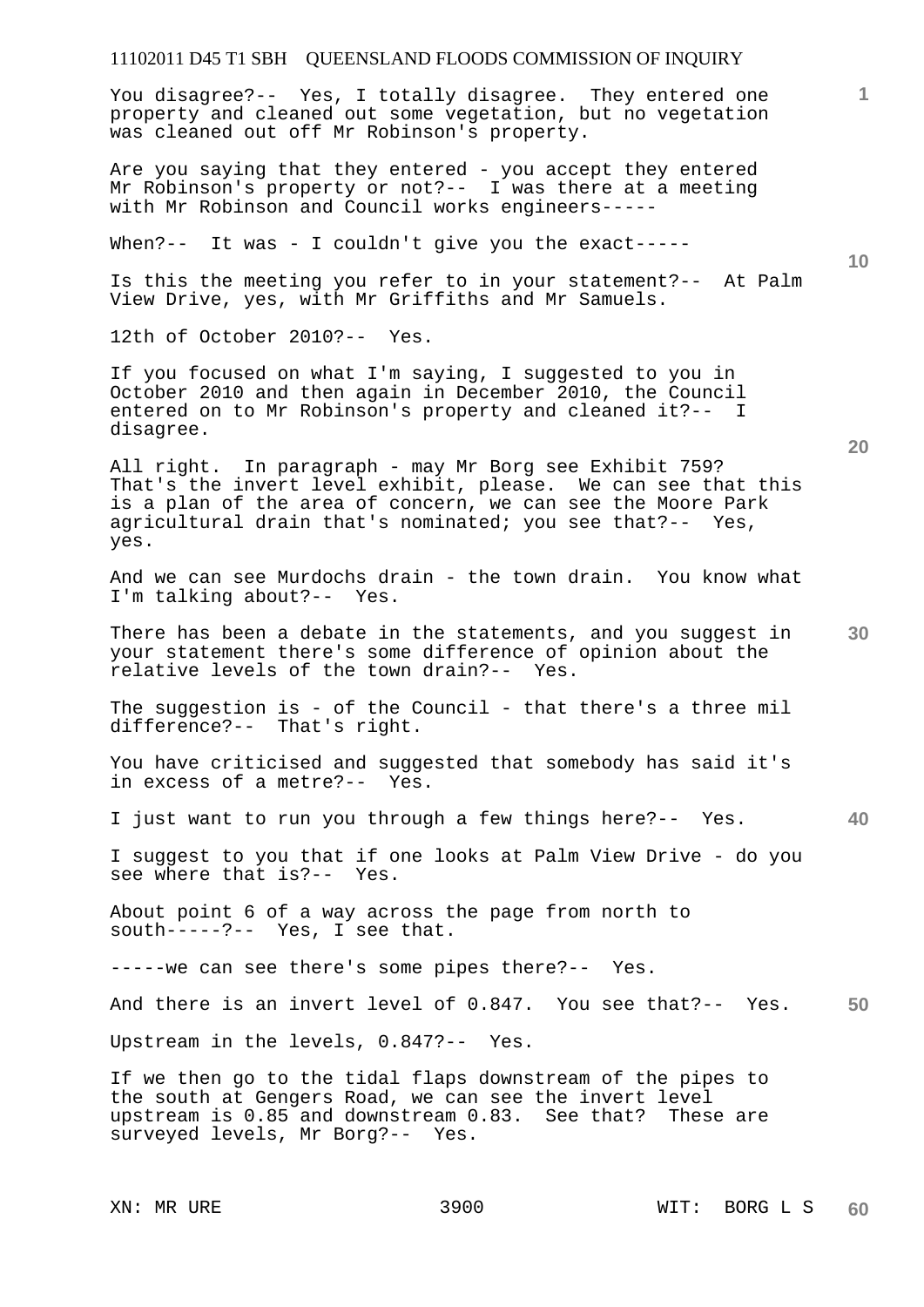See it says pipes at point H, invert I.L, invert level upstream 0.85, downstream 0.83. The distance between point B - A-B - at Palm View Drive and Gengers Road would be in the order of three kilometres?-- Pretty close to it, yes.

In essence, there is no difference in those levels, would you accept that?-- No.

So, you suggest these are wrong?-- Yes.

All right, okay. I suggest to you also that for about 300 metres from point B near Palm View Drive downstream along the drain, the drain is actually - the surface of the drain is actually below sea level. Can you comment on that proposition?-- I don't know that.

If we look, however, at the agricultural drain, we can see at point K the invert level is 0.771 and the invert level at the culvert at point J is - sorry, the invert level downstream at point K is 0.625; see that?-- Yes.

That's a positive, and the invert level at point J at the Moore Park Road end is minus 0.605; do you see that?-- Yes.

And as a matter of mathematics, I suggest that suggests a fall in the agricultural drain from north to south over that distance in the order of 1.3 metres?-- Yes.

I suggest to you that the town drain over the distance from Palm View Drive to the tidal gates in essence is completely flat?-- I disagree.

**20** 

**40** 

**1**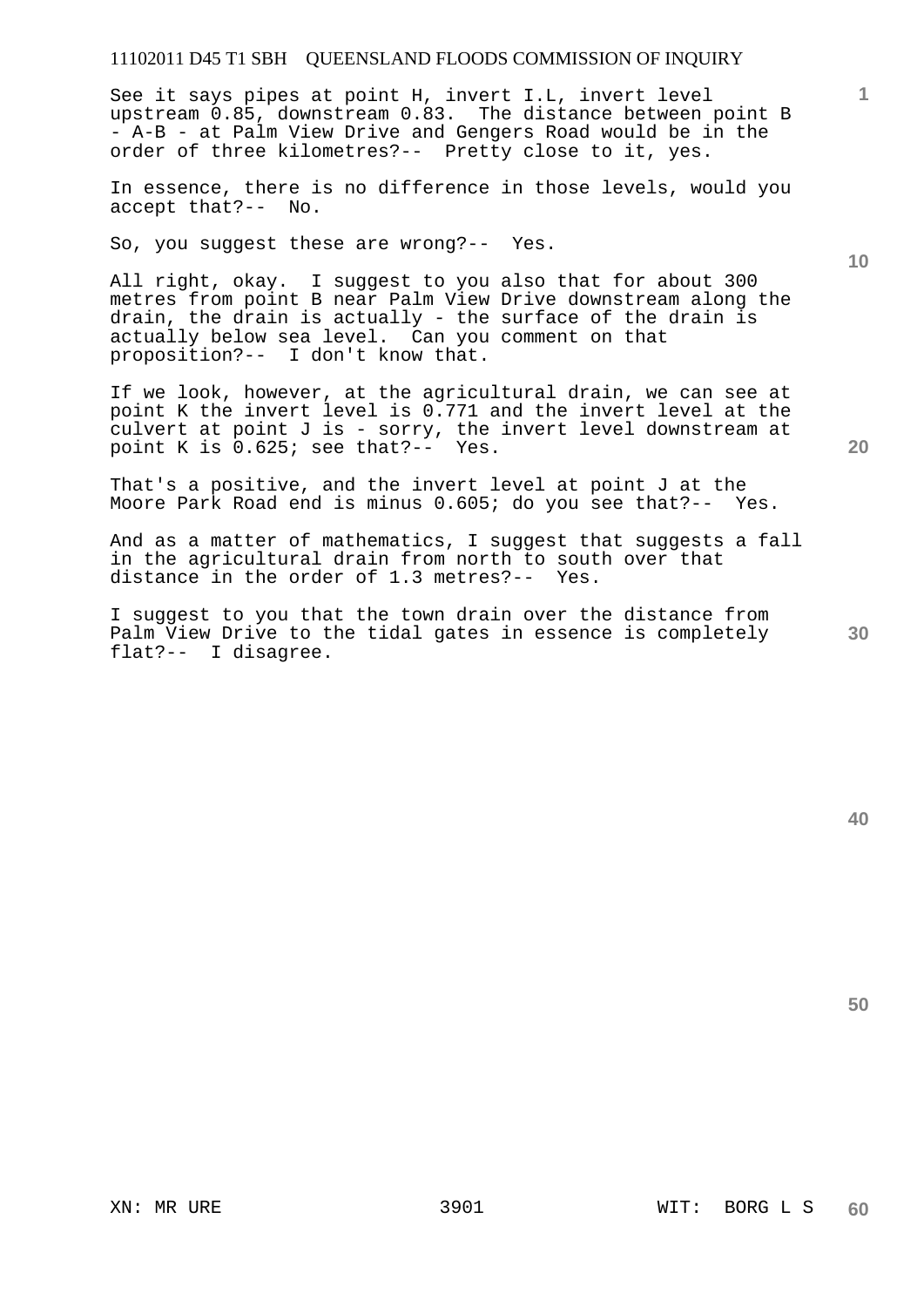**10 20**  I tender the 1972 Parish map. COMMISSIONER: I think you already did. Anyway, I have given it a number, 762. MR URE: I was told I hadn't. COMMISSIONER: I might have just been psychic, Mr Ure. MR URE: Thank you, Madam Commissioner. Thank you. COMMISSIONER: Ms McLeod? MS McLEOD: No questions. MR ROLLS: No questions, thank you. COMMISSIONER: Ms Kefford? MS KEFFORD: No further questions. Might this witness be excused? COMMISSIONER: Thanks very much, Mr Borg, you are excused. WITNESS EXCUSED

MS KEFFORD: The next witness will be taken by Ms Wilson.

MS WILSON: Thank you, Madam Commissioner. I call Peter Byrne.

**50** 

**30**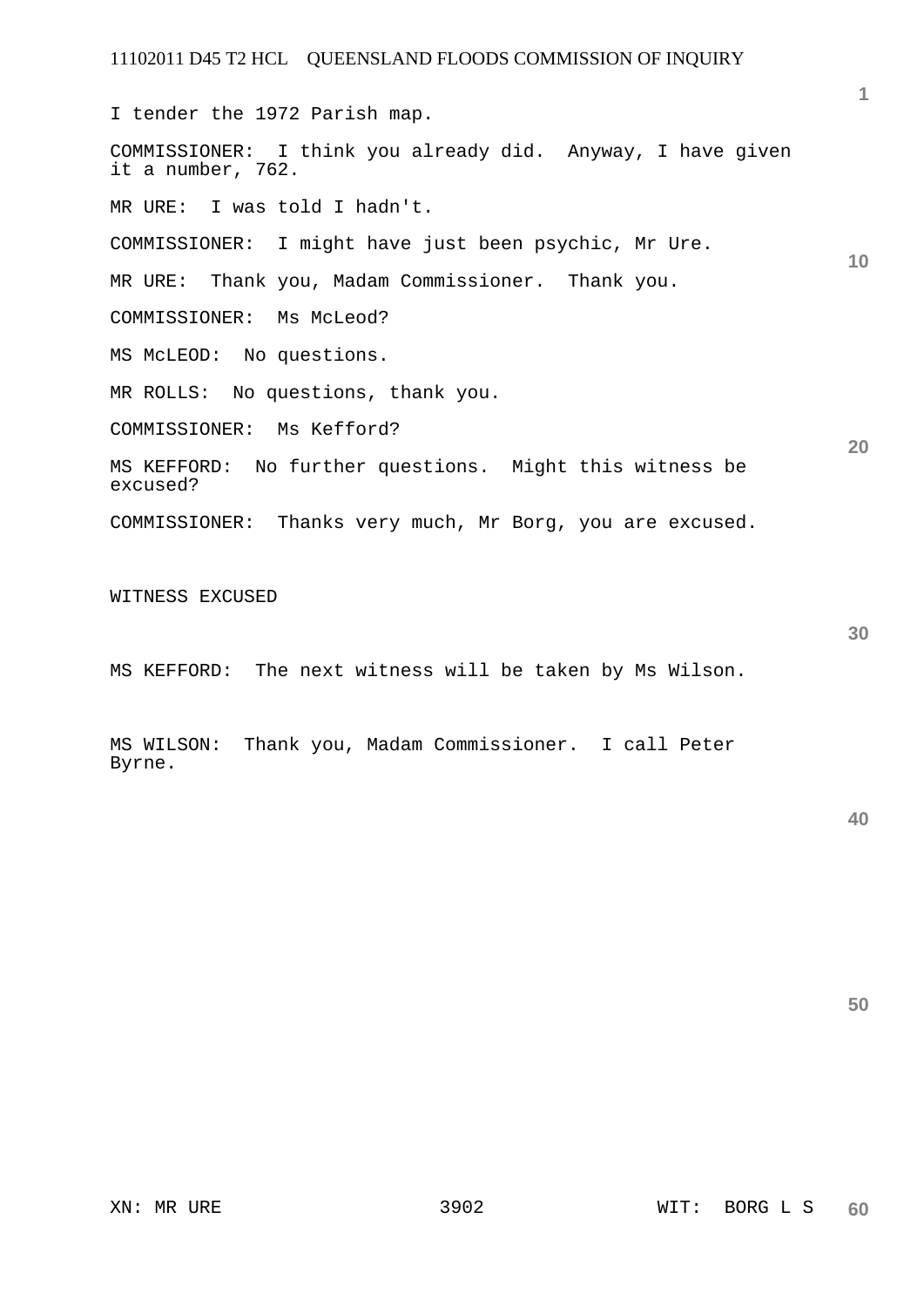PETER JOHN BYRNE, SWORN AND EXAMINED:

MS WILSON: Is your full name Peter John Byrne?-- That is correct.

And you are Chief Executive Officer at the Bundaberg Regional Council?-- That is correct.

You have provided a statement to the Queensland Floods Commission of Inquiry in response to requirements from the Commission dated 10 August 2011?-- That is correct.

Can you have a look at this document, please? Now, that is your statement?-- That's correct.

Attached to that statement are points that are referred to in your statement?-- That is correct.

Madam Commissioner, I tender that statement with attachments.

COMMISSIONER: Exhibit 763.

ADMITTED AND MARKED "EXHIBIT 763"

MS WILSON: Mr Byrne, if I could just take you to a couple of matters that I am seeking some clarification in your statement? The first is the adoption of the planning scheme. If we can go to paragraph 3.3 where you refer to a letter from the Minister of Local Government and Planning advising that council may adopt the Bundaberg City Plan Scheme?-- Yes.

And that letter is attached to your statement at attachment  $F? -- Yes.$ 

If we can go to that third paragraph where "The Minister has considered the State interests and is pleased to advise that council may adopt the proposed scheme subject to two conditions in attachment 1"?-- Uh-huh.

Attachment 1 to that letter. Now, attachment 1 was not provided to that letter. So that's the issue of clarification that I am seeking, is whether you could advise us whether the conditions in attachment 1 related in any way to the provisions in the scheme of respective flooding?-- I don't have it before me and I can't clarify that.

Could that information be provided to the Commission?-- It can.

The communication of information regarding flood risk to residents, the Bundaberg City Planning Scheme is acknowledged as reflecting the State Planning Policy 1/03?-- That is

**10** 

**1**

**30** 

**20** 

**40**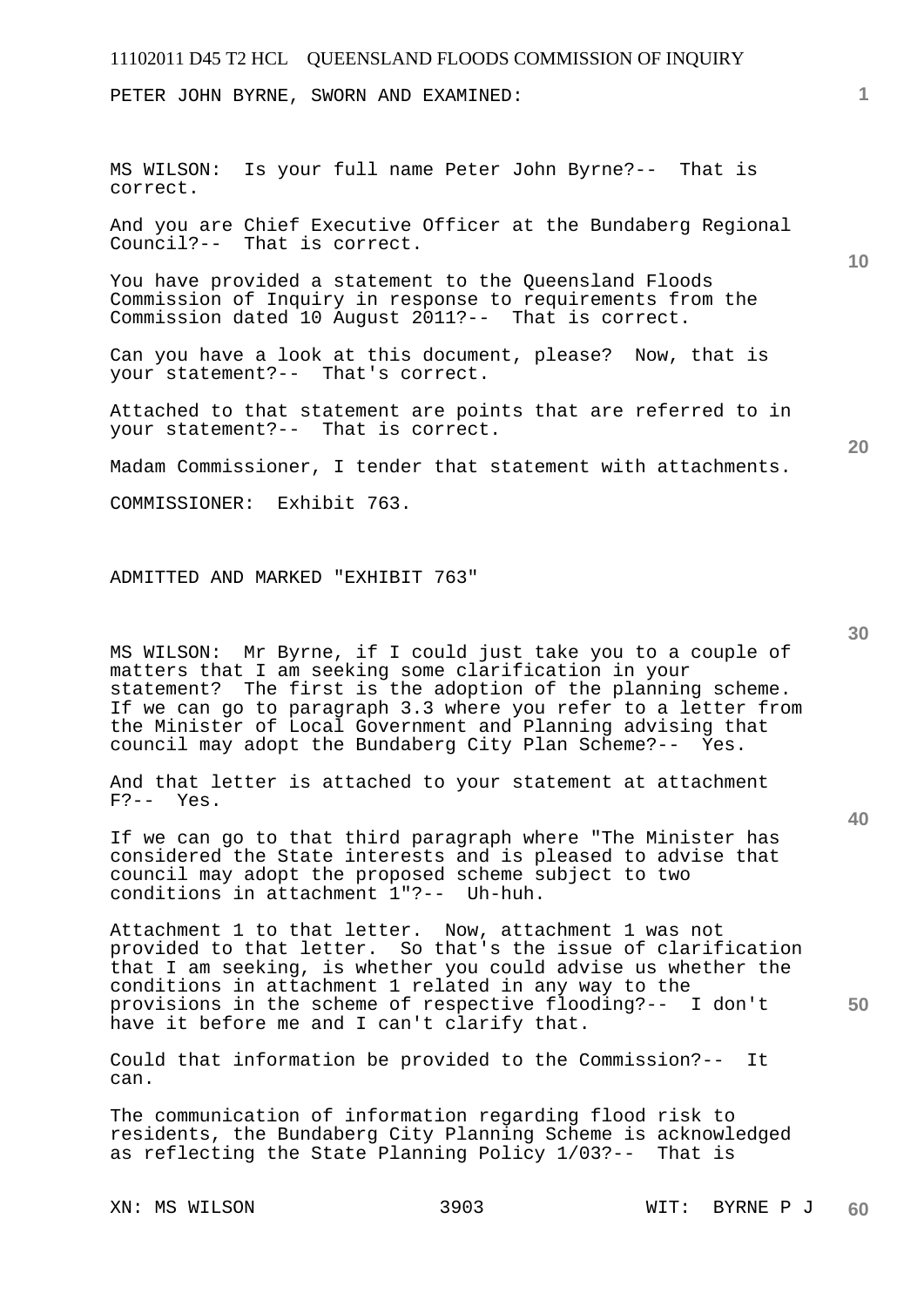correct.

SPP 1/03. And the Bundaberg City Planning Scheme adopts a flood line based on the two per cent annual exceedence probability for a Burnett River flood?-- That's correct.

The terminology that is sometimes used in relation to that can be a Q50?-- Yes.

Or a 50 year ARI?-- Right.

And that scheme was adopted in early 2004?-- Yes.

And from reading your statement, a letter was sent to the residents by the council in 2005 advising them - advising the residents of that?-- Yes, to the residents that were affected by that.

Now, you have provided a copy of a generic letter that was sent to residents?-- Yes.

And we can see that at attachment P, if I could go there?-- That is correct.

Now, attached to that letter is a glossary of terms, we can see that?-- Yes.

And it sets out what the 50 year average recurrence, the ARI flood is?-- Uh-huh.

Council has also seen fit to provide a note about what the 50 year ARI does not mean and does mean. Do you see that below  $that---?--$  Yes.

-----where it is noted that this is an average period and that the actual period is random; that is, it is possible, though unlikely, for two floods of 50 year ARI to occur in sequential years?-- That is correct.

Do you know why council went this extra step to provide this information?-- Bundaberg City Council at the time were very concerned in relation to development, that we needed to do another flood study. We did a detailed flood study undertaken by GH&D to update our flooding because it affected from - when we came across, had an amalgamation in '94, and the old Gooburrum Shire section came into Bundaberg City, and there was a disparity in some of the flood levels that came across from the old Gooburrum to the Bundaberg City. A new flood study was done, but when that new flood study was done, it did indicate a slightly higher flood level to some areas and council felt it was very, very important that we fully inform the public so that they had a full understanding of what the implication is of what those new - what that new information provided.

Have you had any feedback from residents whether it is clear to them what a 50 year ARI means to their property?-- We held a public meeting whereby - at the North Progress Hall - it was

**30** 

**20** 

**40** 

**50** 

**10**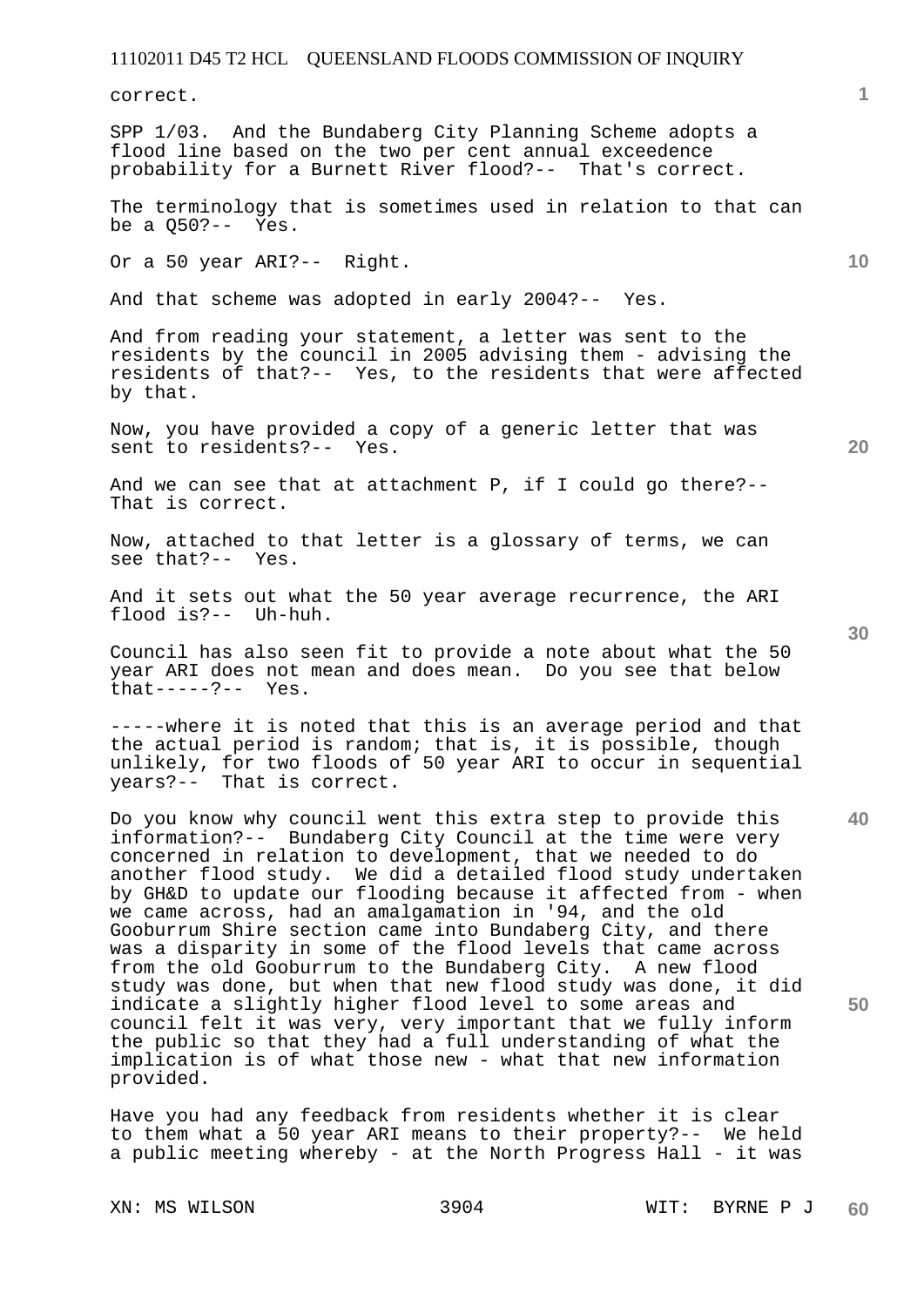packed out, the hall, that evening - at the time when this was released and we explained it in detail. Mr Andrew Fulton, who will give evidence today, was the Director of Planning and Environment at the time and he actually did an extensive presentation on that night to make sure that the community were fully informed.

If you could put away your statement? I have got some questions that I wish to ask you in relation to the submission that the Bundaberg Regional Council made to the Queensland Floods Commission of Inquiry. We will provide you with that submission. Now, are you aware of the contents of this submission?-- I am.

If I could just take you to several matters that are raised in this submission? If you can go to page 13. That is the planning provisions. The flood overlay is discussed and set out-----?-- Yes.

-----and the council makes some recommendations. One of the recommendations is that the State legislation be amended to facilitate the necessary amendments to incorporate results of updated flood studies?-- Uh-huh.

Which legislation are you referring to?-- What we're referring to there is when we do the updated flood studies and we have that information, it is quite an expensive process to go through under - to get that included in the planning schemes, and our concern is that that legislation either needs to be amended or changed in some way so to effect a more timely recognition of that work into our planning scheme. So what we're asking for is that the State legislation be of such a manner that we're able to get that information into there a lot more quickly than the legislation now provides for.

So the situation is that the council already has a planning scheme that reflects SPP  $1/03$ ?-- Yes. scheme that reflects SPP 1/03?--

But when an updated study is done, is the council seeking for that process to be simplified?-- It is. Yes.

And how could that process be simplified from the council's perspective?-- I would have to defer to my Director of Planning and Development in relation to that to look at the technical details.

We're just looking at the process, really. The process is quite expensive for council?-- It is not the expense. There is two components to the recommendation there. The first one was in relation to council having the resources to undertake a study of those areas. We haven't waited for that. Our council has committed to undertake in those flood studies. In relation to the second component of the recommendation, it is more in relation to, I suppose, the operational procedures behind the legislation to facilitate the timeliness of the inclusion of the information into our planning scheme.

In terms of process, can you tell us what sort of processes

**10** 

**1**

**30** 

**20**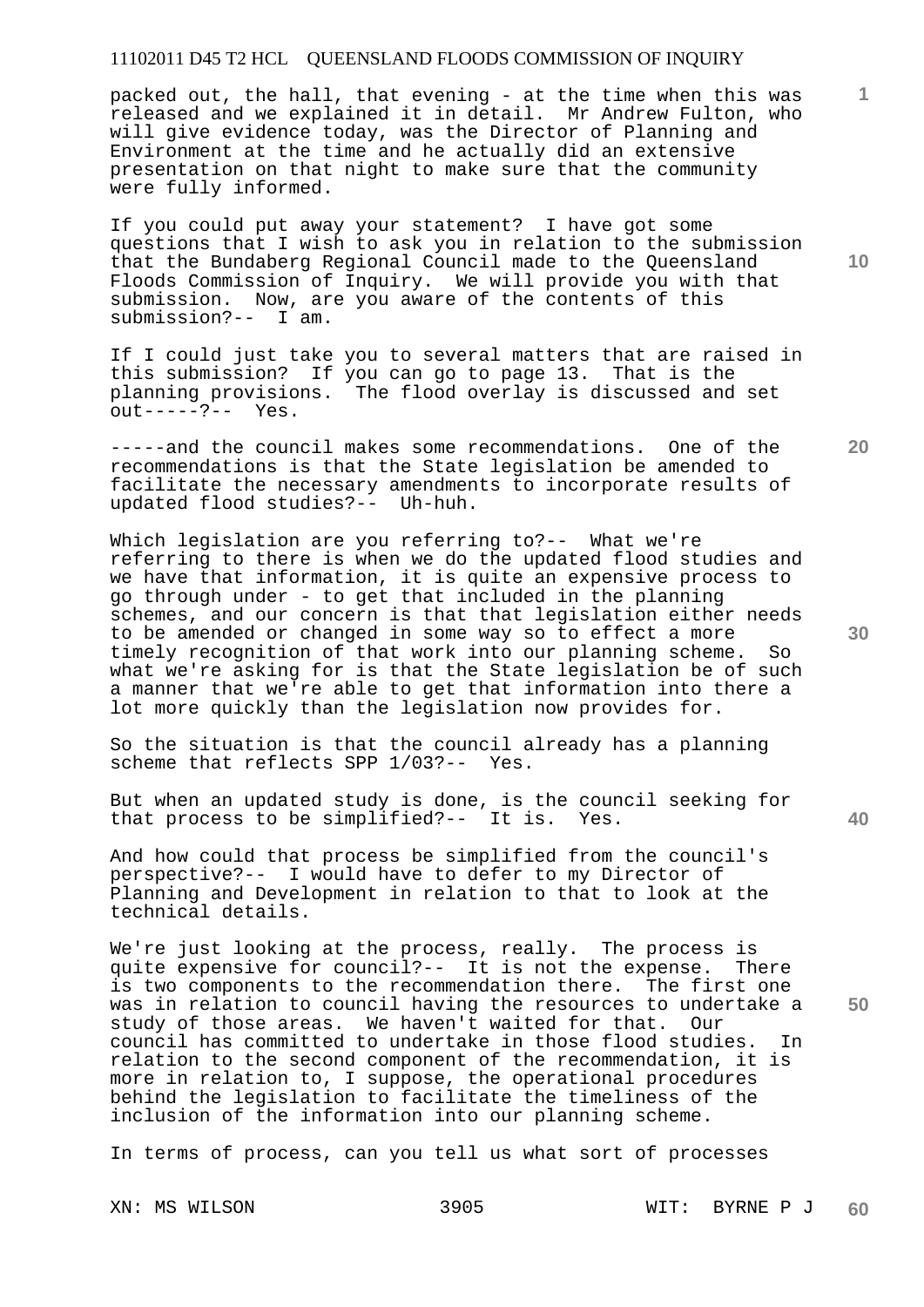you want cut out or what sort of processes you want included to make it easier for the council?-- I would defer to our Director there on that one.

And if you can turn the page, this submission sets out some flood mitigation strategies?-- Yes.

We can see in that second paragraph that the Burnett River rose to 5.76 metres resulting in the inundation of a number of premises for a second time?-- Uh-huh.

And the removal of residential premises below the 6.5 flood level would address some minor flood level issues?-- Yes.

So is that the council's view, that there should be a buyback scheme in relation to that?-- It is council's view that we would be very keen to have discussions with both State and Federal Governments relating to a collaborative program where we would look at some of those low homes located in low areas on some type of buyback scheme. There has been a scheme in place over time where we have, in the form of Bundaberg City Council, acquired some properties along drainage lines, et cetera, and turned that area back into parkland and it was on a third from the Federal, third from the State, and a third from Local Government, and we found that scheme to be very effective.

And you're wanting to reflect that scheme again in relation to these residences?-- Yes, we were. Naturally we would have to look at what commitment we were able to make from council on an annual basis, but we would see that as being very effective for the long-term cost effectiveness of dealing with situations such as we've just had.

If we can see your - the first recommendation that is set out here, it refers to "funding provisions be made for the construction of levee banks on the Burnett River in the Bundaberg City area"?-- Uh-huh.

Whereabouts would it be proposed for these levee banks to be constructed, in the council's view, at the moment?-- Yes. One of the main areas that we have is the water comes in on the western side of the rail line back probably a kilometre or so and goes through the North Bundaberg area, through the Botanic Gardens, and then crosses right through the North Bundaberg, which then cuts off our two main accesses into Bundaberg City. So the main area for the levee we would see would be in the area along Hanbury Street where the water comes off - out of the Burnett - breaks out of the Burnett River and goes through into there.

And what size of levee banks would be considered?-- I don't have the technical expertise, and we haven't gone into any detail in relation to sizes.

Have you had any discussions with DERM about the construction of any levee banks in that area?-- I haven't had any personally myself.

**10** 

**1**

**20** 

**40**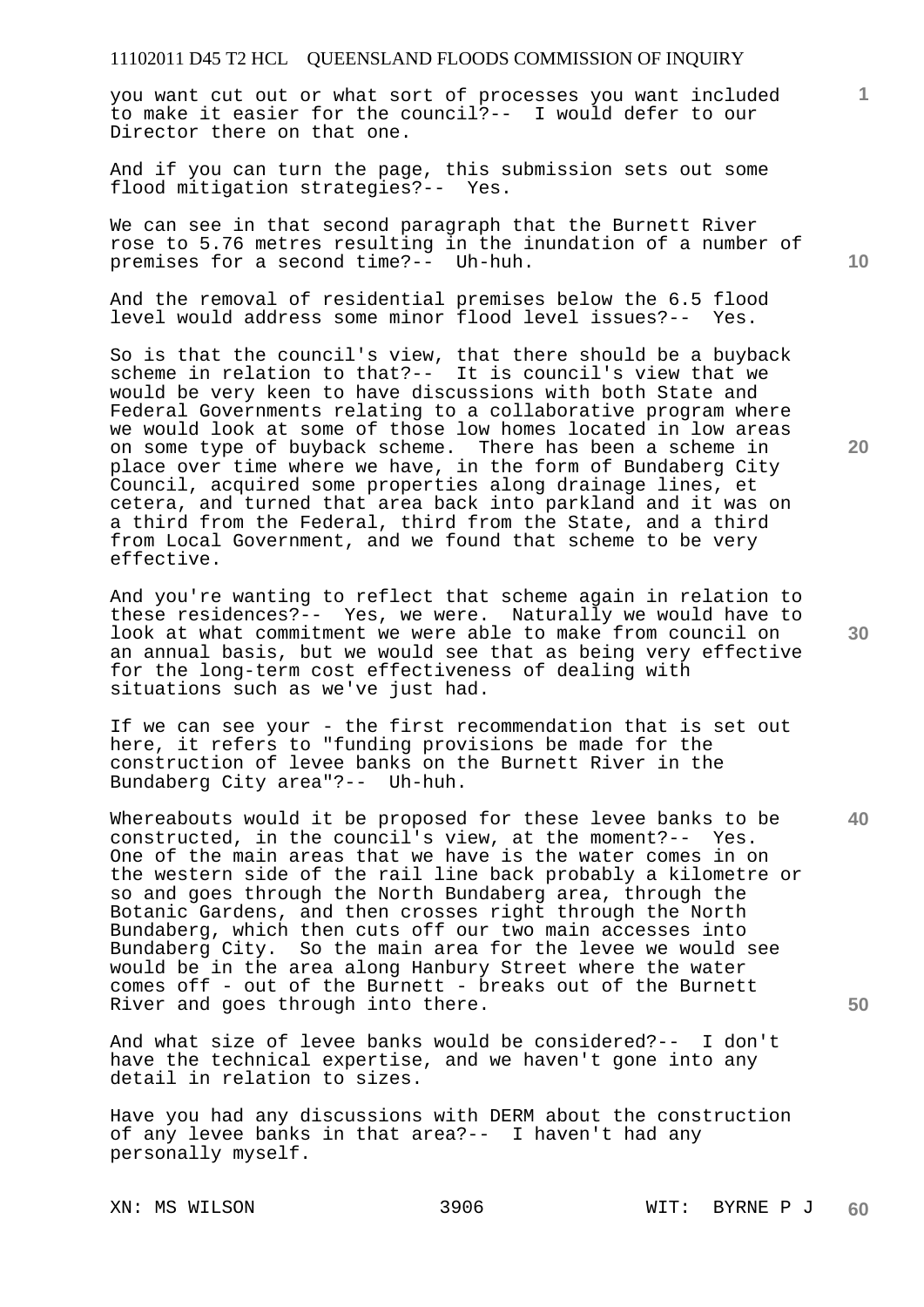Is this just a concept that the council is considering?-- It is a concept council would like considered. And do you know whether this concept has progressed in any way?-- I am not aware of it having progressed. Thank you, Mr Byrne. They are the only questions I have. COMMISSIONER: Mr Ure, should I come back to you last? MR URE: Thank you. MS McLEOD: No questions, thank you. COMMISSIONER: Mr Rolls? MR ROLLS: No questions, thank you. COMMISSIONER: Mr Ure?

**30**  MR URE: Just one matter, Mr Byrne. We've heard from this morning a resident of Moore Park with respect to some concerns about the drainage. Is the council taking steps to keep the Moore Park residents in the loop, in a sense, with respect to the investigations that are currently going on into the groundwater problem that's being experienced in Moore Park?-- Well, Bundaberg Regional Council has always taken the request of the Moore Park residents very seriously. I, myself, personally, have been down to at least two community meetings down there and discussed in detail, together with the engineers, matters relating to flooding. We also provide information through a local magazine they put out, Shorelines Magazine, for the Moore Park community, which I understand is delivered to every resident and also into other areas of the division as well, and it does include an update on drainage, et cetera, and I believe that goes out every couple of months. And I also will take, as will all my officers if anyone wishes to speak to us in relation to those matters, will always make ourselves available.

Mr Byrne, would you look, please, at this document? They're, I think, four items clipped together. Are the first three the council news sheet that's provided by the council that you've just told us about, and is the final document the local newsletter into which that council news sheet is inserted prior to circulation?-- That is correct.

I tender that.

COMMISSIONER: Exhibit 764.

MR URE: Thank you, I have nothing further.

MS WILSON: Madam Commissioner, I should tender that

**20** 

**10** 

**1**

**40**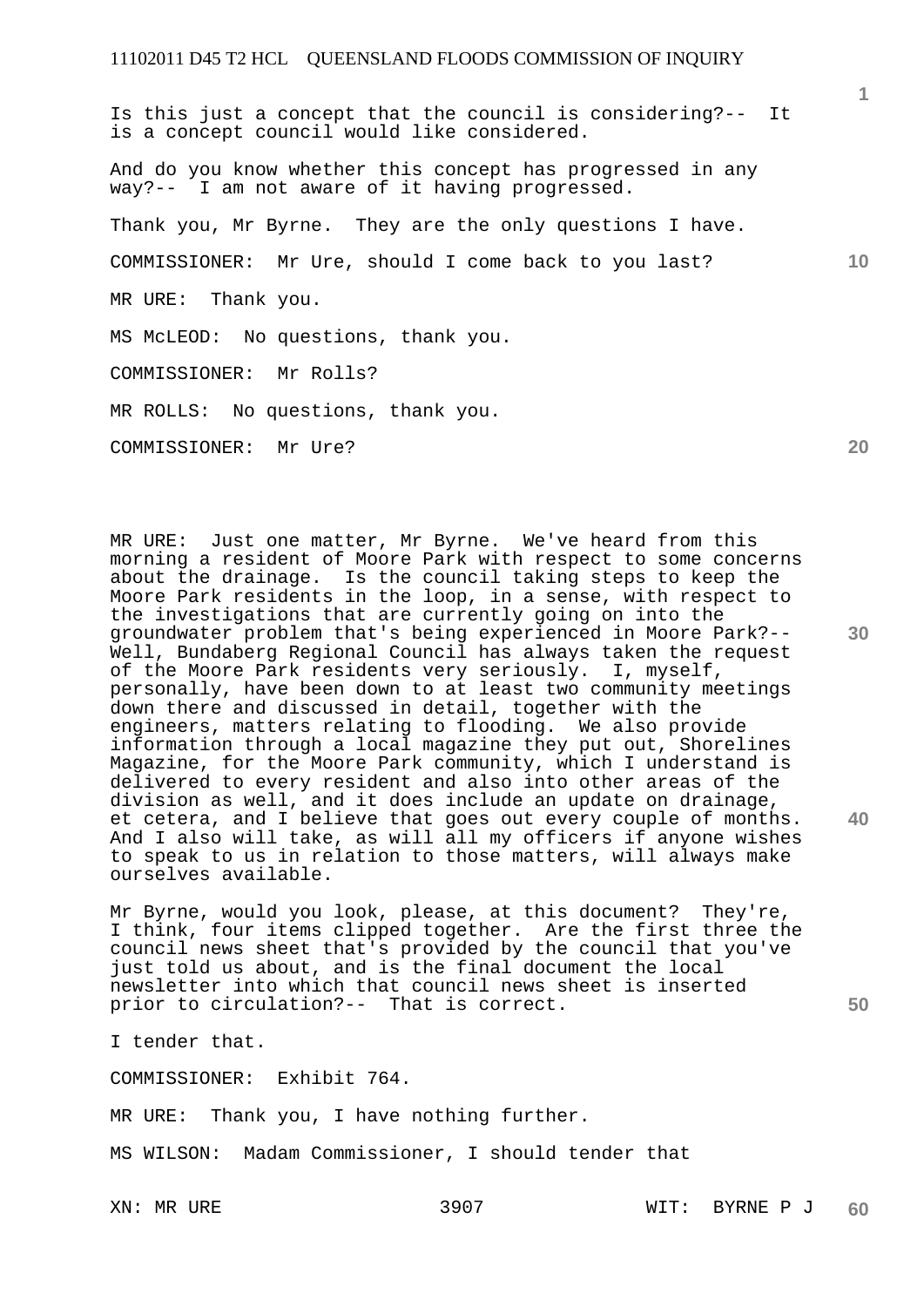submission that I referred Mr Byrne to.

COMMISSIONER: Actually I will make it 764 to go with the statement, and the news sheet will be 765 - newsletter and news sheets.

ADMITTED AND MARKED "EXHIBIT 764"

ADMITTED AND MARKED "EXHIBIT 765"

MS WILSON: And I have no further questions for Mr Byrne. May he be excused?

**20**  COMMISSIONER: Thanks, Mr Byrne, you are excused.

WITNESS EXCUSED

MS KEFFORD: I call Andrew Fulton.

**30** 

**1**

**10**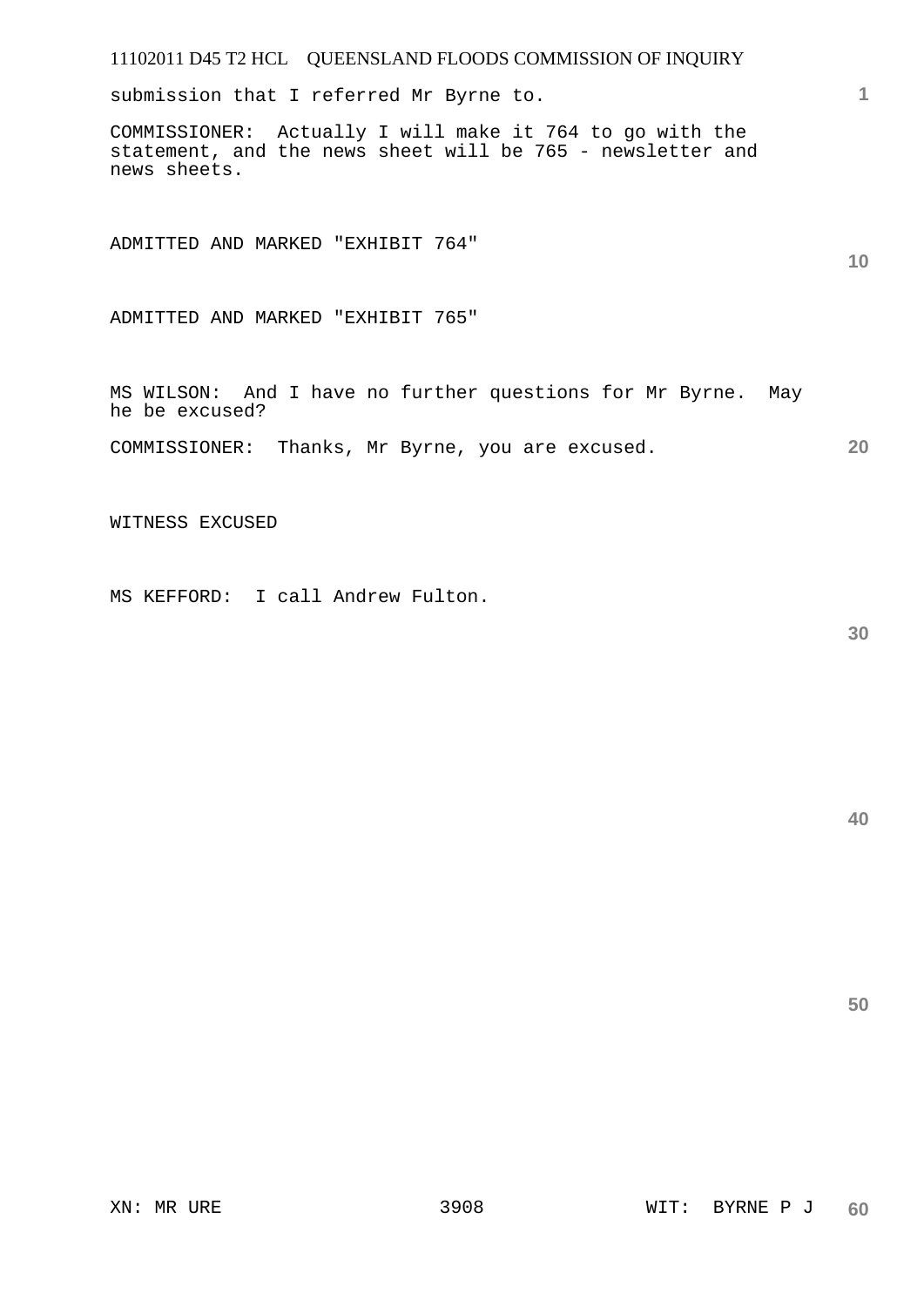ANDREW WILLIAM FULTON, SWORN AND EXAMINED:

MS KEFFORD: Your full name is Andrew William Fulton?-- That's correct.

And you are the Director of Infrastructure and Planning Services of the Bundaberg Regional Council?-- That's correct.

You have provided three statements to the Queensland Floods Commission of Inquiry in response to four requirements from the Commission?-- Yes.

Can I ask you to have a look at these documents, please? Is that a copy of your statements?-- Yes, they are.

Just before I tender those documents, can I ask you to turn directly to paragraph 5.6 on page 19 of your first statement?-- Yes.

Do you have that?-- Yes, I do.

Do you see there that it lists specific outcome SO 33 and a related probable solution?-- Yes.

In terms of the probable solution, the probable solution set out there is 82.1. It appears there may have been a transcription error. Do you-----?-- I would agree there appears to be a transcription error there. Whether it is a transcription error or an error in the scheme, I am not aware.

Well, we can show you a copy of Specific Outcome 33 from the scheme. I will give you a chance to make a correction if you like. Would you like to make a correction at paragraph 5.6 of your first statement?-- Yes, I would. The-----

I will provide you with a pen?-- There is no probable solution identified.

No probable solution. I will ask you to make that correction and if you could initial it also. I tender those statements.

COMMISSIONER: I think you said there were three, is that right?

MS KEFFORD: Three statements, that's correct.

COMMISSIONER: Exhibit 766.

ADMITTED AND MARKED "EXHIBIT 766"

MS KEFFORD: Now, in your first statement you tell us at paragraph  $1.1.5$  - I will let you turn that up - that's on page

**40** 

**20** 

**10** 

**1**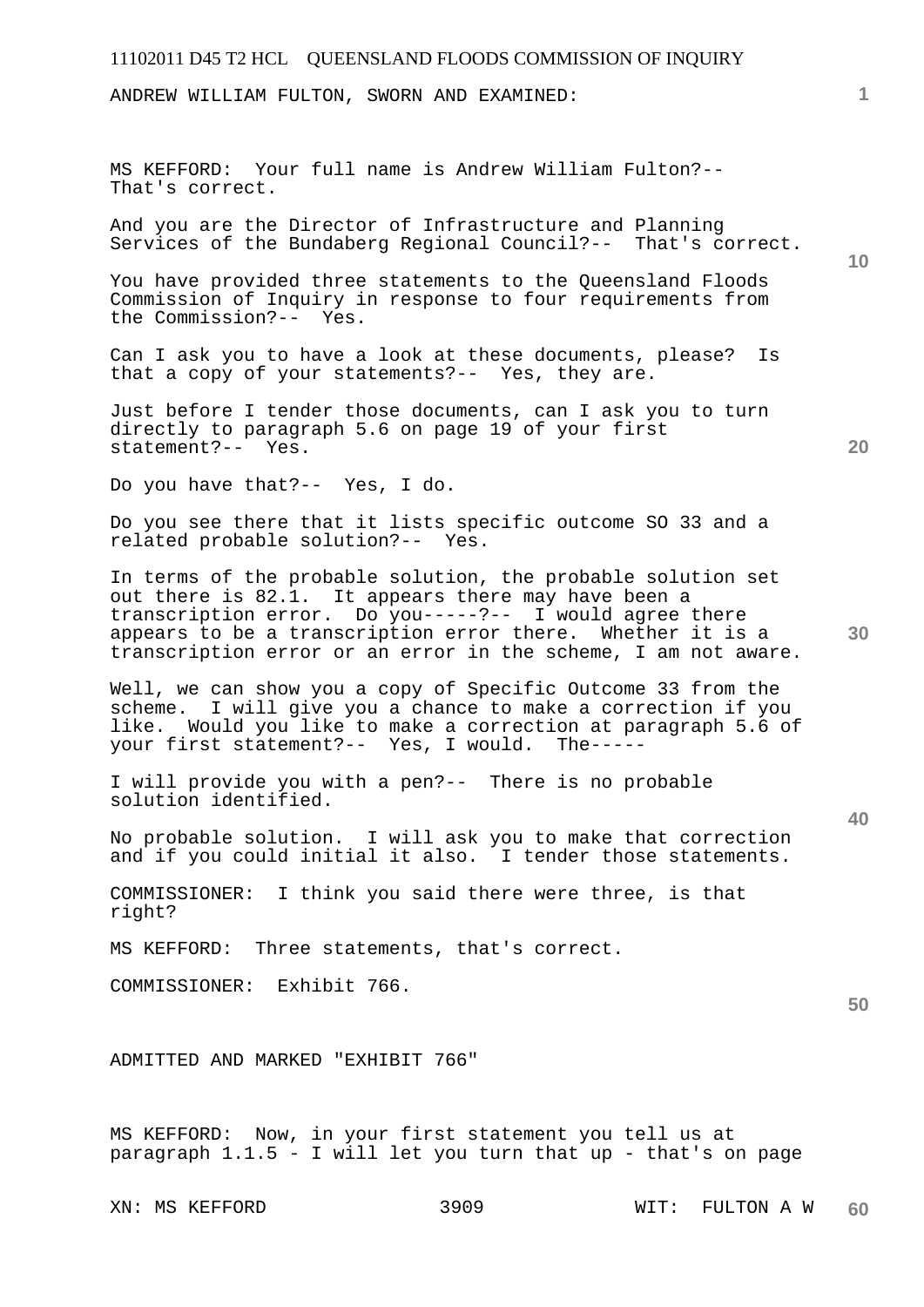2 of your first statement?-- Yes.

That the flood height data used in assessing a development comes from two different sources, and at this point you're talking about the Bundaberg Planning Scheme, is that correct?-- That's correct.

And the two different sources are the Burnett River flood and the local flood?-- Yes.

The Burnett River flood, the adopted annual exceedence probability is two per cent?-- Yes.

And for the local flood it is one per cent?-- Yes.

I will just ask you to speak up a little when you answer?-- Okay.

Now, if I could ask you a few questions about the selection of that defined flood event for the Burnett River flood, that is the two per cent, obviously the selection of two per cent is a defined flood event other than the one expressly preferred in the State Planning Policy; that's correct?-- That's correct.

In your statement you explain at pages 10 to 15 why that probability was chosen, and is it fair to summarise those reasons as predominantly related to two factors, being firstly the community acceptance of the historical 1942 flood levels?-- That's one factor.

And the second predominant factor was a series of GHD reports received by council?-- I think those series of GHD reports identify that the - there was a range of flows possible for a two per cent AEP and the two per cent AEP flow was adopted, which is based on 15,000 CUMECS, is at the high end of the range of flows, therefore the two per cent AEP flood levels that were adopted are conservative.

And are they the two factors that caused the council to select the two per cent-----?-- The other factor is the issue that with Burnett River flooding there is adequate time to enable evacuations. We consider that time is in the order of 24 hours and that was reflected in the 2010 event.

At paragraph 3.1.1.2 of your first statement you refer to the issue of community acceptance and say that historically the community considered the 1942 flood levels were reasonable for floodplain management. Is it the case that the 1942 flood level is similar in magnitude to the 50 year ARI flood event for the Burnett River?-- The 1942 flood levels in the CBD area of the city are about 400 millimetres below the two per cent AEP flood that was adopted by council.

Are you aware whether there is any location where the 1942 flood level is above the 50 year ARI flood?-- Yes. As you travel downstream on what we call the North Bundaberg floodplain, the levels were actually less than the historical recorded 1942 levels. Mind you, in saying that, there was a

**1**

**30** 

**40** 

**50**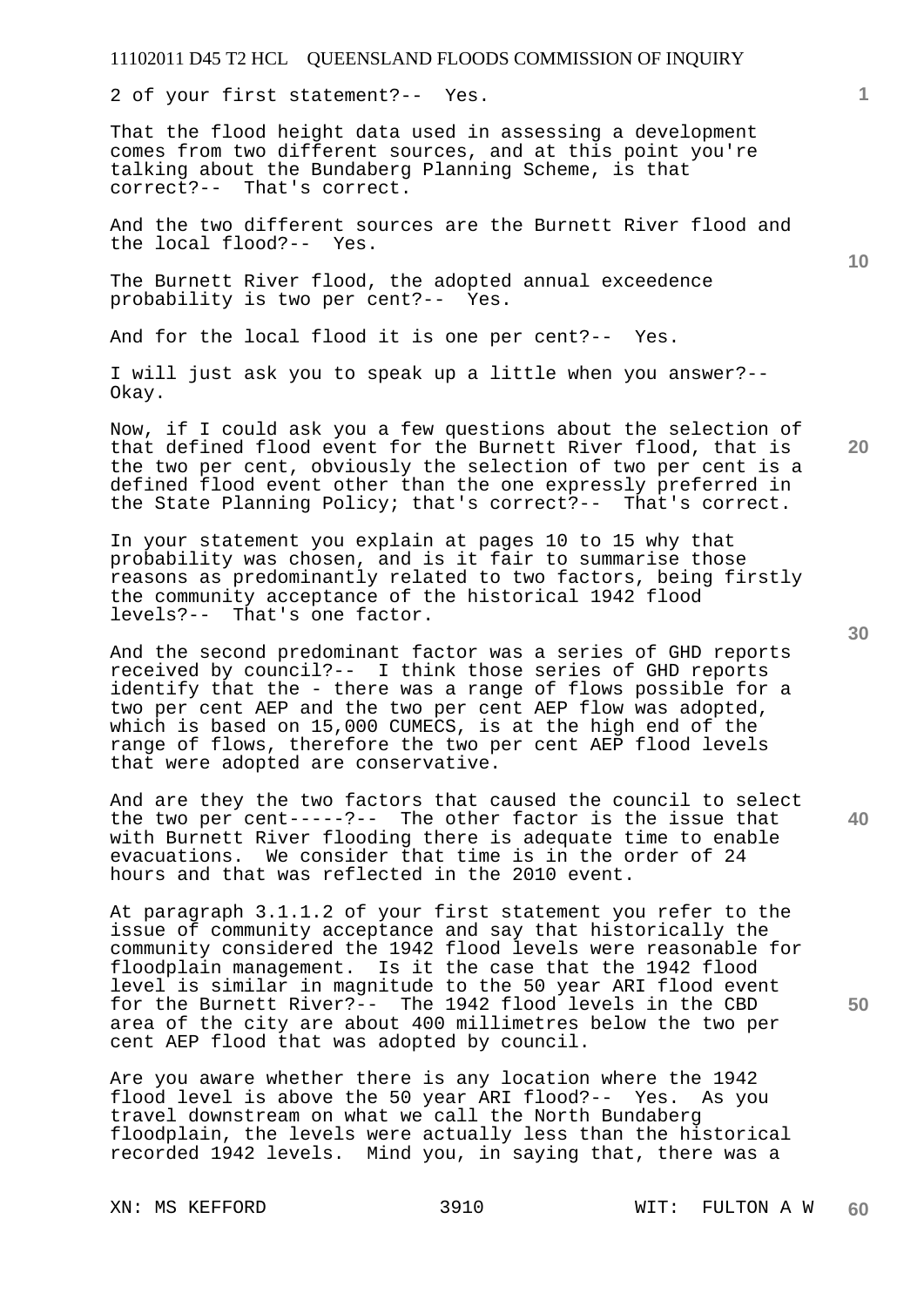fair degree of doubt as to whether the historical records were an accurate record of the 1942 flood.

Did that doubt factor into the decision to adopt the two per cent or the Q50?-- That doubt factor initiated the first flood study back in 2000 because it was difficult to manage, from a planning perspective, where you had inconsistencies in historical flood data.

In terms of your reliance on the community acceptance of the 1942 flood levels, how was community acceptance investigated or how did it come to be accepted by the council?-- I might give you some history on that to explain that. In the year 2000 we commenced a flood study to look at flooding in the Burnett River. That was - the results of that were carried forward into a draft planning scheme which was put out for public notification. There was significant public reaction to that flood map in that planning scheme. That included demonstrations outside the front of the Council Chambers and a fairly fiery public meeting in North Bundaberg. Subsequent to that, council withdrew that map out of the planning scheme because we wished to get a planning scheme through. They required two further drainage studies to be done to, I guess, have a greater confidence about the flood mapping. The 2004 planning scheme went out without a flood map. It had a flood overlay map but not a flood map defining flood heights and it wasn't until 2005 that council felt that they themselves had confidence to express to the public that a two per cent flood was reasonable.

The negative public reaction to the map that was in the display copy of the draft scheme, was that - were the levels on that map similar to the 1942 flood levels?-- No, they were higher than the 1942 flood levels. They were a Q50 or two per cent AEP flood. They weren't mapped to the same resolution as the final map, and there was significant further studies done between that original map and the final map in terms of the sensitivity of the model to the various parameters.

Was the public given an opportunity to comment on the subsequent maps?-- The final map was just adopted by council. No, the public didn't have comment on that final map.

Are you able to say whether there has been any feedback from the public in terms of acceptance of the final map?-- Council went to considerable efforts to advise people of the final map. They wrote to every affected land owner advising of the habitable floor area. Within a fairly short time after adopting that map, the issue basically declined.

Now, the final map which you talk about the council having adopted, that is at attachment P of your first statement, if you could have a look at that? Now, this has got the flood map which is incorporated into the planning scheme?-- Okay.

From what you have just explained there was only a flood overlay map incorporated into the scheme. And the flood overlay map in the scheme is map 3.11 from the planning

**30** 

**40** 

**50** 

**20** 

**10**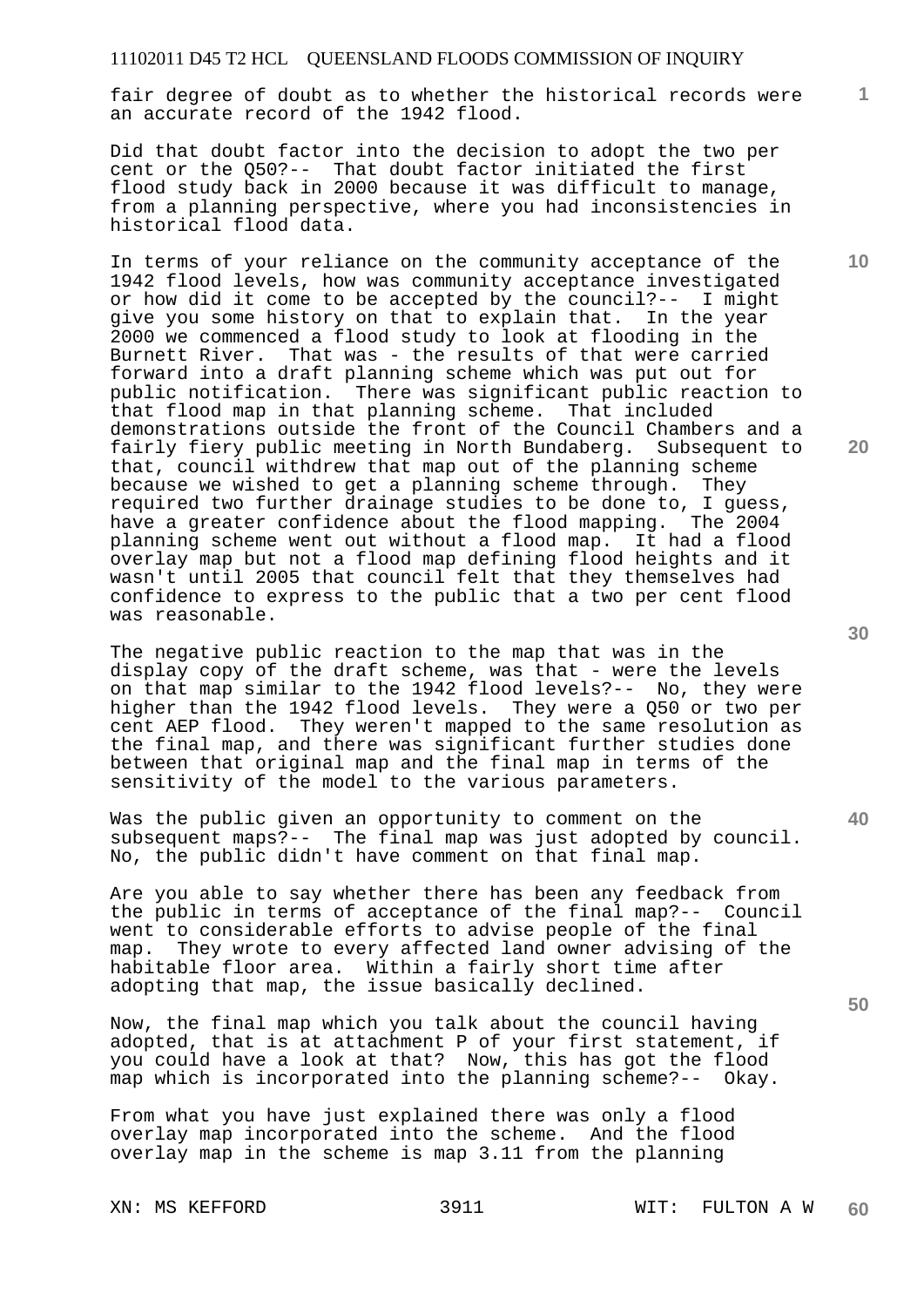scheme?-- Yes.

Do you have a copy of that there with you?-- I don't but-----

The scheme is - we have a copy of that we can show you. This is the flood management overlay map 3.11 from the Bundaberg Planning Scheme. If we just keep the two per cent map up on the screen and you at the same time have a look at the map 3.11 from the planning scheme, I just want to ask you a few questions about the differences between the two maps. The map from the scheme has a green area which is the area of the city where the application of the flood management code is triggered, is that correct?-- That's correct.

And there is also a red hatched area which triggers application of the flood management code?-- Yes.

The flood management code contains a number of performance criteria which refer to a defined flood event?-- Yes.

And the defined flood event is the two per cent annual exceedence probability for the Burnett River flood?-- Yes.

And the one per cent local flood event, whichever is higher?-- Yes.

Is that where the map that we see on the screen, attachment P of your first statement, comes into play?-- Yes, attachment P is the defined flood event map.

And it is not contained in the scheme?-- It is not contained in the scheme.

In terms of the attachment P, the two per cent map, are all of the coloured areas areas which are subject to flooding in the two per cent AEP event?-- No. The-----

I am talking about the attachment P?-- On attachment P?

**40**  Yes?-- The coloured areas are flooded in a two per cent AEP flood event.

Right. And do the different colours on that map depict differing depth of flooding across the area?-- The different colours reflect different water surface height.

Water surface height.

**50**  COMMISSIONER: Sorry, what's the difference between water surface height and depth, effectively?-- Water surface height is basically a level of the top of the water as distinct from the depth of water, which is the distance between the top of the water and the ground underneath it.

**10** 

**1**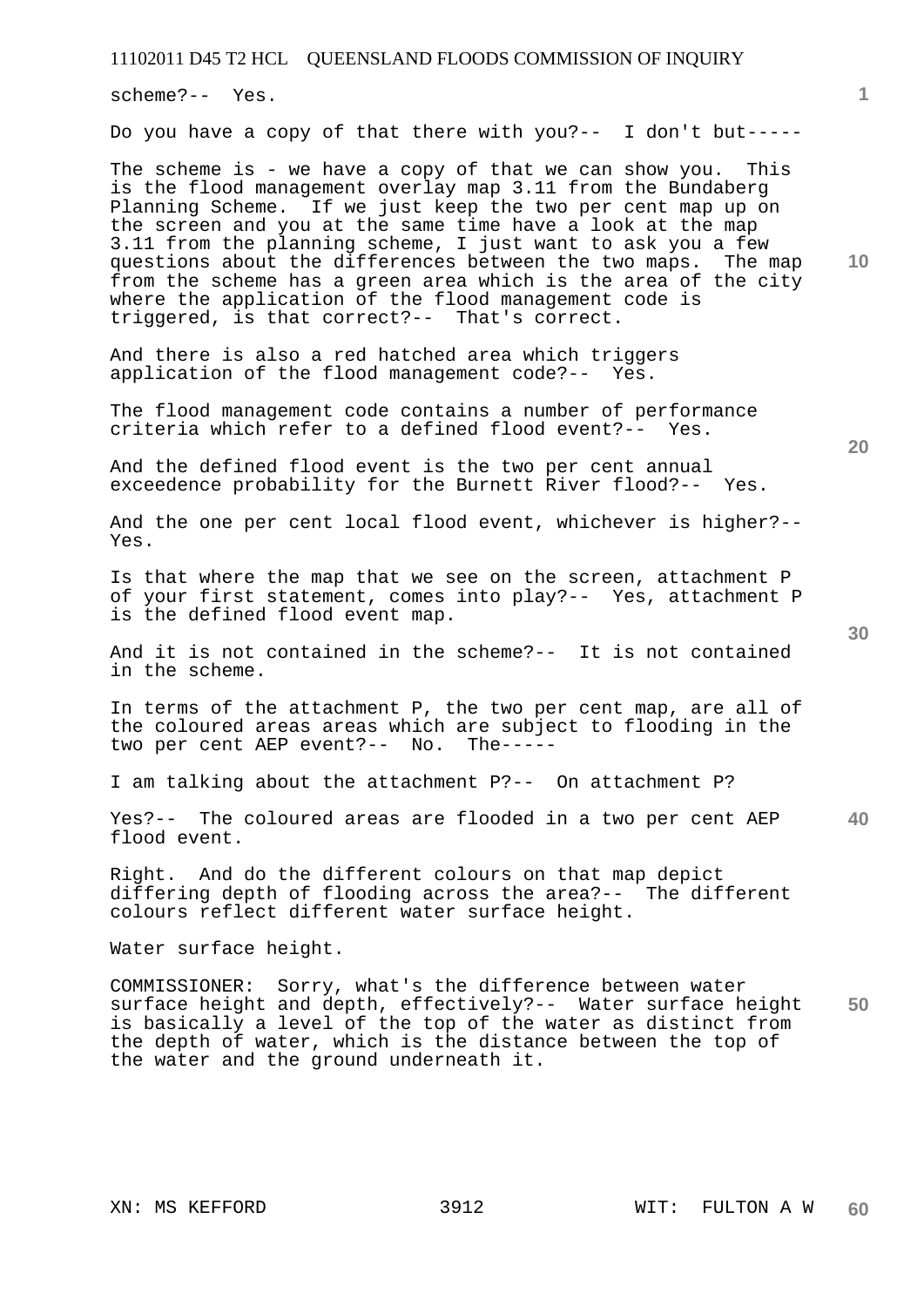I'm grappling with it.

MS KEFFORD: So the water surface height is given a measure by<br>Australian-----?-- Australian height data. Australian height data.

-----height data. So it doesn't necessarily have a relativity<br>based on depth to - of the top of the water-----?-- No. based on depth to - of the top of the water-----?--

-----to ground level?-- No.

And to ascertain the depth would compare the Australian height data provided on the map to the ground level on a particular site and that would give you the depth of water?-- That's correct.

**20**  Are there areas which are coloured on the two per cent AEP map, that's attachment P and which is on the screen for those in the gallery, which are not coloured on the scheme map?-- There shouldn't be. The scheme map is - is cadastre based and is not a flood map. It's a map of properties that are subject to assessment against the flood management code and assessed against the flood map.

The scheme map was incorporated into the scheme prior to the production of the two per cent map?-- That's correct.

**30**  Do you know whether at any time a check was done to compare whether the scheme map captured all of the land that was the subject of the two per cent event as shown on attachment P?-- I could - I wasn't - I'm not aware of whether a check was done or not.

Do you think it would be beneficial to undertake that assessment?-- It may have been, yes.

And would it be beneficial moving forward to undertake that assessment?-- Yes.

**40**  And is that because the application of the flood management code in the scheme will only be triggered if you are mapped in the scheme map?-- That would be correct.

Now, if I could ask you to go to the final report that was produced by GHD. I think that's an attachment to your statement. Attachment K - J, sorry. I'm going to ask you to turn to page 84 of that report where there's a section titled Flood Hazard Assessment. Incidentally, is this report, is it the genesis of the two per cent AEP map?-- It's 2000 - yes, it is.

Firstly, 23, if I could just ask you a few questions about flood hazard as a concept. Do you understand flood hazard to be a product of not just the depth of flooding, but also the velocity of the water?-- That's correct.

So an area may be hazardous during times of flood because the water is very deep. You have to answer?-- Yes, yes.

**1**

**10**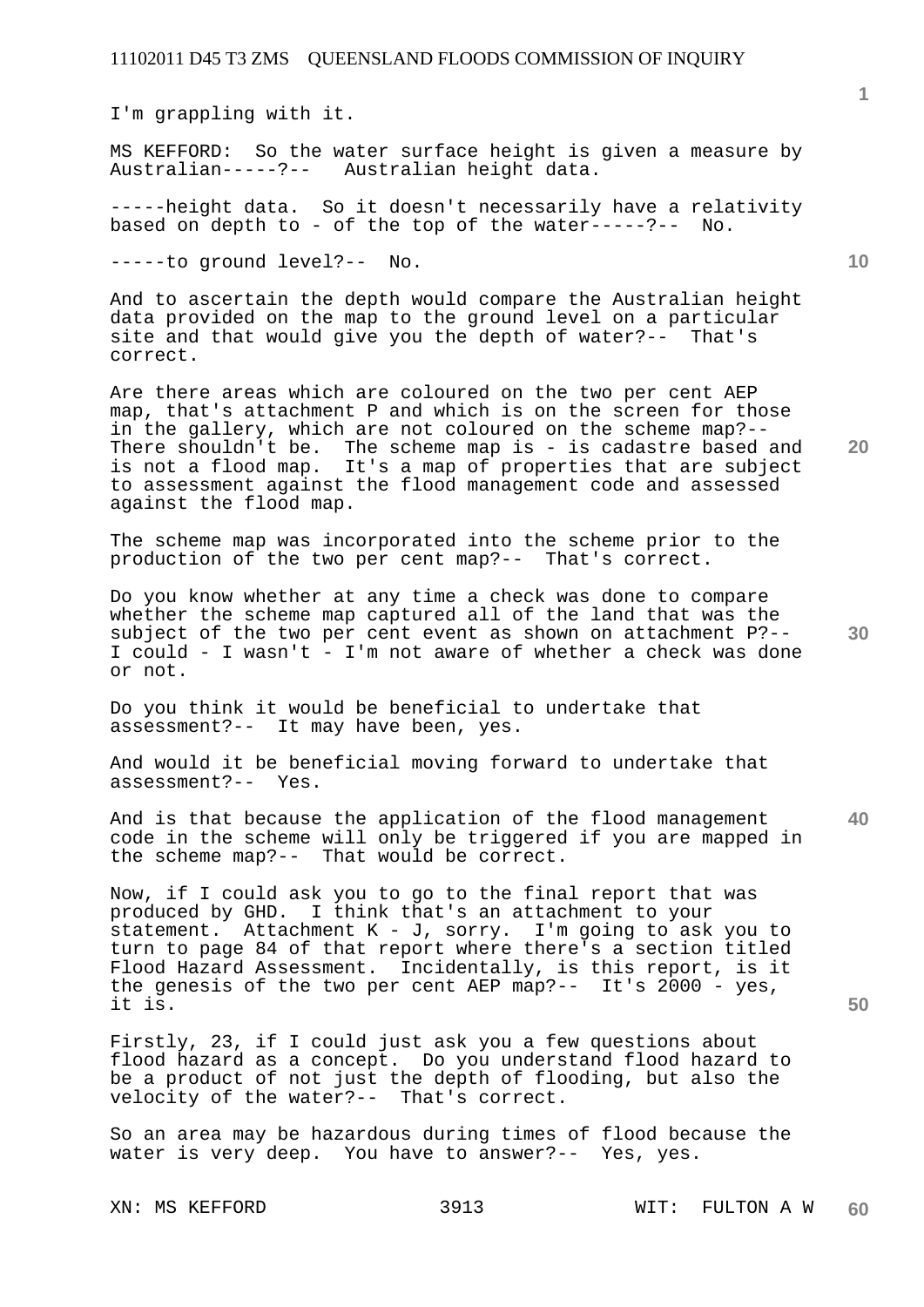But it also might be hazardous because of the velocity of the water?-- Yes.

Now, at page 84, with respect to urban development a velocity depth product in the range of a 0.4 to 0.6 has generally been considered to define the upper limit of pedestrian vehicle safety. And that report then attaches figures 8.6 and 8.7 which show a flood hazard map with the velocity depth product for each of the 50 year and 100 year ARI events; do you see that?-- Yes.

And if we just take the 50 year ARI event in figure 8.6. We can see that large sections of the study area exceed the safe limit that was referred to at page 84?-- Yes.

And that's obviously the case even in the 50 year ARI?-- Yes.

And if we compare a figure 8.7 which deals with the 100 year ARI, the situation is much worse?-- Yes.

Given what is said in that report about those ranges of 0.4 to 0.6 defining the upper limit of pedestrian and vehicle safety, what actions did council take to deal with the identified flood hazard that would occur through a large part of Bundaberg during a 50 year or a 100 year flood event?-- Basically the area we're dealing with is - has been historically developed many years ago. So it exists there. We rely on evacuating people to protect them from a situation such as this map there.

And this is the fact you were referring to earlier, was it about the warning time?-- Yes, we're relying on the fact that we have 24 hours to determine when the peak is coming and in that 24 hours we need to evacuate north Bundaberg.

Given the reliance on evacuation what mechanisms are in place to alert the council of - or to trigger a warning, alert the council of the need to evacuate?-- Basically we rely on flood gauge readings upstream and predictions by the Bureau of Meteorology in terms of flood heights.

In terms of the flood gauge readings how is that information communicated to the council and how frequently is it communicated?-- Just from experience with the 2010 event, we relied on the walla gauge mainly and we were getting regular updates from the Bureau of Meteorology. When I say "regular" at least probably three hourly and I'm aware that the disaster coordinator had the phone number of the Bureau of Meteorology and could just ring them and discuss the issues with them.

And in terms of the walla gauge, how is the information from that gauge received, in electronic form or does someone have to go out and look at a physical gauge?-- I understand it's an automatic gauge, but during the 2010 event at one point it stopped operating automatically and we had to get someone out there to manually read it.

**1**

**20** 

**30** 

**40**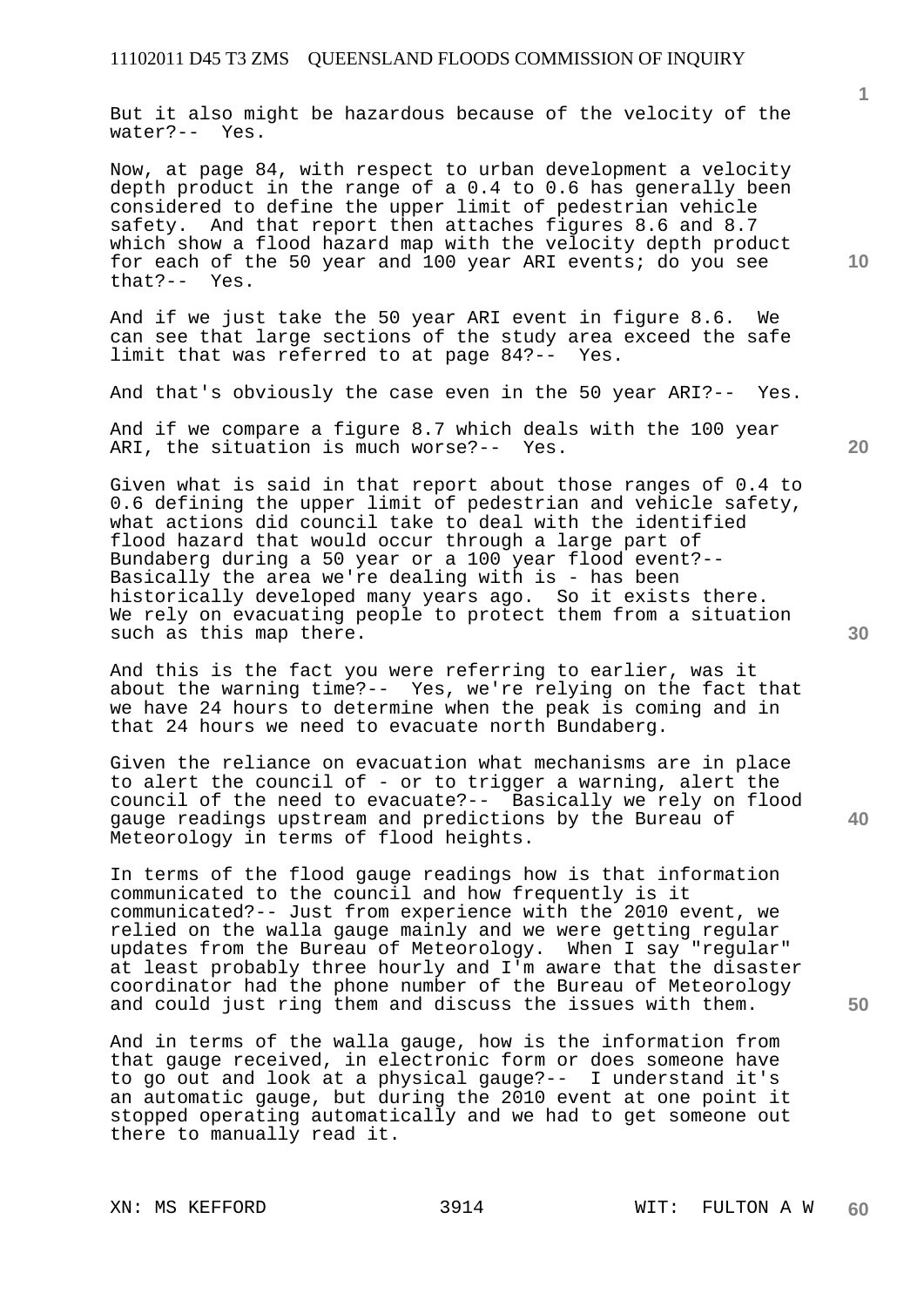And when it's determined that there is a need to evacuate how is that warning communicated to occupiers of affected premises?-- Through the SES doing door-to-door type door knocking.

You tell us at paragraph 4.2 of your first statement that the planning scheme does not specifically identify evacuation routes nor does it address early warning systems. Given the reliance on those early warning systems and evacuation do you think that the scheme should address those issues?-- I don't think a planning scheme is the right document to address emergency management issues. I think there are other mediums available to do that. A planning scheme is basically about land use planning.

COMMISSIONER: What about plans for evacuation routes, though? In other words, if you have a new development shouldn't you be making sure there is an evacuation route with the development?-- Yes, you could incorporate that facet into into a planning scheme, yes, but bear in mind that in north Bundaberg where this is an issue the developments there. So really a planning scheme is probably not the ideal mechanism to identify evacuation routes.

MS KEFFORD: The planning scheme is nevertheless triggered for any new developments-----?-- Yes.

-----in north Bundaberg. Would it not be appropriate for new developments to be considered against criteria that relate to adequacy of evacuation routes and early warning systems?-- I think there could be an improvement to the planning scheme, yes, and in those instances.

Are there applications received with respect to north Bundaberg?-- Yes, there are.

So if there was something in the planning scheme you would it would cater to those new developments?-- Yes.

The GHD report at page 84 recommended preparation of additional maps which indicate the hazard on the basis of the exceedence of any one of the three different threshold values. Do you know whether council has undertaken that exercise?-- Council is just commencing that exercise. For the time being we have very recently gone back to get a quote from GHD to undertake that kind of work.

And has there been any resolution to proceed or is it just dependant on the quote?-- It is being budgeted in this current year's budget.

Now, earlier on we spoke about the fact that the flood height data use in assessing development comes from the two sources, the Burnett River flood and the local flood and we've been talking about the Burnett River flood. In terms of the local flood the one per cent AEP has been used. Why did council choose that probability when two per cent was chosen for the Burnett River flood?-- The local flooding represents flooding

**10** 

**1**

**20** 

**30** 

**40**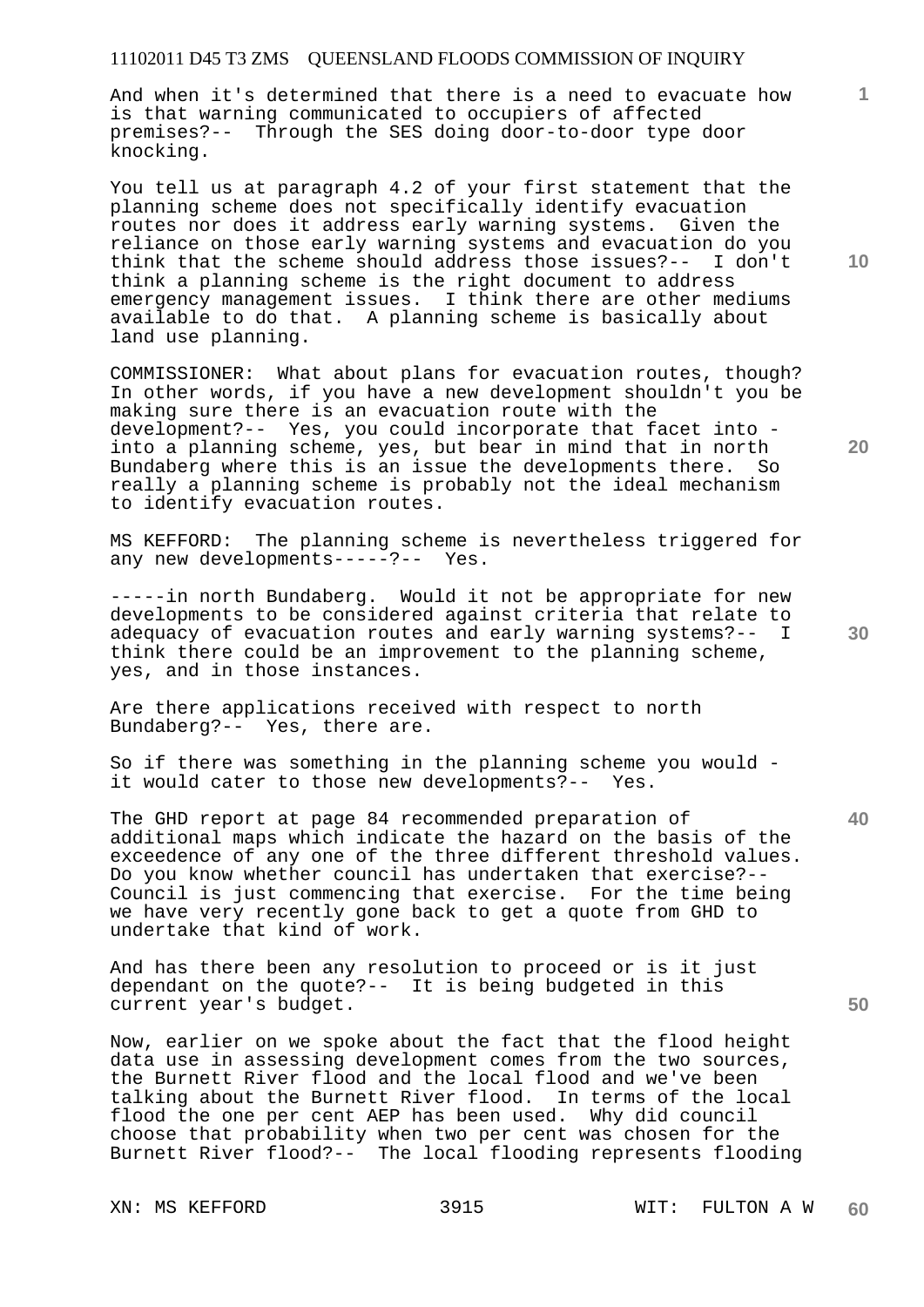originating from rainfall basically falling on the catchments in Bundaberg. There are very short timeframes in terms of the time from rain to when the flood comes down the creek and, therefore, we felt the one per cent was appropriate.

And do I take that's because there is the evacuation time that is associated with Burnett River flow by way of comparison?-- That's correct.

In terms of local flooding, the local flooding model at paragraph 1.1.6 of your first statement which is at page 2, you say that due to the nature and scale of local flooding the characteristics of local flooding can be altered by works taken within a particular catchment and you refer to a model that council maintains in respect of that. Do I understand you correctly to be saying that the council has a model and that as works are undertaken within Bundaberg, data with respect to those works are included progressively into the model so that any - at any particular time the model reflects the position on the ground?-- That's correct.

What's involved in keeping that model up-to-date?-- It's quite hard because in catchments where a significant amount of development is going on developers will put in detention basins, developers will fill areas and all that needs to be carried forward into those models and to keep them update updated. Those changes to the upper part of the catchment also, of course, affect or may affect downstream flood levels.

In terms of it being quite hard in what sense is the task-----?-- It's just an ongoing process to make sure that any development that is approved is then carried forward into those models.

Is it particularly time consuming or costly or-----?-- There are a number of issues. One is the development might be approved of certain works, but those works aren't constructed for a number of years. At what point do we include those works because other developments in the catchment are also being approved on the basis that certain works have already been approved, but not yet constructed and there's all these kind of interplay issues as to, you know, managing the model so that it is a useful model and we have some certainty about controlling flood levels.

Do you find the model to be beneficial?-- We use the models regularly to determine development assessment conditions.

So the benefit obtained from keeping the model up-to-date outweigh - in a sense they outweigh the difficulties associated with the task?-- Yes. The models are critical to us being able to manage storm water issues as a result of development.

Do you know how difficult it was to create the model in the first place?-- I don't say it's difficult to create the model in the first place. That's just general engineering practice.

**30** 

**20** 

**50** 

**10**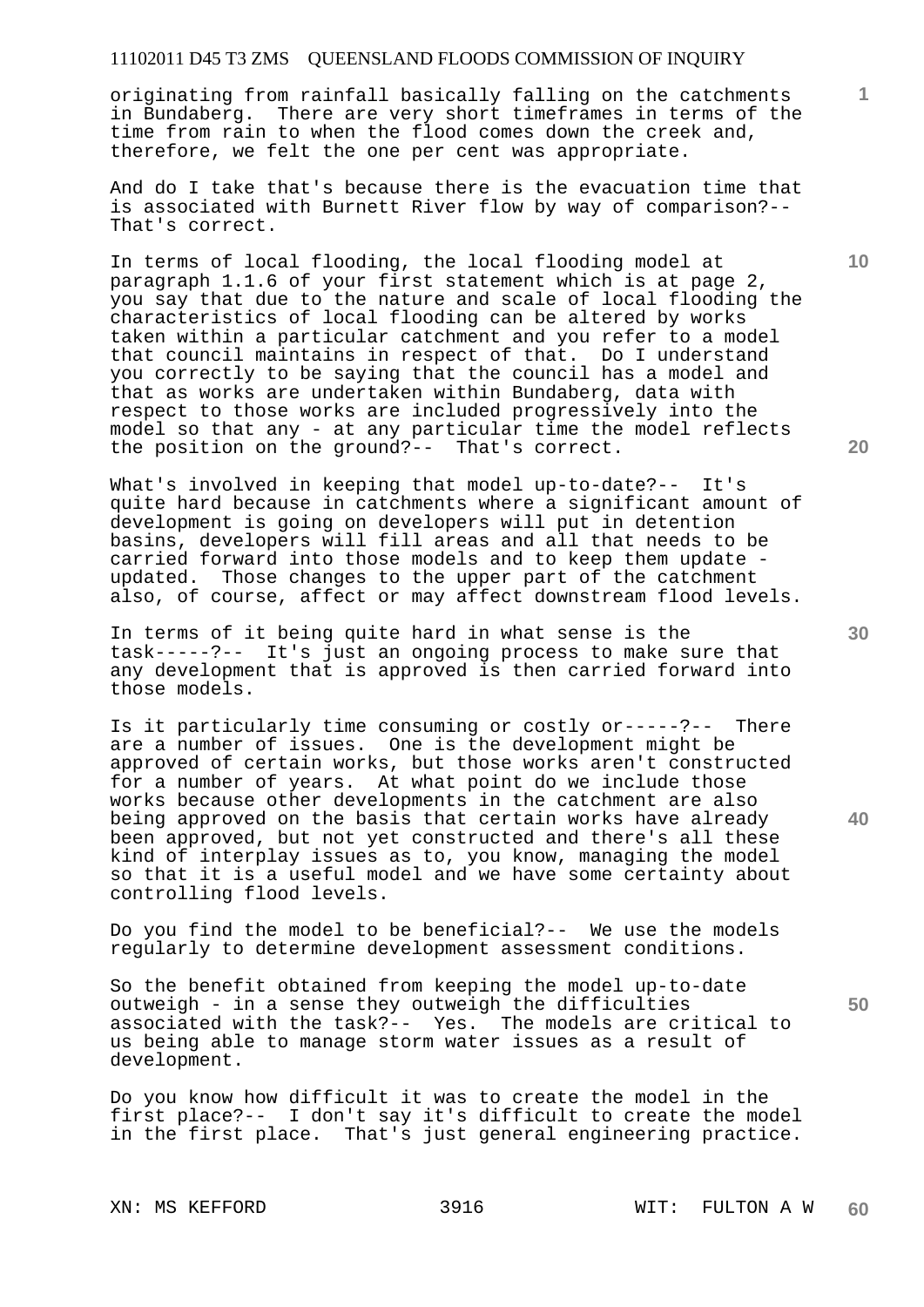Do you think this type of facility would be beneficial for other councils to adopt?-- I would have thought that to have models - if a council's in a rapidly developing area, it's essential to have stormwater models of the development areas to be able to manage them.

Obviously the model that Bundaberg Regional Council currently has is one for Bundaberg. Now that Bundaberg Regional Council has other towns with this jurisdiction do you know whether the council intends to adopt a similar model for those other towns?-- There is actually more than one model just for the Bundaberg city. There's seven or eight models to cover the Bundaberg city. We last year developed models for coastal streams between Elliott Heads and Burnett Heads. That work is streams between Elliott Heads and Burnett Heads. almost complete. We have this year budgeted for a model of the Kolan River which we don't have at the time being and we just see that it's an ongoing process that we undertake this modelling and expand it and also keep it up-to-date.

Why are there seven or eight models just for Bundaberg?-- Because the models are catchment specific and there's a model for each catchment.

And in terms of use of the model to assess development how does the model come into play in the assessment of the development applications?-- Basically the model is provided to a consultant and they adjust it to reflect their development proposal and supply it back to us for checking.

If I could ask you now a few questions about the non-urban zone in paragraph 1.1.7 of your statement, that's your first statement, you make reference to land which has been included in the non-urban precinct in the Bundaberg City Planning Scheme and you say that the local area planning intent for the non-urban precinct is expressed in the scheme as the precinct includes areas of land unsuitable for urban development because of physical constraints such as flooding and local drainage issues. If I could just ask you a few questions about that. Do you understand what land might be mapped as non-urban? Can we look at map 3.5 from the planning scheme. It's the Bundaberg Planning Scheme which is attachment R to your first statement and that's a map for local area for higher density residential?-- That's not the right map.

Do you have that there? Now, the brown colour on that map is used to denote land of a non-urban precinct?-- Yes.

So we see a few of the brown coloured parcels pretty much in the centre of the map?-- Yes.

If one compares those lots as shown on that map to the two per cent AEP map, those lots don't have significantly deeper or significantly higher water levels than the lots surrounding them in the Burnett River event, do they?-- No, they're - the reason they're non-urban is that they are - what the map doesn't show is there's a creek through there, a salt water creek and they're inundated by salt water creek.

**10** 

**1**

**20** 

**30** 

**40**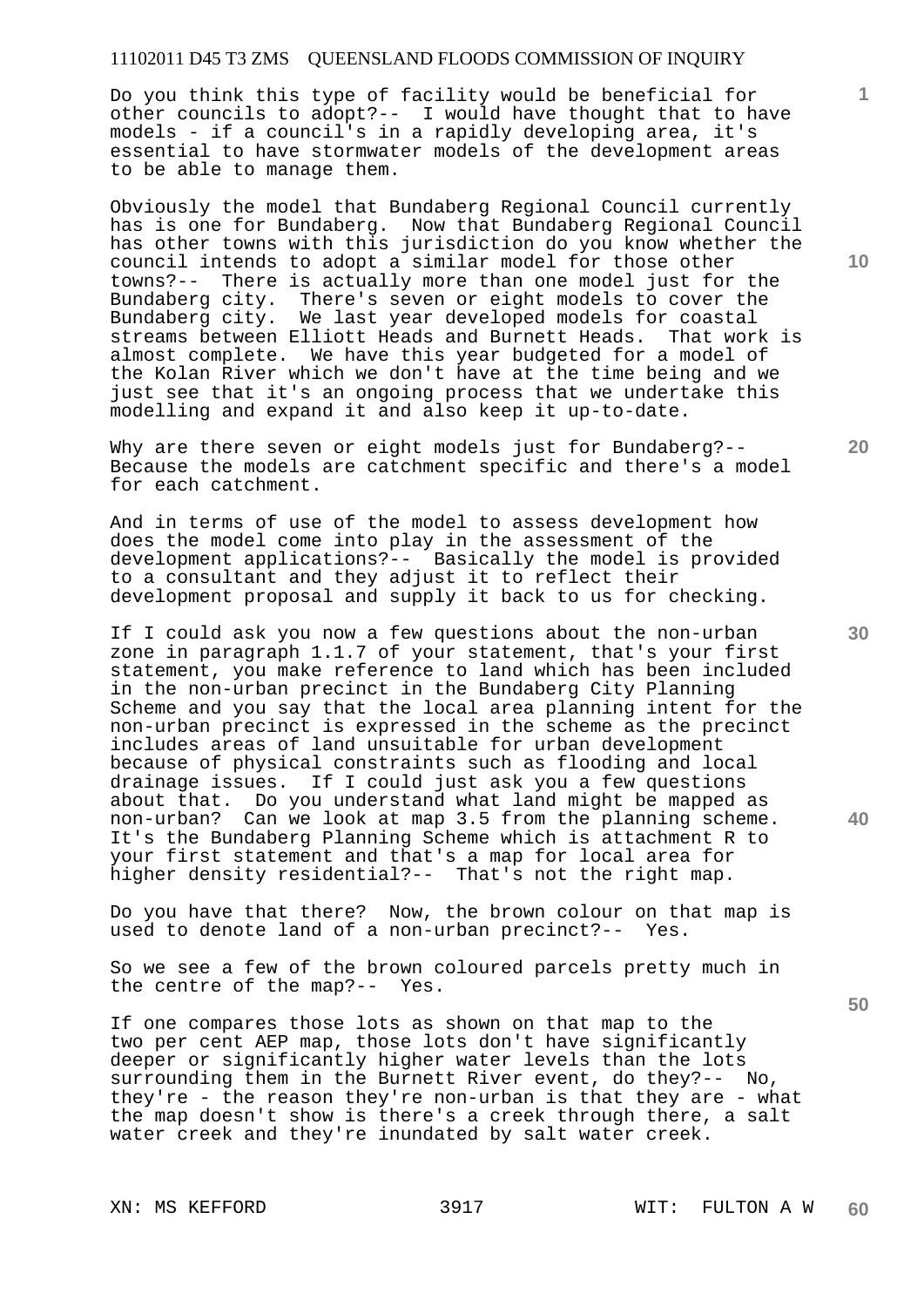And so is that why they are designated non-urban and the lots around them are not?-- Yes.

If I could move now to the Isis Shire Planning Scheme and ask you a few questions about that. It records that it appropriately reflects the state planning policy one of 2003?-- That's correct.

And in paragraph 11.10 of your first statement you note what you considered to be an anomaly within the Isis scheme in that a dwelling proposed within a rural zone is exempt development. And you say that the consequence is that proposed dwellings in the rural zone are not assessable against any flood provisions. Is that a correct summary of your concern?-- Yes, but - yes.

And that's the position regardless of whether there is historical flood information on the site or not; is that correct?-- Yes.

When did you first become aware of the anomaly?-- Well, I guess basically when we became Bundaberg Regional Council we inherited this scheme.

And do you know whether there are any steps being taken to address that anomaly?-- There will be in the new planning scheme which we have commenced drafting.

Is there any intention to address the anomaly prior to the new planning scheme-----?-- No.

-----being adopted?-- No.

COMMISSIONER: Ms Kefford, would that be a convenient time for the morning break?

MS KEFFORD: Certainly.

COMMISSIONER: We'll come back at 25 to.

THE COMMISSION ADJOURNED AT 11.20 A.M.

**50** 

**20** 

**10** 

**1**

**30**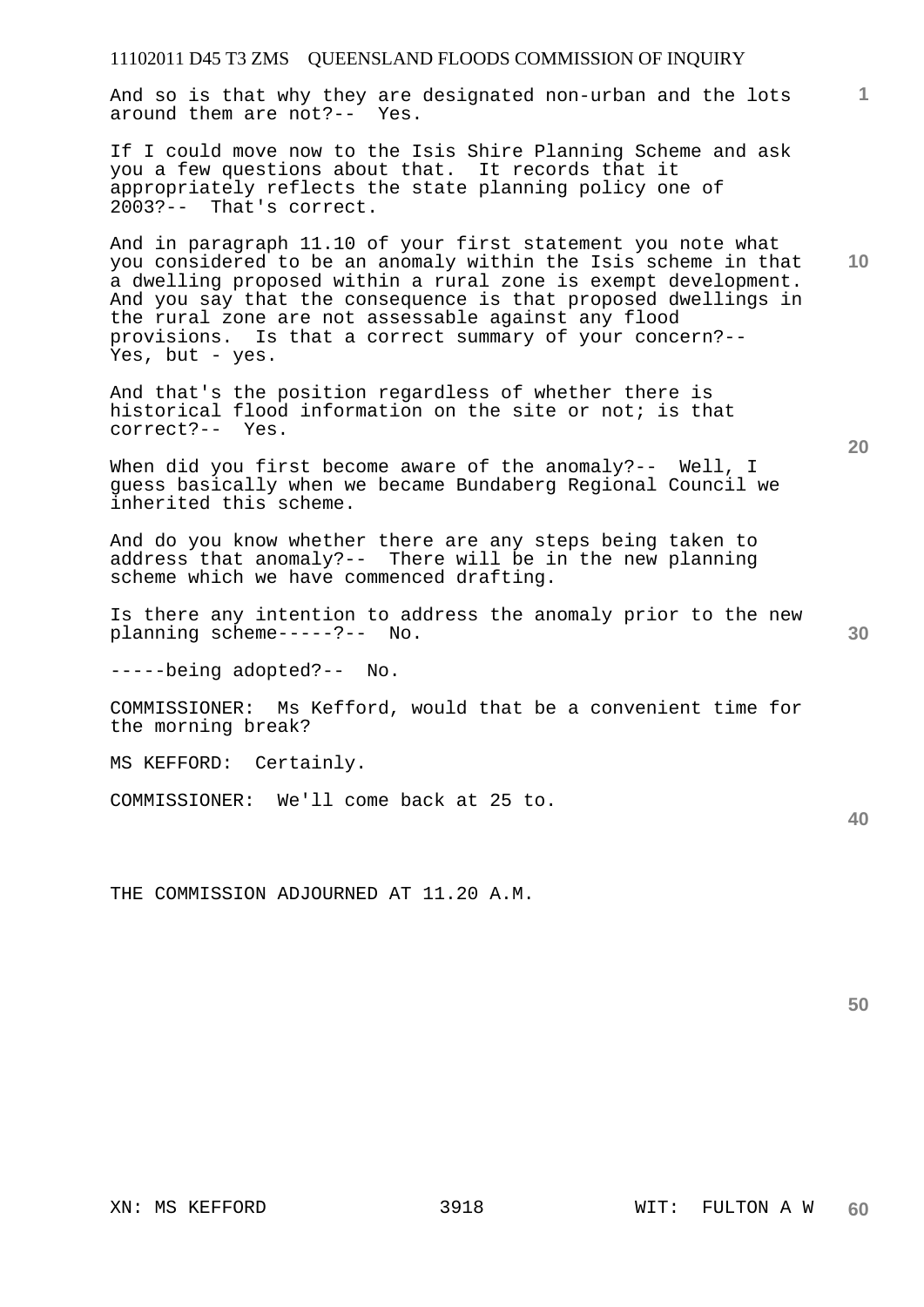THE COMMISSION RESUMED AT 11.38 A.M.

ANDREW WILLIAM FULTON, CONTINUING:

MS KEFFORD: Mr Fulton, if I can move on to the Kolan Shire Planning Scheme? Unlike other ones the Bundaberg Shire Council administers, that does not appropriately reflect the State Planning Policy, does it?-- That's correct.

Do you know why that is?-- No, I don't.

In your first statement, you identified that even though it doesn't reflect the scheme - the scheme doesn't reflect the State Planning Policy, it does, nevertheless, include an infrastructure overlay map which identifies a flood and drainage liability area. There are only 12 properties in the town of Gin Gin which are identified on that overlay; is that correct?-- That's correct.

And you say that they are known historically to have flooding and drainage issues?-- That's correct.

What do you mean by that?-- Basically local knowledge says that - or has a memory that those blocks were affected by flooding.

And is it a quite confined pocket of blocks?-- Yes, it is, yes.

And are they somehow significantly lower than other blocks around them?-- They are. They're basically in the vicinity of creeks and are low.

**40**  And in your statement at paragraph 1.4.2, you indicate that where a development application is made with respect to one of those 12 sites, it must comply with specific outcome SO82 which requires an acceptable level of flood immunity to be provided?-- Mmm.

And the associated probable solution states that habitable rooms are to have a floor level not less than 300 millimetres above the 1 per cent AEP flood level. Does counsel have information with respect to the 1 per cent AEP flood level?-- No, there's no 1 per cent AEP flood map for the Kolan Shire.

How then do applicants demonstrate compliance with this probable solution?-- It's basically impossible to demonstrate compliance.

In terms of the compliance with, instead, the specific outcome, how do applicants demonstrate compliance with that outcome that there be an acceptable level of flood immunity?-- We have had, I think, one or two applications on those blocks

**1**

**10** 

**20**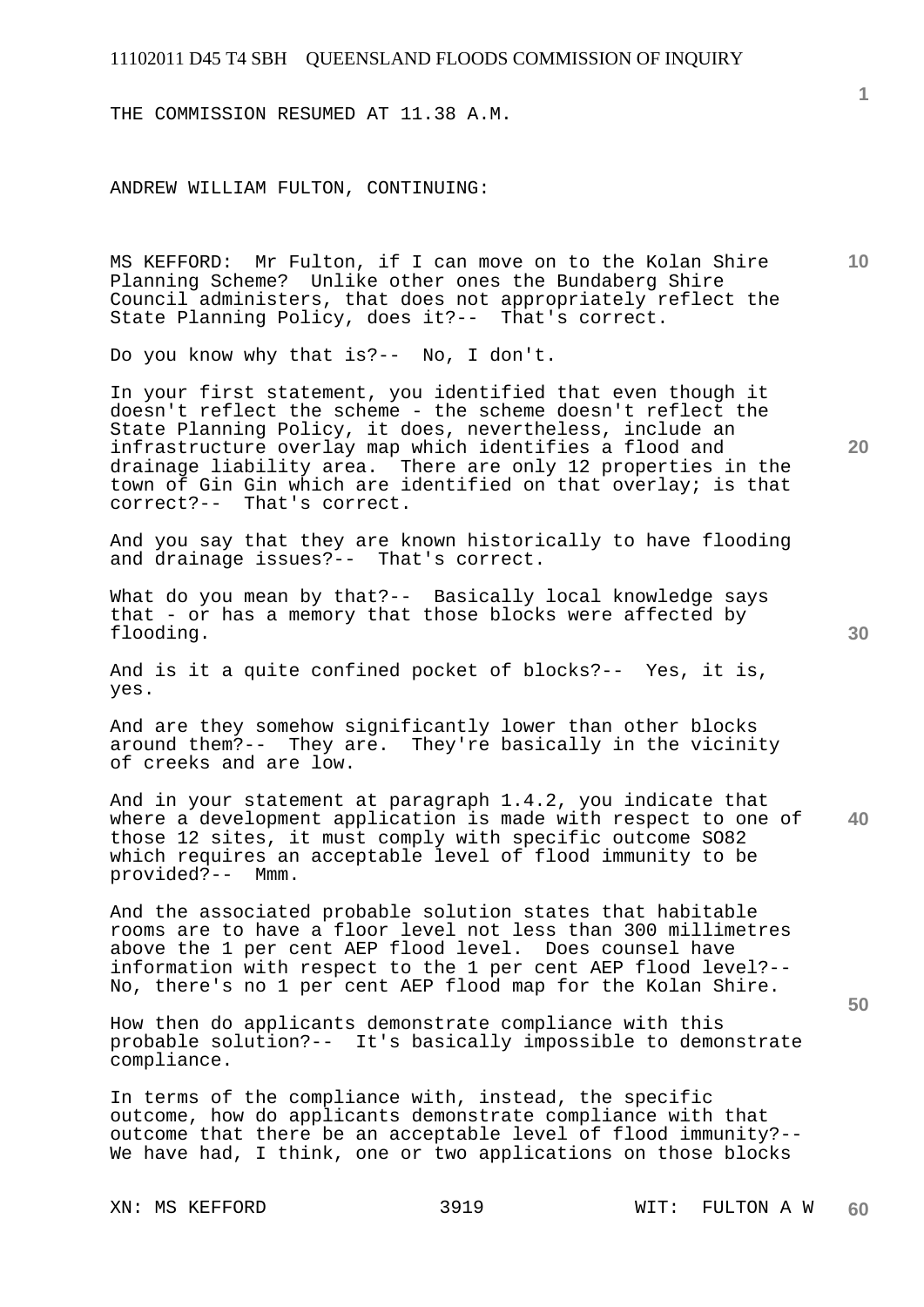and what we did was set floor levels similar to the levels in adjacent homes.

And would that take it above the level of the historical flooding as known-----?-- We considered that a reasonable solution. We don't even have historical flood heights in those areas.

So, in terms of the fact that the overlay is based on knowledge that those sites flooded in the past, is there no information about the levels that the floods reached on those properties?-- That's correct.

There's simply knowledge that they did flood?-- Yes.

Well, to explore something I touched on earlier, in terms of that absence of data and the fact that there's historical knowledge about flooding, do you know whether the Council has made any inquiries with locals to capture the knowledge that the locals have with respect to flooding in the area?-- No, I don't know that we have done that; however, I would tend to prefer to do a model of those creeks and base our flood decisions on modern hydraulic models rather than historical data which can be not consistent.

Are any processes in place to undertake modelling of those areas?-- We intend before completing our new planning scheme to have a flood map for those areas.

In terms, then, of just issues relating to planning schemes generally, you tell us at paragraph 12.3 and 12.4 in your first statement that due to the absence or limited nature of the flood information available to Council, many dwellings are not assessed for potential flooding. Is that something that there is a community awareness of in terms of the absence of assessment?-- I don't know, to tell you the truth. Basically because there are no flood maps, neither the community nor Council really understand the nature of flooding in the Kolan Shire.

So, in approving development on land, does Council notify that the approval has not been subject to a flood assessment?-- No, it doesn't.

Do you think such notification would be advisable?-- It may be. The issue is that I can see some people considering it irrelevant when, in some instances, flooding is clearly not in issue.

In terms of it clearly not being an issue in some instances, why do you say that?-- You know, a block of land-----

On a hill?-- -----might have a hill, for example, and people put their house on the hill. It probably is reasonable to expect that that's not going to flood.

Does Council have a means of examining when it perceives that there might be a risk of flooding?-- The latest mapping

**20** 

**10** 

**1**

**30** 

**40**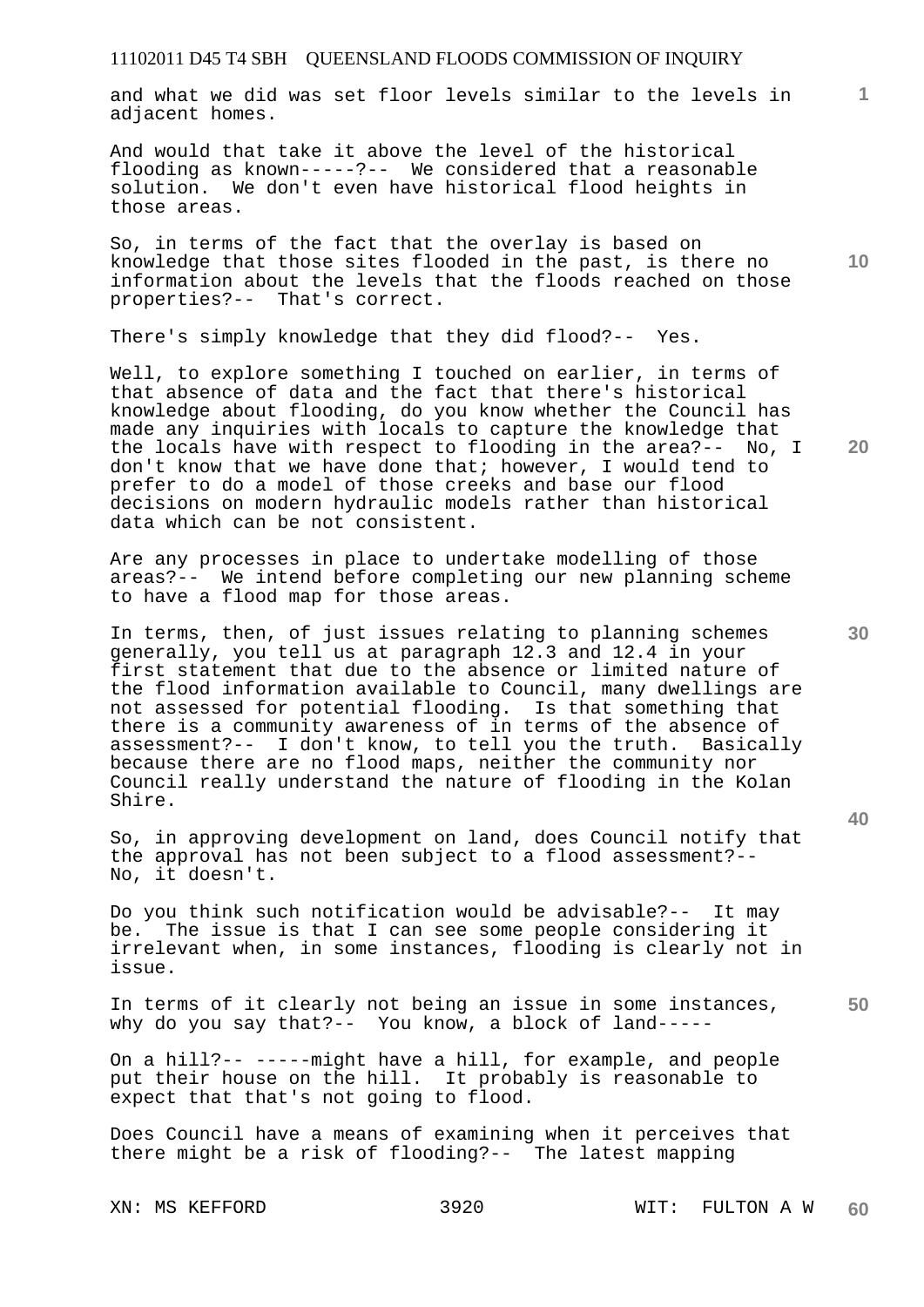released by the Queensland Reconstruction Authority may be of some use in identifying when we need to start thinking about flood issues with a development in the Kolan Shire.

If we can move now to the topic of hazardous materials and ask you a few questions about that? At paragraph 6.1 of your first statement, you indicate that Council has not imposed any conditions on development approvals to ensure that hazardous materials affected by flood water do not affect public safety or the environment. Does Council have a set of standard conditions that it uses when approving developments?-- Yes, it does.

Does the template include a condition with respect to - or the set of conditions include a condition with respect to storage of hazardous materials?-- No, it doesn't.

Why not?-- We would have reason to use it fairly rarely. Most of our new industrial development is in areas that is not subject to flooding. The only time when that arises is when there is a redevelopment of old industrial land, basically to the east of the CBD, and that occurs on - it's an irregular event. Our standard conditions are basically conditions that we would regularly use.

Is there a checklist or something that Council would use to ensure that a condition that does address storage of hazardous materials is at least considered in applications where it might be appropriate?-- I would rely on the planners undertaking assessment against the planning scheme to trigger that issue.

And there is a trigger on the planning scheme, is there?-- Yes.

If I could also just ask you about levee banks? Is there any Council regulation of levee banks?-- No.

Who do you think should regulate such matters?-- They are probably a community issue in the sense that they're protecting the community as a whole, then the responsibility should fall to Council. In this local government area, though, there are very few significant levee banks protecting the community from Burnett River flooding. The only ones that I'm aware of are downstream, and they protect land owned by Bundaberg Sugar from flooding and, hence, Bundaberg Sugar maintain those levee banks.

Another topic I wish to ask you a few questions about relates to skills within the Council for assessing development applications, and at paragraph 13.1.1 of your first statement, you say that Council has difficulty in attracting and retaining engineers with experience and skills in stormwater modelling. Does that impact on the Council's ability to properly assess development applications it receives when stormwater design is an aspect of that development application?-- Yes, it does. I would say that there's a general shortage of appropriately skilled engineers in

**10** 

**1**

**20** 

**40** 

**50**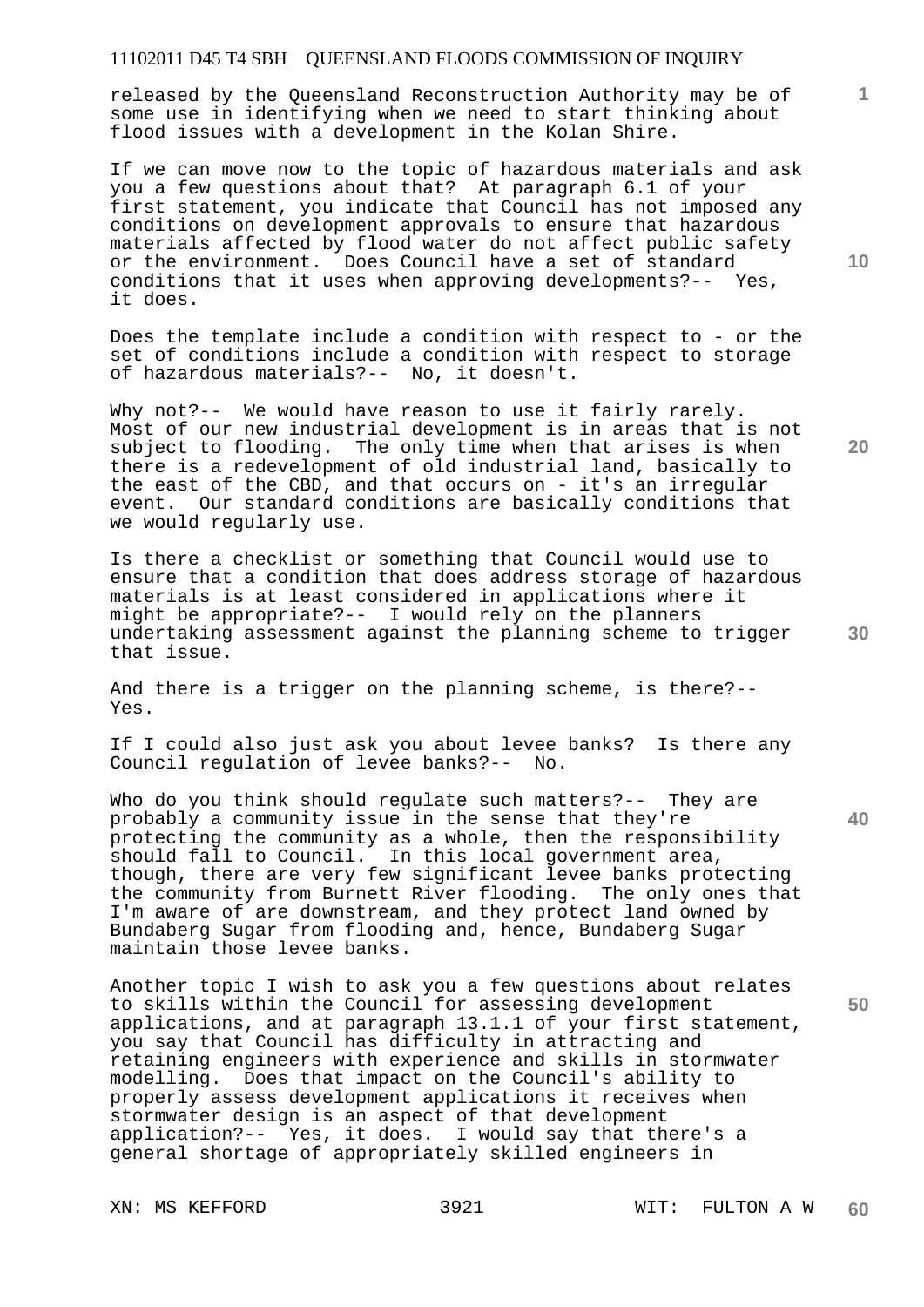stormwater. Both the consultants and Council face that issue. One of the concerns that I have seen is that with the development of computer models, there needs to be some skills applied to the use of those models to ensure that the outputs of those models do truly reflect the real flood situation.

Well, how does Council deal with that in practice?-- Council employees - engineers within the sustainability section whom we train, we pay for their training in the use of the necessary models, and they're the ones that check what has been submitted to us by consultants.

In terms of what is submitted by consultants, is the general shortage which you've referred to causing sub-standard reports to be submitted as part of the application?-- I have seen reports that I don't consider are a true reflection of the flood situation, yes.

And when you receive such reports, how do you deal with that situation in assessing development applications?-- It's the role of the sustainability engineers to go back to the consultants and refuse the report and identify the shortcomings in those reports.

And does that generally resolve the issue, do you find?-- If it doesn't, we don't approve it.

At paragraph 13.1.3 of your first statement, you say that in recognising the importance of stormwater drainage planning, Council is in the process of reallocating the current technical position to focus on stormwater drainage planning. What has triggered that action at this point in time?-- When I was referring previously - earlier to the managing of all these stormwater models, I think there is a - we could do that better, and one of the - or the major role of this particular position is to undertake the development of new models, together with managing the models that we have currently.

And the new models, are they for areas which don't have models or confined-----?-- They are for both. They are for areas which don't have models as well as new models, better models for the areas that we do have current models for.

Could I just also ask you a few questions about preparation of the new planning scheme? Obviously the Sustainable Planning Act requires that the planning scheme be based on the Queensland Planning Provisions. But in terms of preparation of such a scheme, the current version of the Queensland Planning Provisions makes it optional for councils to include overlays. Does Council intend to include an overlay dealing with flooding?-- We haven't actually formally made that decision, but I would expect that we will.

And do you know whether it's Council's current intention that the overlay for Bundaberg City will continue to use the two per cent annual exceedence probability for the Burnett River flooding?-- That decision hasn't been made.

**10** 

**1**

**20** 

**40**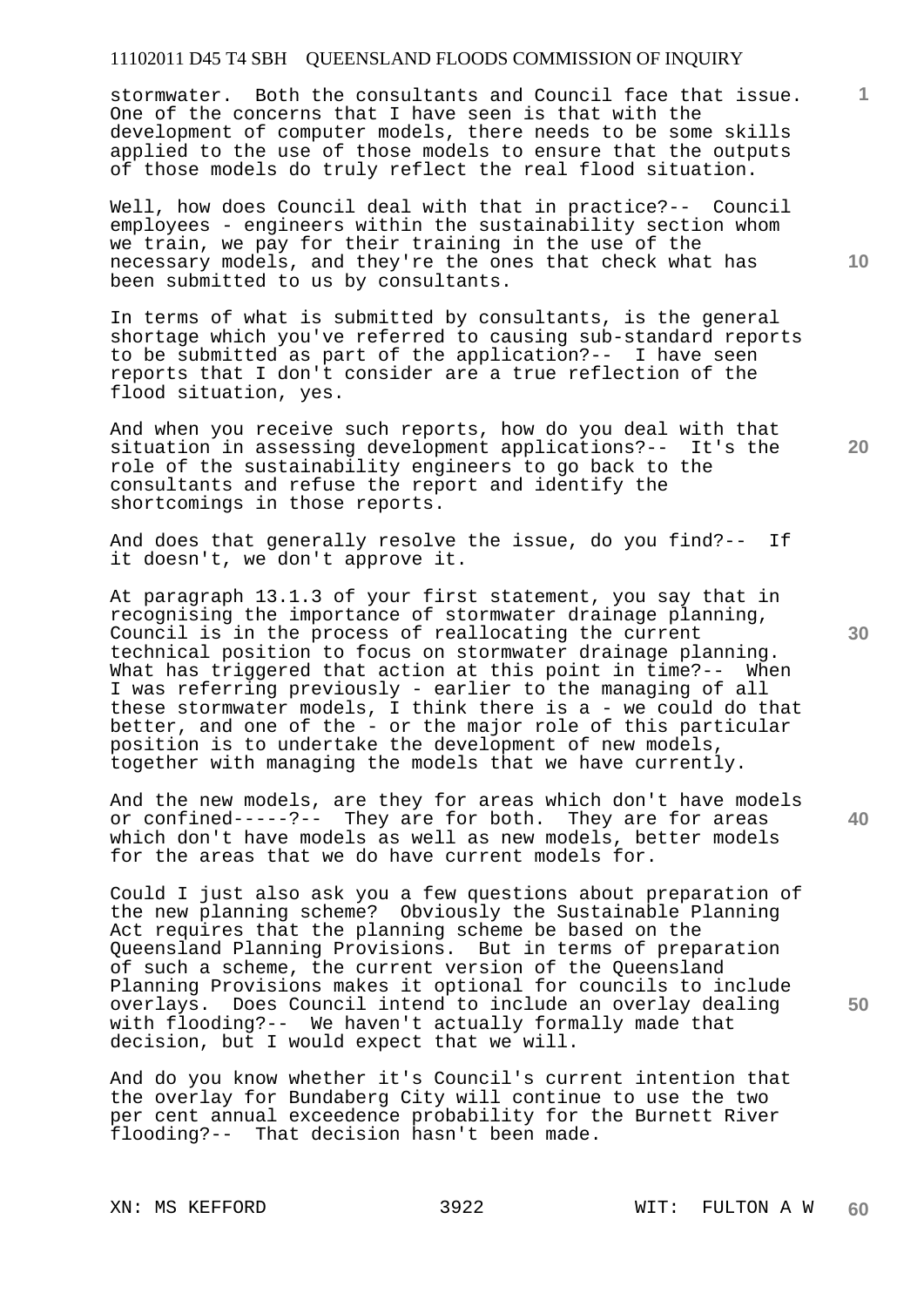Would you recommend that they use the two per cent, or do you have a view as to what level should be used?-- We are currently - as I said, we are getting quotes from GHD to extend and recalibrate the model that we have for the city and that will also include a model for a 1 per cent AEP flood.

Finally, if I could just ask you a few questions about Moore Park? Now, are you aware that local residents of Moore Park have expressed concern about drainage problems in the area contributing to flooding?-- Yes.

And are you aware that they're of the view that the drainage system, if cleaned up, would improve the flooding situation?-- Yes.

Have you looked into that at all?-- Yes, the Council has, yes.

Have you been involved in that?-- I am aware of the works done.

Are you aware of whether the Department of Environment and Resource Management has provided details of ground water levels data to the Council?-- Yes, I am.

Do you know what was done with that information?-- That information has been used basically to try and understand the operation of that town drain that flows centrally through Moore Park.

There's been talk of a high ground water table in the area. Do you know how that high ground water table interacts with the issue of flooding?-- I would consider that the majority of flooding in Moore Park is directly related to the high water table.

There are a number of further developments proposed for Moore Park; is that correct?-- Council currently has one application from Bundaberg Sugar for a development at Moore<br>Park. I'm aware there's another large development that I'm aware there's another large development that requires operational works to proceed at Moore Park.

Is the existence of a high ground water table being factored into the considerations in terms of the appropriateness of those developments proceeding?-- It will be, yes.

Do you know is there a provision in the scheme that triggers consideration of that issue?-- We would utilise the stormwater provisions to achieve that.

I have no further questions at this stage.

COMMISSIONER: Ms McLeod?

MS McLEOD: No questions, thank you.

COMMISSIONER: Mr Rolls?

**10** 

**20** 

**1**

**30** 

**40**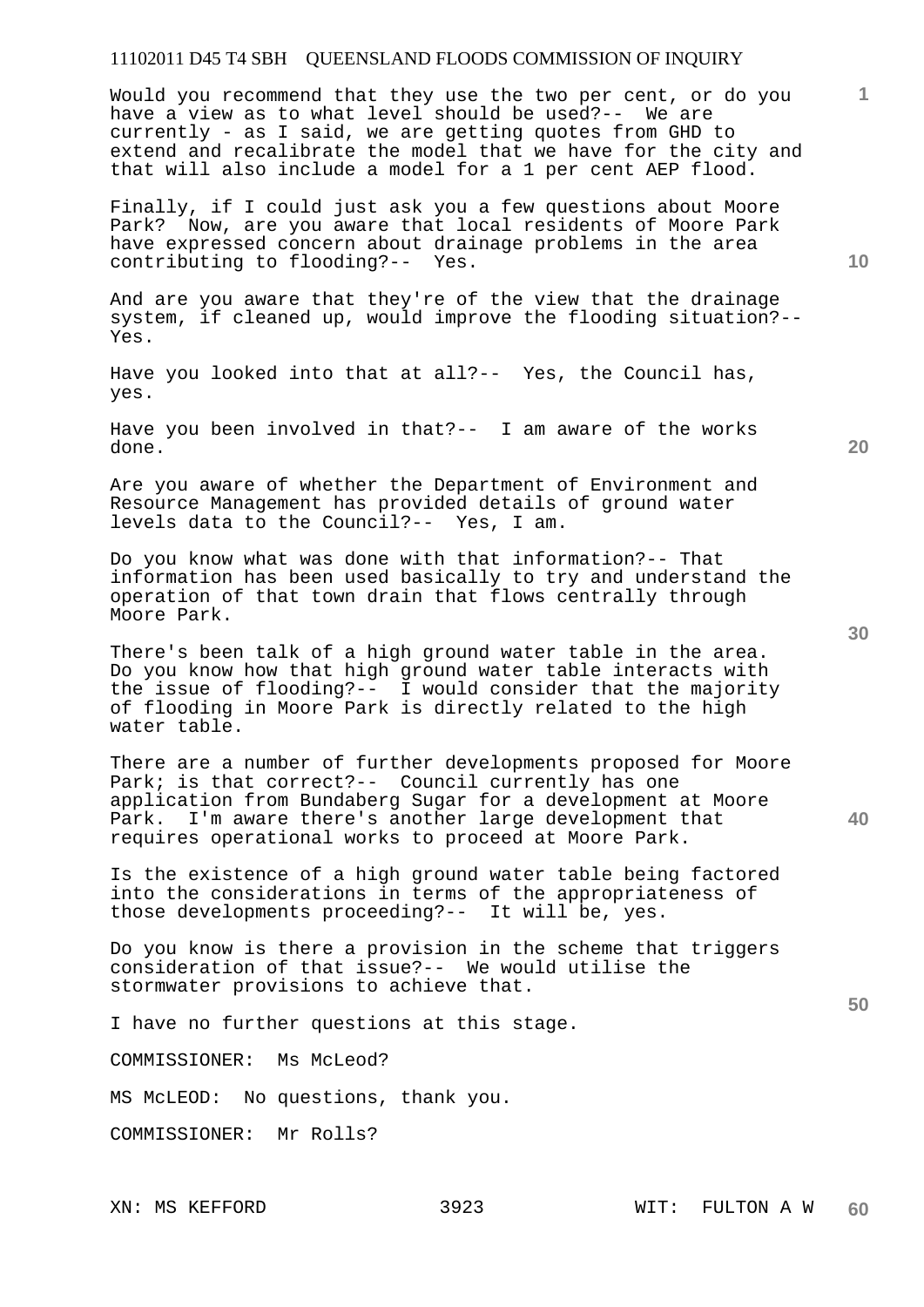MR ROLLS: Thank you, Commissioner. Mr Fulton, I'm just curious about the contents of your first statement, the one dated the 6th of October 2011 where you deal with a consideration of the flood plain overlay that's been provided to the Council by the Queensland Reconstruction Authority. Is it fair to say that you're not totally familiar with how that operates at this stage?-- That's a fair statement.

But you might be better informed after your meeting with the Queensland Reconstruction Authority which I believe is scheduled for the 18th of this month?-- I'm not sure of the date, but I'm sure that by discussing it with them, we could better understand what that mapping represents.

You're unaware that there's a meeting apparently going to be conducted between officers of the Council and the Queensland Reconstruction Authority on the 18th of October?-- I was unaware of that.

But you are aware that the Queensland Reconstruction Authority do intend at some stage to speak to the Bundaberg Regional Council about the contents of that flood plain overlay?-would expect that's the case, yes.

All right. It's true, is it not, perhaps on the rudimentary knowledge that you have - is it fair to say it is a rudimentary knowledge?-- Yes.

But it's true, isn't it, that the Reconstruction Authority flood plain overlay is not intended to replace sophisticated flood mapping that the Regional Council might have in relation to parts of the old Burnett Shire and in relation to the Bundaberg City?-- Based on what's presented at the time being, I think that's a fair statement, yes.

But I understand - and correct me if I am wrong - that the Regional Council has, in effect, no flood plain mapping for the areas of the old Kolan Shire - or Kolan Shire - is that the correct pronunciation?-- That's it, Kolan.

Kolan; is that right?-- That's correct.

And you have no flood plain mapping for a large portion of the old Isis Shire?-- That's correct.

But it is true, is it not, that the flood plain overlay would, in respect of those areas, provide the Bundaberg Regional Council with information that they would not otherwise possess?-- That's correct.

That is, it would alert the Council to those areas where flooding may be a live issue in considering development applications?-- That's correct.

And it's also true that the information provided contains references to gauging stations that are operated by the Bureau of Meteorology or the Department of Environment and Resource

**1**

**20** 

**10** 

**50**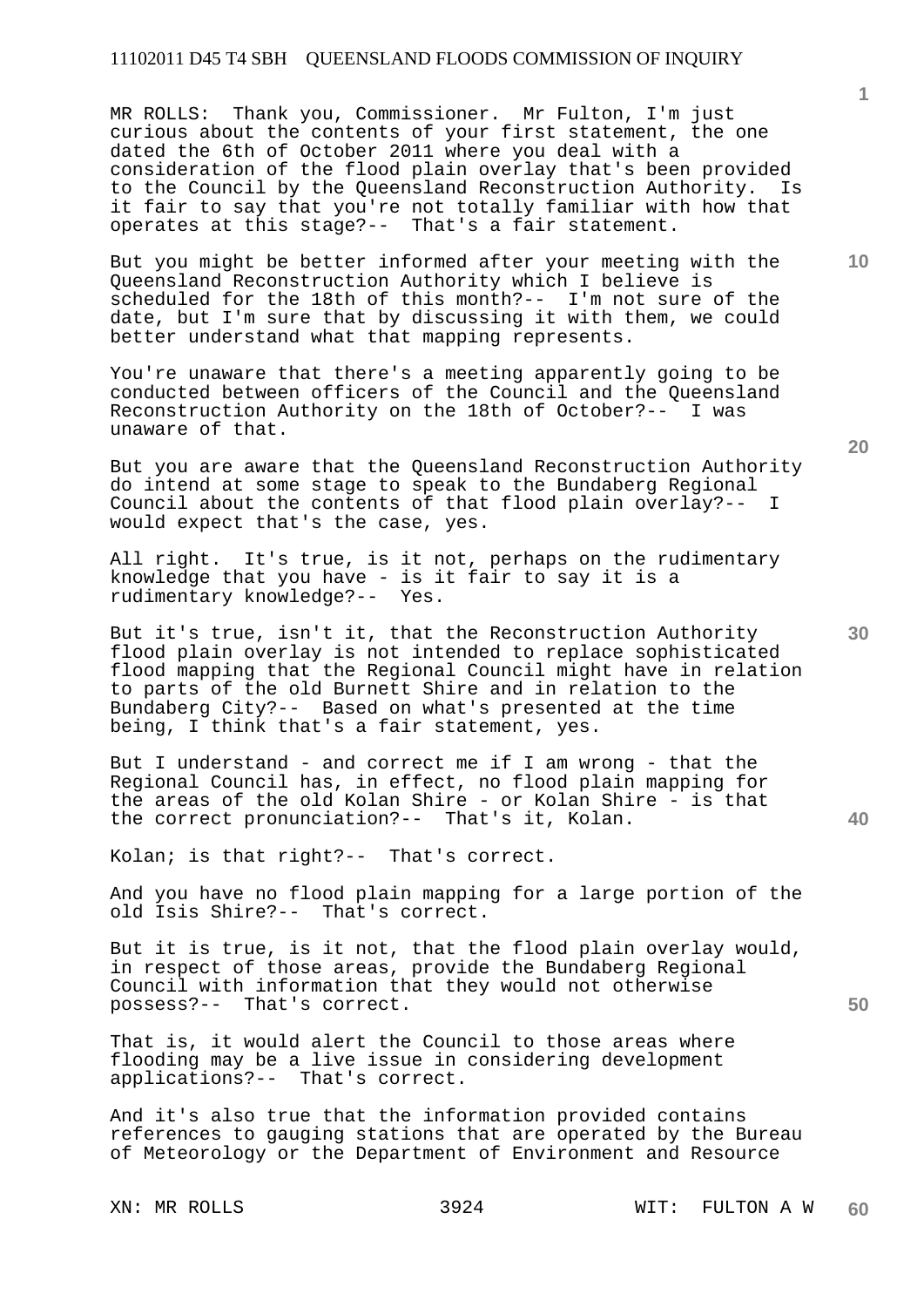Management? Do you know about that?-- I wasn't aware of that.

Because you do say in your statement that you're not aware of the heights in relation to the material. Could I suggest to you that the gauging stations are noted in relation to the overlay and that you can reference the facts on flood heights at various gauging stations maintained by the Bureau of Meteorology or DERM to ascertain the various heights; do you know about that?-- I wasn't aware of that being incorporated in that data.

That might be something that you might learn when you come into contact with the reconstruction agency people. But it is true, is it not, that it provides at least some information to the Regional Council where previously none existed in relation to matters of flooding?-- Yes, as I identified earlier, if a development was in that yellow shaded area, we would at least have to think about what are the flooding issues there and how we can deal with it.

And, in fact, the tool kit even provides - do you know this provides you with a series of questions that you might want to ask a proponent of a particular development as to matters that they ought provide information to Council on in relation to issues of flooding?-- I wasn't aware of that.

Perhaps there's a little bit to learn on the 18th of October or whatever other time, Mr Fulton. I have nothing further, thank you, Commissioner.

COMMISSIONER: Mr Ure?

MR URE: Thank you. Mr Fulton, do you have a copy of Exhibit 759 before the Commission?-- I do.

**40**  And if we focus on particularly what's variously called the town drain or the Murdochs Road drain? The invert levels that are shown in red alongside the points identified by letters of the alphabet, are they identified by survey?-- They are.

What's the significance of the fact that we can see, for example, from Palm View Drive to the egress point at point H that the invert level varies between 0.847 and - downstream and zero point - the upstream level - but downstream 0.85, effectively flat. In the hydraulic regime of Moore Park, what's the significance of that?-- The significance is that there is three mil height difference over a distance of about 3,000 metres, which is a gradient of about one in a million. A drain at one in a million will not flow because there's a grade there. The only reason that that drain flows is that water builds up at the head of it and basically pushes the water through the drain and out.

Is it also the case that parts of that drain between Palm View Drive and the tidal gates or tidal flaps have - or has an

**10** 

**1**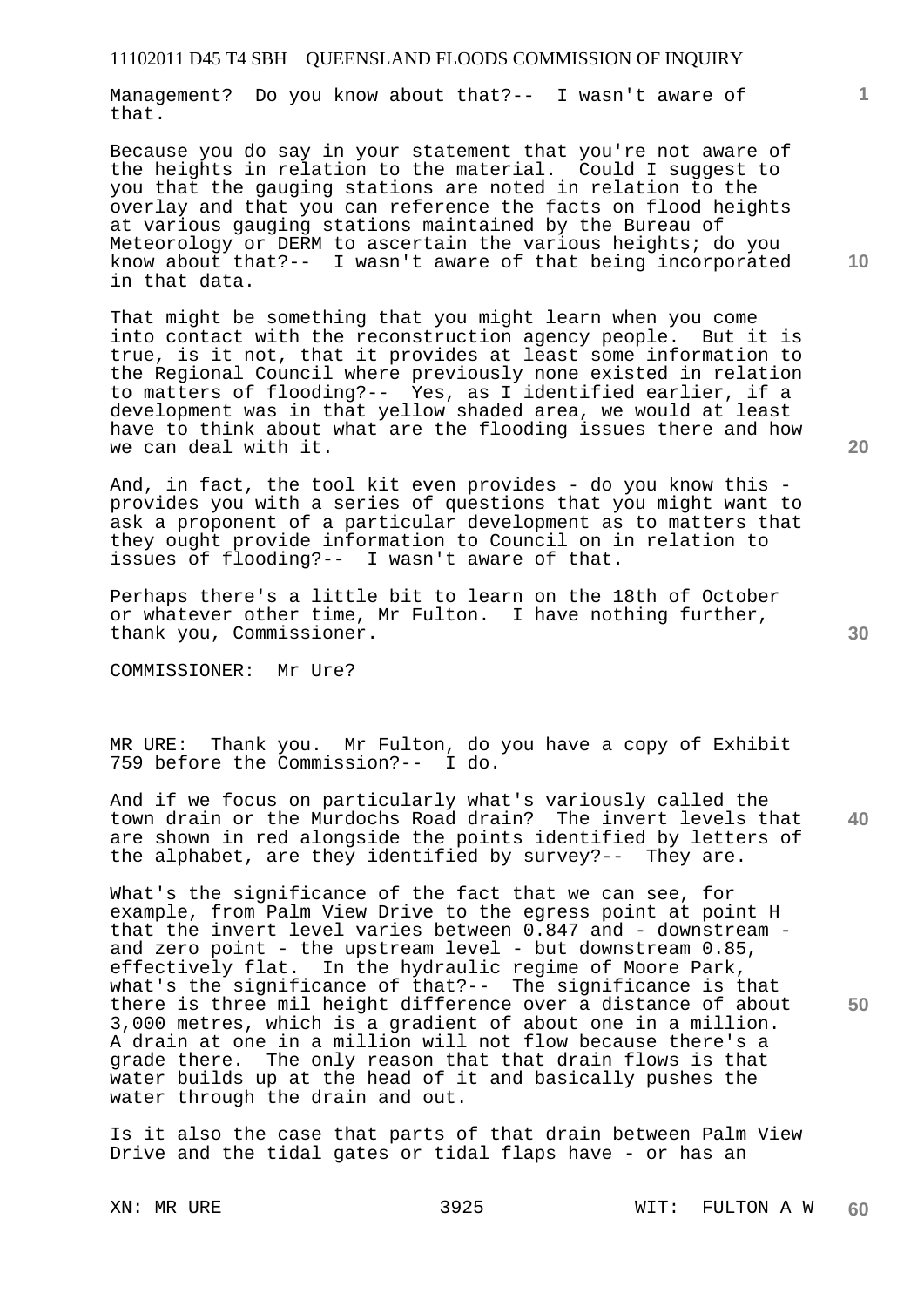invert level below zero - below sea level?-- That's correct. I'm aware that part of the drain between 230 and 216 Murdochs Road is below zero metres AHD.

May Mr Fulton see Exhibit 759, the actual exhibit, please? I'll just get you to mark it on the Commission exhibit the section of the drain that is, in fact, below sea level. Do you have a highlighter?-- I do.

And just for the record, what colour highlighter are you using?-- I'm using blue, for water.

And whereabouts does it commence?-- It commences at 230 Murdochs Road.

By some of the photographs, you should have used green.

COMMISSIONER: There's a bit of brown about, too.

**20**  MR URE: May I see that, please? Just for clarity's sake, we can see to the top left of the exhibit - which is, in fact, the north-east - points L, M, N, O and P. The drain associated with those points, which way does that flow?-- That flows out to the north.

So, we can ignore it for the purposes of our considerations of the town drain?-- Yes, we can.

**30**  All right. What's the grade or the height differential between the upstream and downstream levels of the agricultural drain? Does it fall into the same category as the town drain or not?-- No, the Moore Park agricultural drain has significantly more grade on it. The fall between points K and J, there's between 1.2 and 1.3 metres of fall.

You may have been present when Mr Borg gave some evidence and he accepted that there have been a significant number of bores maintained by DERM and that ground water information has been provided to the Council?-- It has.

Have a look, please, at this document. Is that a copy of the information provided by DERM which has a legend identifying the location of the bores and also has bore logs from two of the bores, one we can see from its identity number proximate to Moore Park, over a period of time?-- Yes.

And what does that indicate or what do those records indicate, Mr Fulton?-- What those indicate is that there has been a trend of increase in ground water over a number of years, peaking in 2011.

All right. And how does the 2011 ground water level compare to historical records as far as you're aware?-- Basically the 2011 levels are higher and, as these bores show, basically up at about 1.6 metres AHD on bore 13500085.

What level is sea level AHD in this vicinity?-- Nought metres AHD.

**10** 

**1**

**40**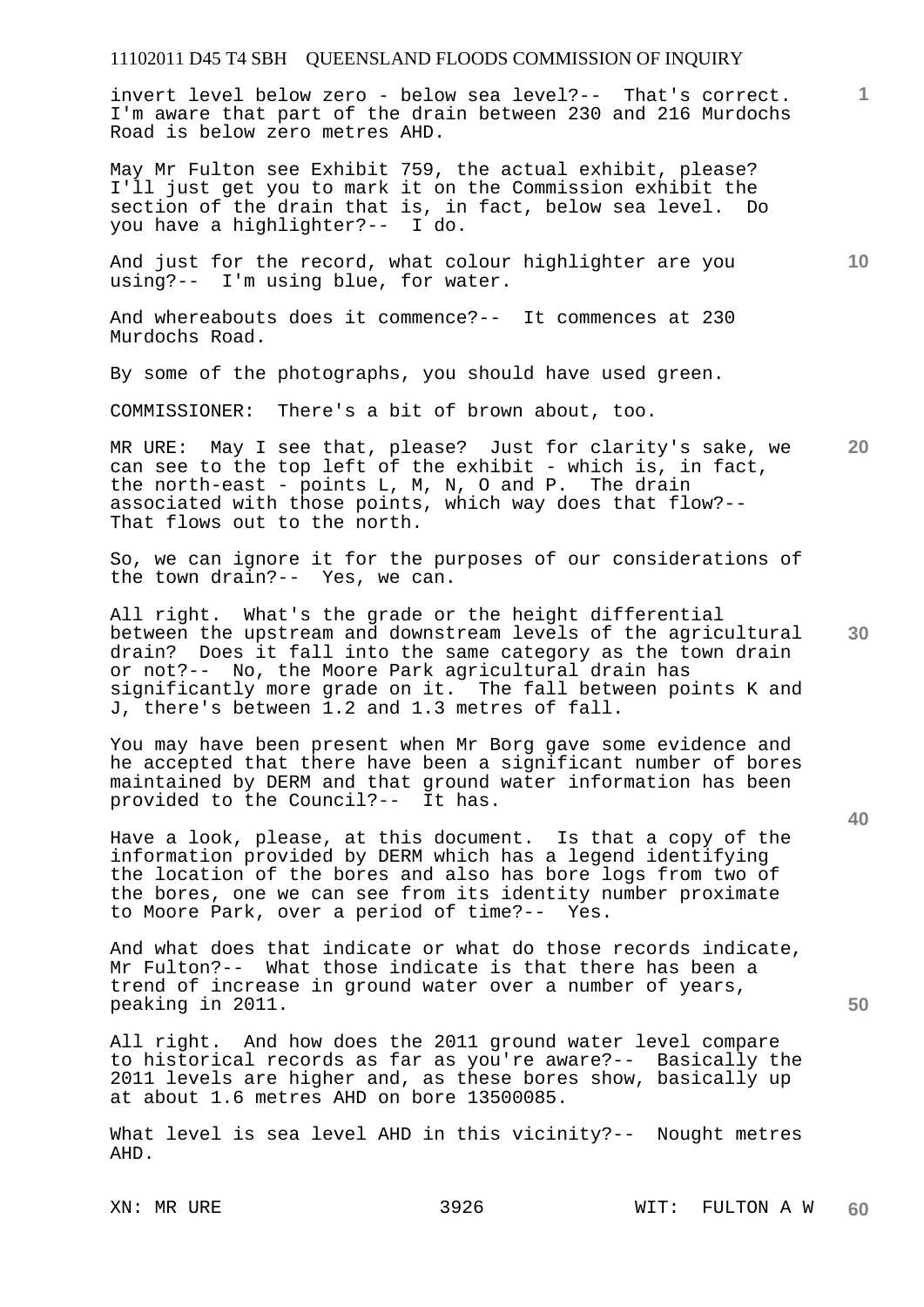I tender that document. COMMISSIONER: Exhibit 767.

ADMITTED AND MARKED "EXHIBIT 767"

**10** 

**1**

**20** 

**30**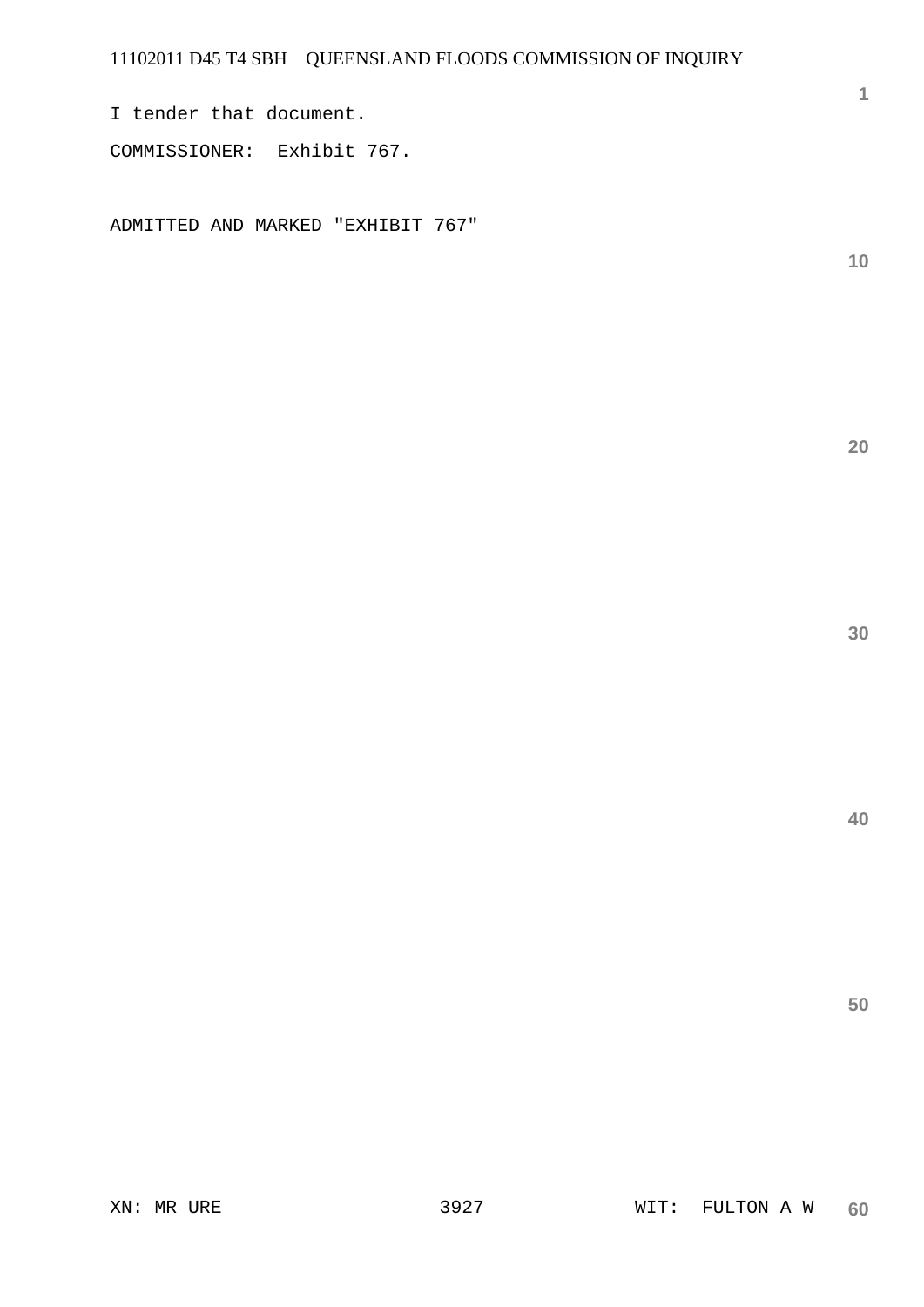MR URE: Are you familiar with the tidal flap system that exists at the end of the pipes of the downstream end of the town drain?-- I am.

Was there a test done to test the efficacy of the gates or the flaps in excluding saltwater from intruding to the north up the pipes and into Moore Park?-- Yes, there was. Council installed water height gauges on the upstream and downstream of those pipes and they are attached to data logs.

Look, please, at these documents. Would you tell the Commission, please, Mr Fulton, what that document depicts?-- I'd refer the Commission to the Gengers Road tide gates graph that has the green and red on it which is the plots of the data loggers. The green is the upstream logger and the red is the downstream logger.

Pause there. When you say the upstream logger, how far upstream of the downstream logger?-- It is - the upstream logger is just upstream of the tide gates and the downstream logger is just downstream of the tide gates.

How far spacious separation would there be?-- Six metres.

All right. What does this depict?-- What you can see is that if you are looking at the downstream data logger, the red one, you will see that there were high tides between - which are the spikes on the graph - indicating that the fluctuations of the high tide between the 24th and 30th of September this year, if you look at the corresponding data logger upstream, the green line, you will see that there is absolutely no reflection of those spikes on upstream water levels, which indicates that the tide gates are functioning perfectly.

Mr Borg gave evidence to the Commission that the tide didn't reach the tidal gates in this location at any time. Is that consistent with what's depicted on this or not?-- No, that's not consistent. Those spikes on the downstream logger are basically tidal fluctuations of water immediately downstream of the tide gates.

I tender that document.

COMMISSIONER: Exhibit 768.

ADMITTED AND MARKED "EXHIBIT 768"

MR URE: Mr Shuter gave some evidence yesterday - his statement was Exhibit 758 before the Commission - and in paragraph 29 he discussed a 128 lot residential development by Bundaberg Sugar. You have touched on that today in an answer to Ms Kefford. Mr Shuter was of the view that that

**10** 

**30** 

**40**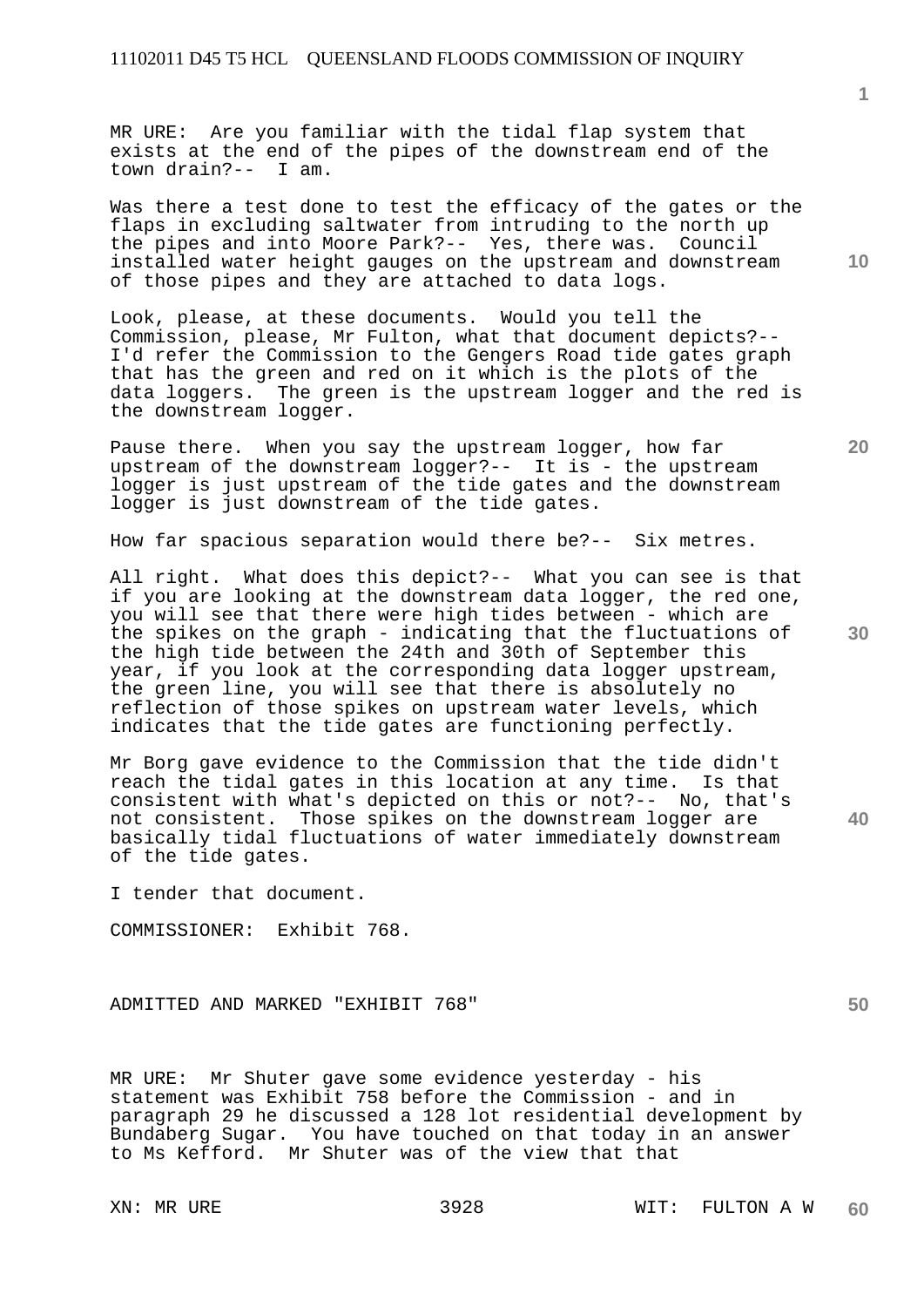application had been approved by the Bundaberg Regional Council, is that correct?-- No, it is not approved, it is still - it hasn't reached decision stage yet.

Mr Shuter was also of the view in paragraph 30 of Exhibit 758 that the council was considering a drainage feature between Ohlaf Road and the Pacific Ocean, is that correct?-- No, the particular concept that he was referring to is from Maultby Road out to Moore Park Creek and the Pacific Ocean.

Just a couple of final matters. Are investigations being undertaken with respect to the groundwater problem that you've heard about that exists at Moore Park?-- Council's constantly monitoring those groundwater issues.

Have consultants been engaged to consider these matters?-- Council has engaged Cardno hydraulic engineers to undertake three studies: one at Sandpiper Grove, another at Royal Boulevard, and the third on the town drain.

Is it also the case that the council, in the wider context, is undertaking flood investigations as a consequence of the events that have occurred recently?-- Yes, council has a number of studies going on - or about to go on. As I previously said, we're about to commence a new Burnett River Flood Study. We intend to undertake a model of Kolan River. We've just completed a new model at Saltwater Creek in the Bundaberg City area, the coastal small stream study between Burnett Heads and Elliott Heads is almost complete. We have undertaken significant storm surge modelling of our coastline for the local government area and that is approaching completion in addition to the studies being undertaken at Moore Park.

Look, please, at this document. Does this helpfully just collect the studies being undertaken or about to be undertaken by the council?-- Yes, it does.

I tender that.

COMMISSIONER: Exhibit 769.

ADMITTED AND MARKED "EXHIBIT 769"

MR URE: Thank you. I have nothing further.

MS KEFFORD: I have no further questions for this witness. Might he be excused?

COMMISSIONER: Thanks, Mr Fulton, you are excused.

WITNESS EXCUSED

**10** 

**1**

**40**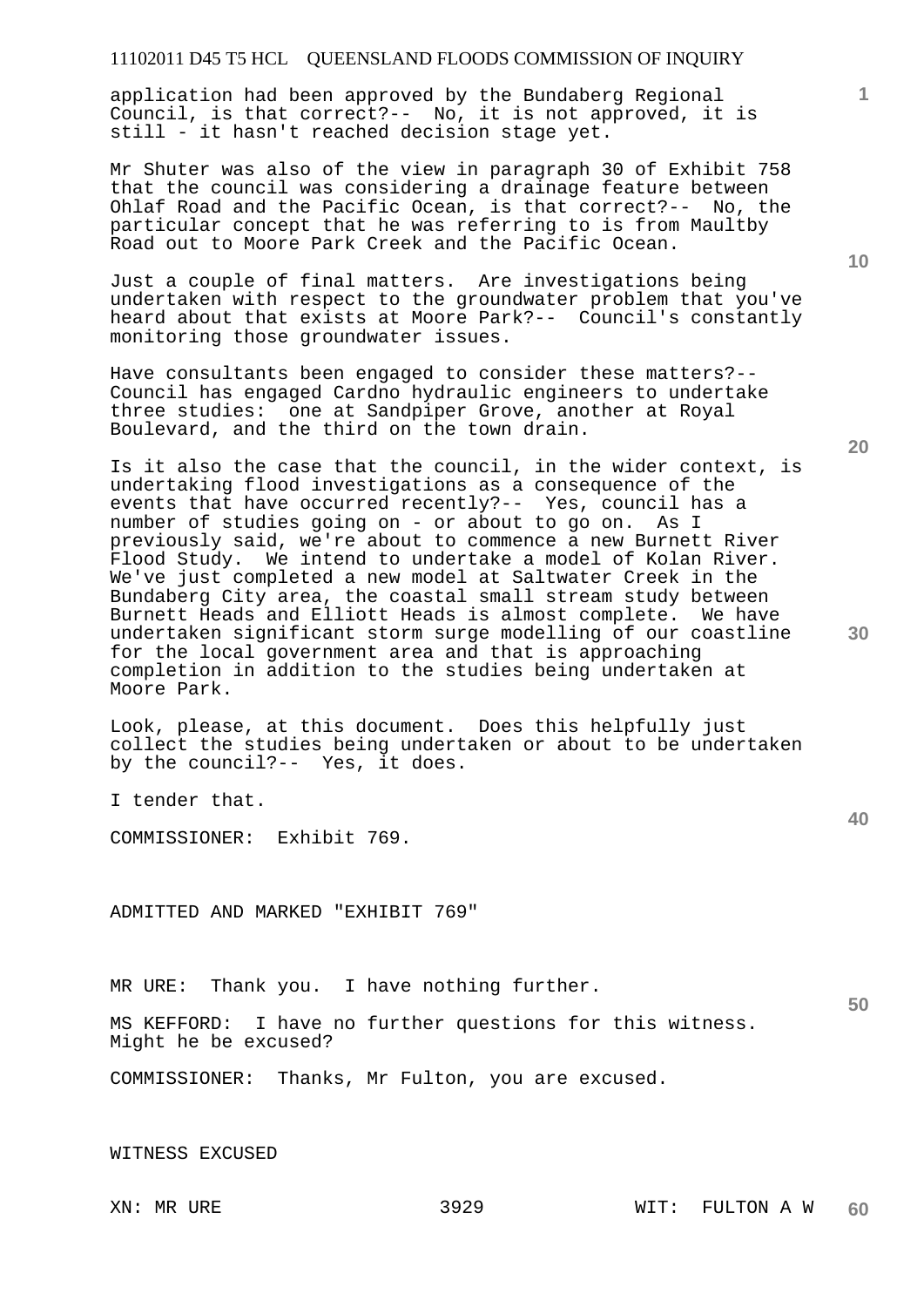MR CALLAGHAN: I call Robert Savage.

ROBERT JOHN SAVAGE, SWORN AND EXAMINED:

MR CALLAGHAN: Would you tell the Commission your full name and occupation, please?-- Robert John Savage. I'm the Director of Development and Environment at North Burnett Regional Council.

Mr Savage, you've provided a statement to the Inquiry in response to a requirement, is that correct?-- I have, yes.

**20**  I will have you take a look at this. That's a copy of your statement?-- That's correct.

Yes, I tender that.

COMMISSIONER: Exhibit 770.

ADMITTED AND MARKED "EXHIBIT 770"

MR CALLAGHAN: I wish to ask you a couple of questions about one or two things that you've already spoken to in the statement. Firstly, just on the topic of some essential services, such as water treatment, and so on, there were some particular issues in your area, is that the case, especially perhaps in Gayndah and Mundubbera?-- Gayndah and Mundubbera, yes.

Can you just give us a bit more information about that?-- It may be a question that's more appropriate for the engineer but my knowledge of that is that in Gayndah our water intake was a bore into the bed sands of the Burnett River. During the flood event, that bore equipment was destroyed and washed downstream which caused significant problems for the - as far as water supply for the Gayndah community. In Mundubbera - I am not familiar with the infrastructure that was in Mundubbera.

Do I understand from your statement, perhaps, that the issues raised from that still persist?-- They do.

And what's actually happened with that at the moment?-- Both lots of infrastructure have approval through the NDRRA for reinstatement. There are current engineering and planning works being carried on at the moment to design the replacement of the infrastructure.

**10** 

**1**

**40**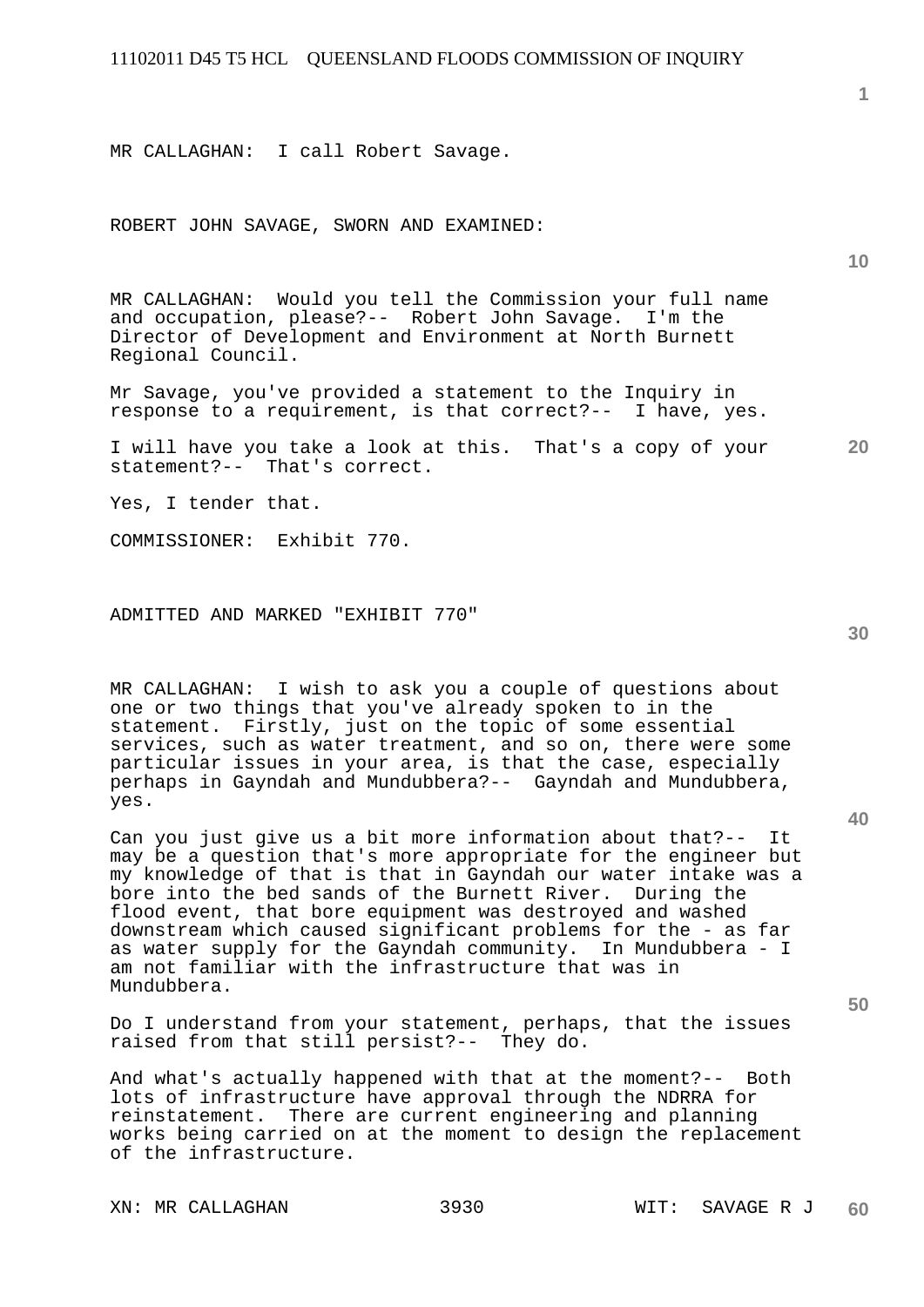Is that - do you know - you may not - but is that infrastructure going to be relocated in the same position?-- I don't know. Mundubbera, I believe, will. Gayndah, the during the course of the flood, the stream of the river has changed.

I see?-- So the location of that bore will be relocated.

All right. Look, the other thing I wanted to ask you about arises from page 10 of your statement, the second bullet point from the bottom, where you talk about public education assisting in the prevention of further road damage. Can you just tell us what you are talking about there? Was this public education during the event or before the event?-- Sorry, this was the second last dot point?

Yeah?-- My statement contains information provided to me by the Director of Technical Services. The process that we went through at the time of looking at damage to our roads was to inform the public in the best way possible, given that we're a widespread rural community. Those methods were by phone, by newsletter and by newspaper advertisements.

So it was during the course of the event?-- Correct.

All right?-- And subsequent to the event.

More broadly then, it is true, is it, that in terms of planning for flooding, the council's planning schemes are not recorded as reflecting the State Planning Policy?-- Not for flooding, that's correct.

But council has been investigating the issue of flooding in the local government area-----?-- In-----

-----over a period of time?-- Yes, in Gayndah in particular.

In Gayndah in particular. Specifically it engaged BMT WMB to complete a flood study for Gayndah?-- That's correct.

And I take it the purpose of that was to better understand the behaviour of the Burnett River?-- To better understand and to set a defined flood event.

That was completed in February 2008, is that right, that study?-- That's correct.

**50**  Can I get a copy of that shown to you? That's a copy of the flood study completed February 2008?-- Yes.

Yes, I will tender that.

COMMISSIONER: Exhibit 771.

ADMITTED AND MARKED "EXHIBIT 771"

**10** 

**1**

**30** 

**40**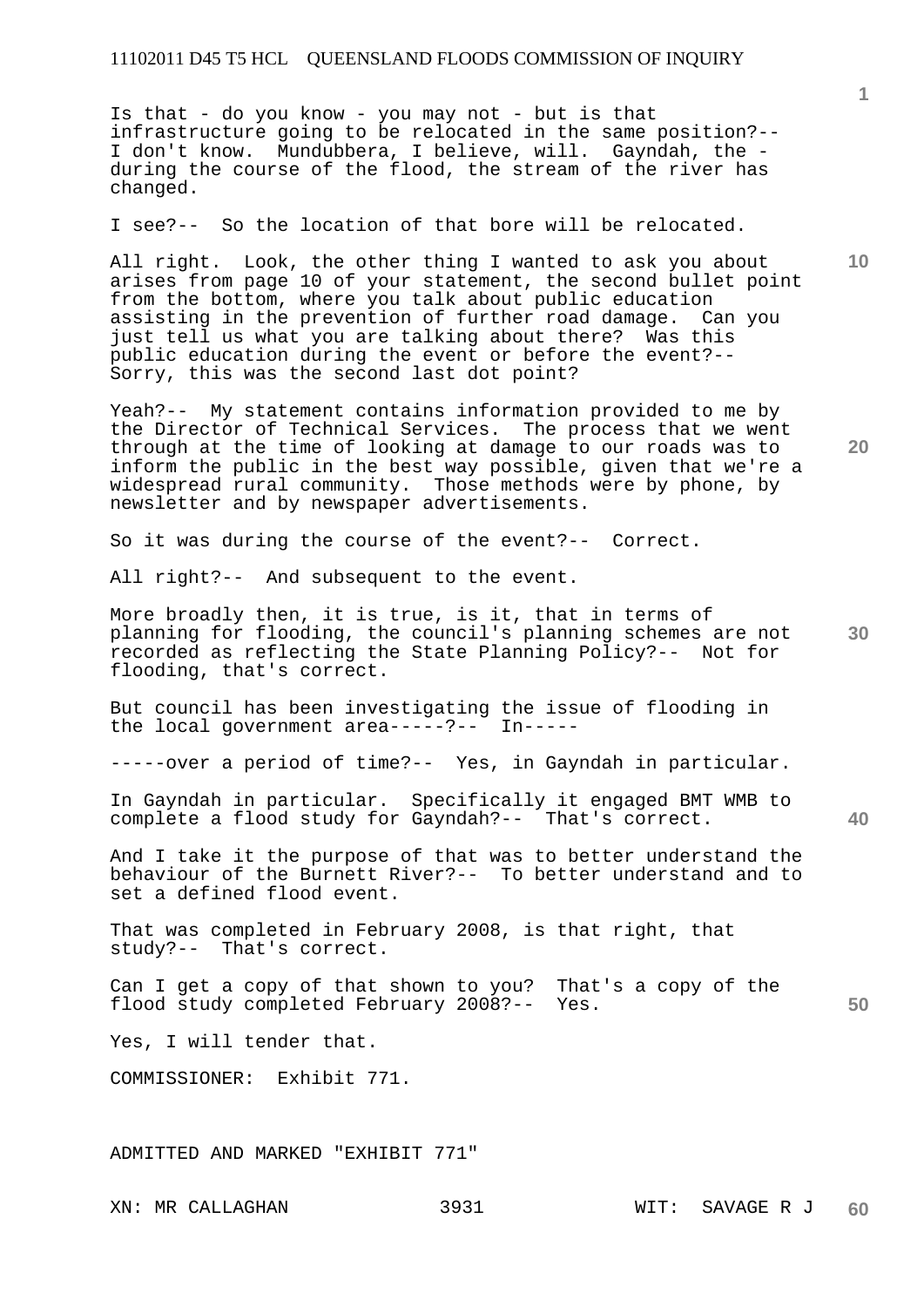MR CALLAGHAN: Mr Savage, there is much of interest in there, and we can read much of it for ourselves. The questions that follow are for particular interest in the topic of climate change. The report includes a design flood assessment which provided council with information on a range of flood events, that's correct?-- That's correct.

And that included the one per cent AEP -----?-- Yes.

-----event. But the report notes that those defined flood events as modelled in your report do not take into account potential future impacts of climate change, is that correct?-- That's correct.

I think if we look at page (vii) of the document, you will see the heading "Climate Change" there, is that right?-- Yes.

If you move right through the report to page 8-3,the section 8.4 which is down towards the bottom of the page, there is the heading "Defined Flood Event"?-- Yes.

And it is said there that the recommended defined flood event is the one per cent AEP flood event plus allowance for potential climate change impacts?-- That's correct.

If you go over the page, it is suggested that the appropriate allowance for climate change on Burnett River at Gayndah is considered to be a peak flow discharge increase of 20 per cent?-- That's right.

That relates to developments with a designed life cycle of 50 years. I suppose we can see it there. Now, if we go back to your statement at paragraph 30, you extract a report which was presented to council's Policy and Strategy meeting on the 3rd of February 2009-----?-- That's right.

**40**  -----in respect of the flood study which we've earlier looked at?-- Yes.

And it is noted in the first paragraph that there had been no determination of a defined flood event to replace that and adopted by the Gayndah Shire council, that is the 1942 flood levels, is that right?-- That's correct.

And then the report goes on to note that advice had been sought from the Local Government Association of Queensland?-- Yes.

Perhaps you can just give us a little background. What was the nature of the Inquiry, or just tell us how the Inquiry was made?-- The study completed by BMT WBM, as you've stated, recommended that council adopt a 20 per cent climate change factor. When discussed that would effectively take a defined flood event in Gayndah from a one per cent AEP to a .5 per cent AEP-----

**1**

**20**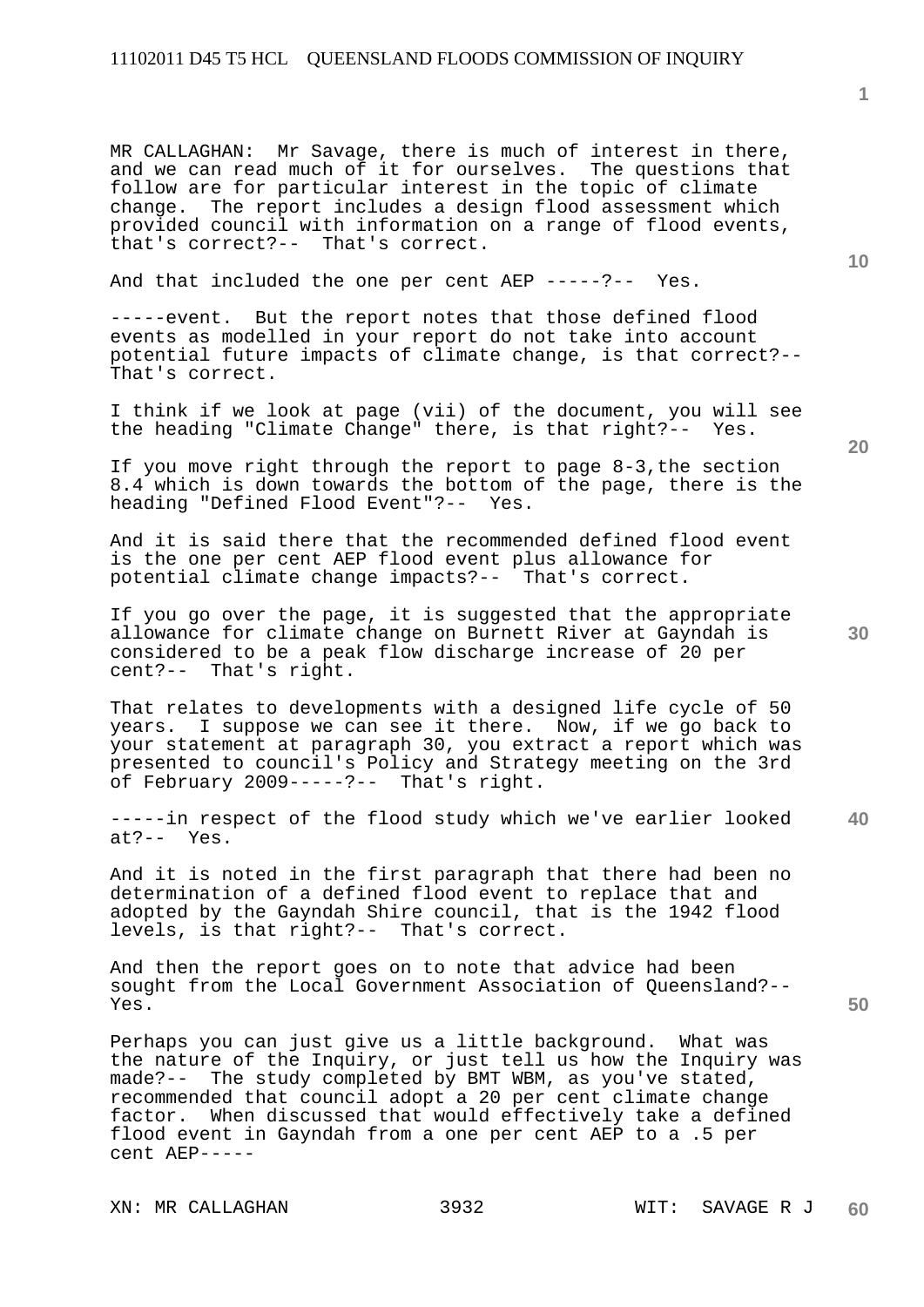Yes?-- -----council had reservations about adopting such a defined flood event, particularly given the uncertainty at that time of the research behind the determination of that 20 per cent climate change factor. We also took into account, through various phone calls to many other councils in Queensland, whether - well, we investigated whether other councils had adopted any climate change factor at all, and, if they had, what was it, and we could not find an inland council in Queensland that had adopted any defined flood event that took into account a climate change factor. So given those circumstances, it was determined that we would seek the advice of LGAQ, and the inland flood study project was born from that approach.

In your statement I think you say - it is over on the next page, I think - that council had given adequate consideration to climate change impacts. Is that what you're talking about, these investigations that were made with-----?-- Yes, the consideration council gave to climate change was revolved around the uncertainty and the desirability to adopt a factor that was uncertain and unproven at that stage.

And can I ask was this the subject of formal deliberations by council? Is it reflected in minutes of meetings or anything like that, or it was just-----?-- My recollection is that it was in a formal council meeting.

Okay. Well, moving on from that, there is a further document that I can show you, and this is the final report on the inland flooding study also known as the Gayndah Inland Flood Study, is that right?-- That's correct. Excuse me, formerly referred to as the Inland Flood Study not the Gayndah Inland Flood Study.

All right. I tender that.

COMMISSIONER: Exhibit 772.

ADMITTED AND MARKED "EXHIBIT 772"

**50**  MR CALLAGHAN: We know just by reading, for example, the executive summary on page 1, that the Local Government Association of Queensland approached the Queensland Government to provide a benchmark figure for taking climate change into account when assessing inland flooding risk. Are you - do you know whether this project came about as a consequence of the advice that you sought from the Local Government Association?-- I believe it did.

Okay. And as we can tell from the document, it is a joint project of DERM, the Department of Infrastructure and Planning, and LGAQ, is that correct?-- That's correct.

XN: MR CALLAGHAN 3933 WIT: SAVAGE R J

**1**

**20**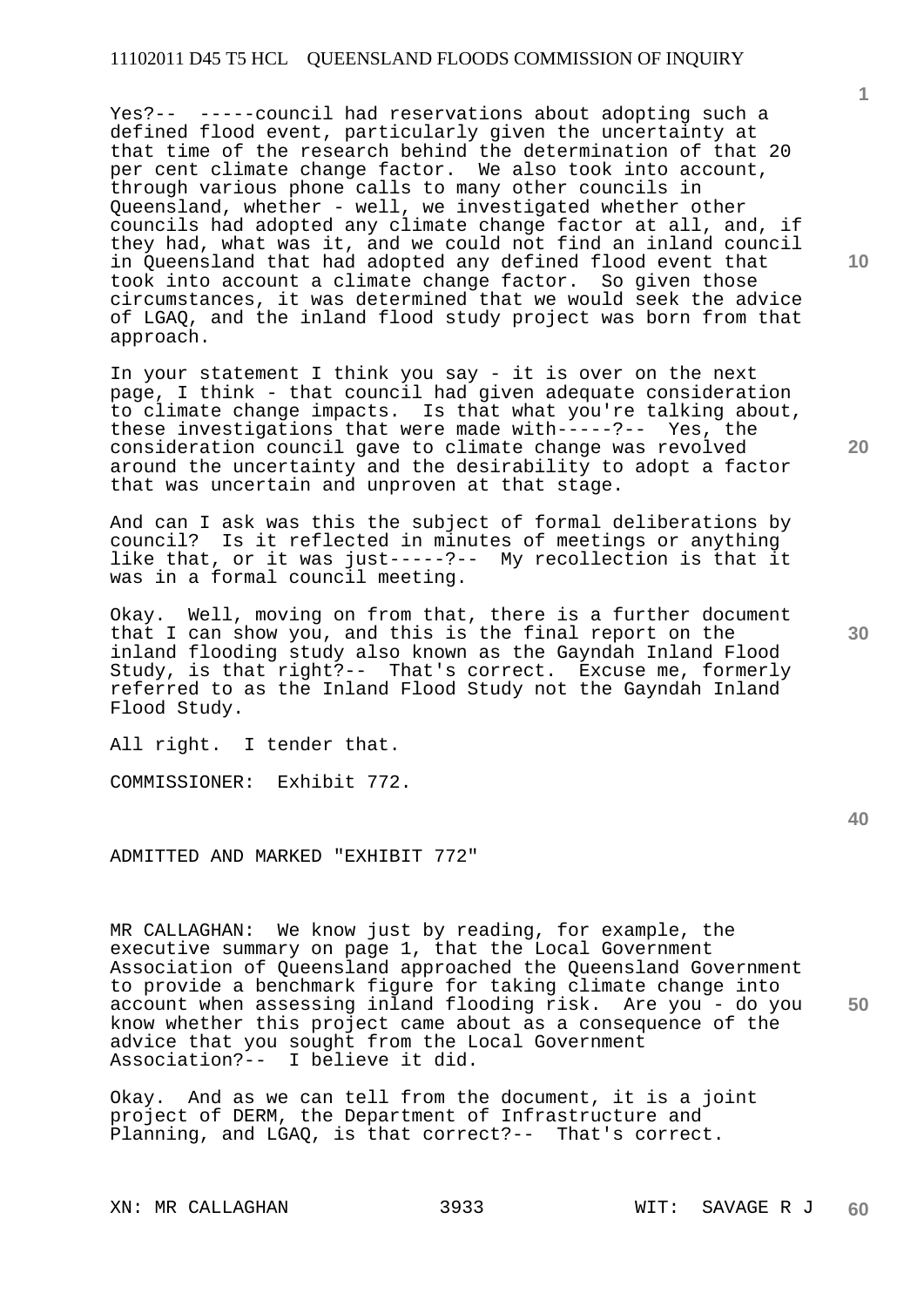Now, if I can ask you to turn to page 2 of that document? And, again, this is still in the summary - certain policy options are recommended for the North Burnett Regional Council, is that right?-- That's correct.

And I will show you a further document. Can you identify that<br>one? You will be familiar with it?-- Yes. one? You will be familiar with it?--

**10**  That is the policy options for incorporating climate change into the Flood Risk Management Framework in Gayndah, is that right?-- That's correct.

I tender that as well.

COMMISSIONER: Exhibit 773.

ADMITTED AND MARKED "EXHIBIT 773"

MR CALLAGHAN: Perhaps in that latter document we might turn to page 6 of that one. There are two policy options for council, is that correct?-- That's correct.

And when we go through the document, we can see there is an explanation of those options and we can see that the strengths and limitations of each option are canvassed?-- Yes.

Can you tell us the status of these as far as council is concerned?-- Both of these reports and some further attached reports have been provided to council for information made this year. Both reports are currently also with our consultant planners who are drafting our planning scheme, and both reports are being considered by our internal staff. Between our consultant planner and ourselves we have some reservations about the complexity of the recommendations and are working to look at simplifying those recommendations. At this stage no consideration has been given by council to the recommendations, though.

Okay. Can you - are you able to share with us the concerns about the complexity? The options do seem to the lay observer to be fairly well explained. Is that the sort of complexity that-----?-- If I could make an example-----

Please?-- -----say we take a residence in matrix A, if we look at a residential dwelling.

Which page are you on?-- Page 9.

Yes?-- Residential dwelling of less than seven units.

Yes, the top of the page there?-- It refers us to map 2, flood extent in future climate scenario 27, 70. If we then refer over to the maps on page 16 and 31, the resolution - one of our problems is the resolution in these maps is not good

**30** 

**20** 

**40** 

**50**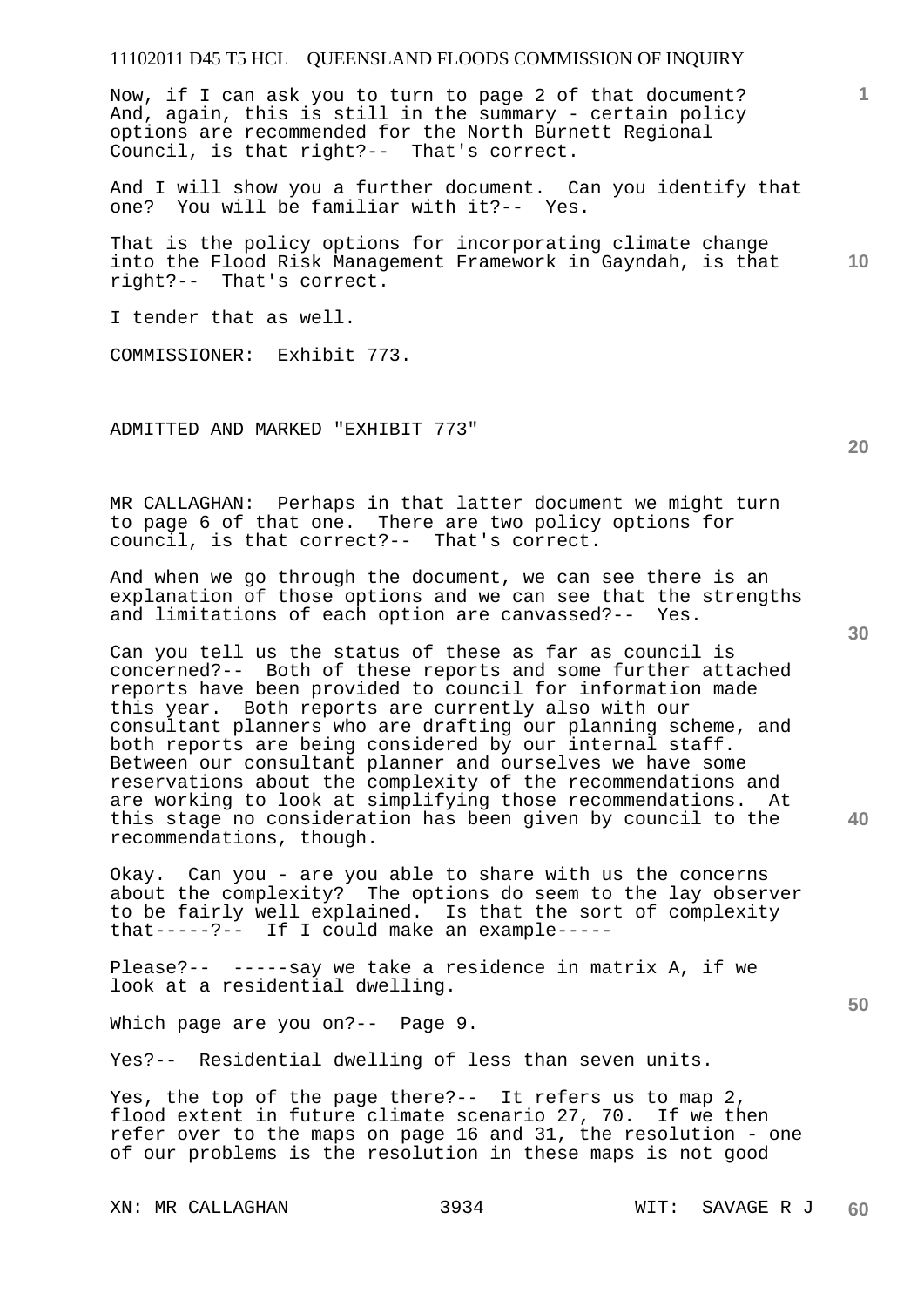enough for us to be able to make determination on an individual lot. So we need to talk to LGAQ and the drafters of the report to get better mapping. We also have a concern in the next line down in matrix A, a residential dwelling of seven or more units with a planning period or anticipated asset life of 60 years. That refers us to map 3, which more correctly reflects the .2 per cent AEP rather than a .5 or 1 per cent AEP, which takes us into the realms of a 1:500 year flood event which we have some concerns about.

I see. All right. Are there any other concerns that you have with this issue? Perhaps even-----?-- Our staff have difficulty explaining this to the layperson that comes in to make an inquiry, and given that these documents ultimately would end up in a planning scheme or a planning scheme policy, we would like our documents to be understandable by the general public, and we feel it is a little bit complex at the moment.

So that's an obvious concern, that any of the information has to be able to translate to the public?-- Yes.

All right. Thank you. They are all the questions I have.

COMMISSIONER: Ms McLeod?

MS McLEOD: If the Commission pleases, there are some matters raised in the council's submission that we were provided with on Sunday that I haven't yet had a chance to get instructions on. They specifically relate to the Bureau forecasts, and so on, and there is also an issue raised in recommendations by the council about communications with the council between the Bureau and the council. So I think-----

COMMISSIONER: You can put in a written response, can you?

MS McLEOD: Yes, I think a written submission would be the best way to go.

COMMISSIONER: All right. Thank you. Mr Rolls?

MR ROLLS: Mr Savage, just in relation to the increasing Queensland resilience to inland flooding and the changing climate Inland Flood Study and the policy options documents, which are the last two you have been given, which are Exhibit 772 and 773?-- Yes.

Is it true to say that those documents built on the 2008 flood study that you had - or the council had arranged for Gayndah?-- Yeah, I believe that was the source document for the study.

All right. Can you give us a little bit of geography? Gayndah is how much of the North Burnett Regional Council?-- One sixth.

**10** 

**1**

**20** 

**50**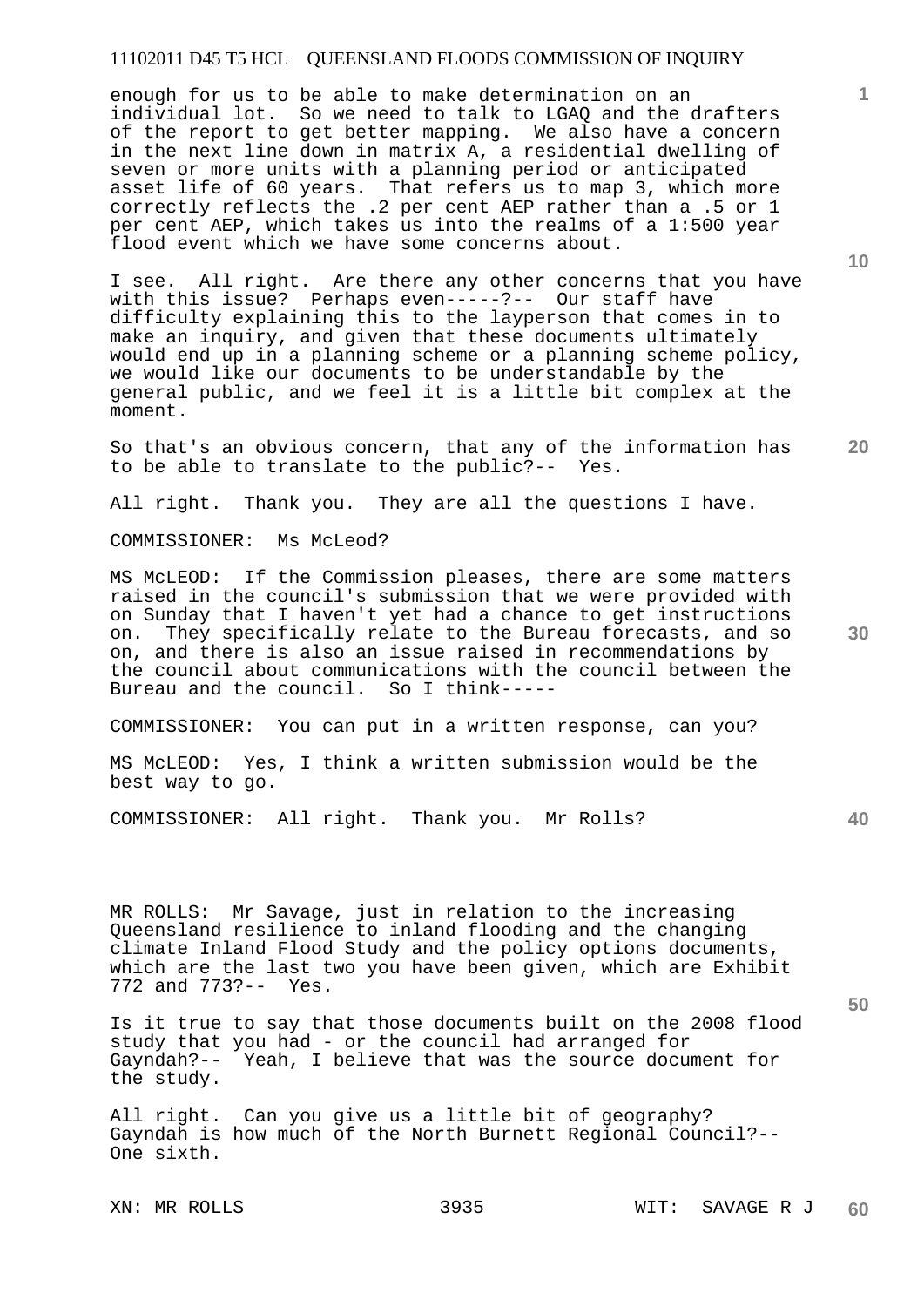One sixth. And Gayndah was formerly in what shire?-- Gayndah was formerly in a shire - Gayndah Shire Council.

Gayndah Shire. And that was amalgamated with six others?-- Five other shires.

Five other shires to form the North Burnett Regional Council?-- Correct.

So one sixth of the North Burnett Regional Council has been the subject of a flood study, is that the case?-- No, only the - basically the CBD area.

So not even the entire Gayndah Shire, the residential area, if I can call it that?-- That's correct, only the residential area.

Well, if that's so, then it is less than a sixth of the North Burnett Regional Council; would that be right?-- That would be right.

Can you help me with a figure?-- Well, Gayndah is a town of well, sorry, the North Burnett region is the region of approximately 12,000 square kilometres. The Gayndah township maybe 25 to 30 square kilometres.

So is it true to say that the flood study that's been undertaken is a - is of a relatively small area of the North Burnett regional shire?-- Absolutely correct.

**20** 

**1**

**10** 

**50**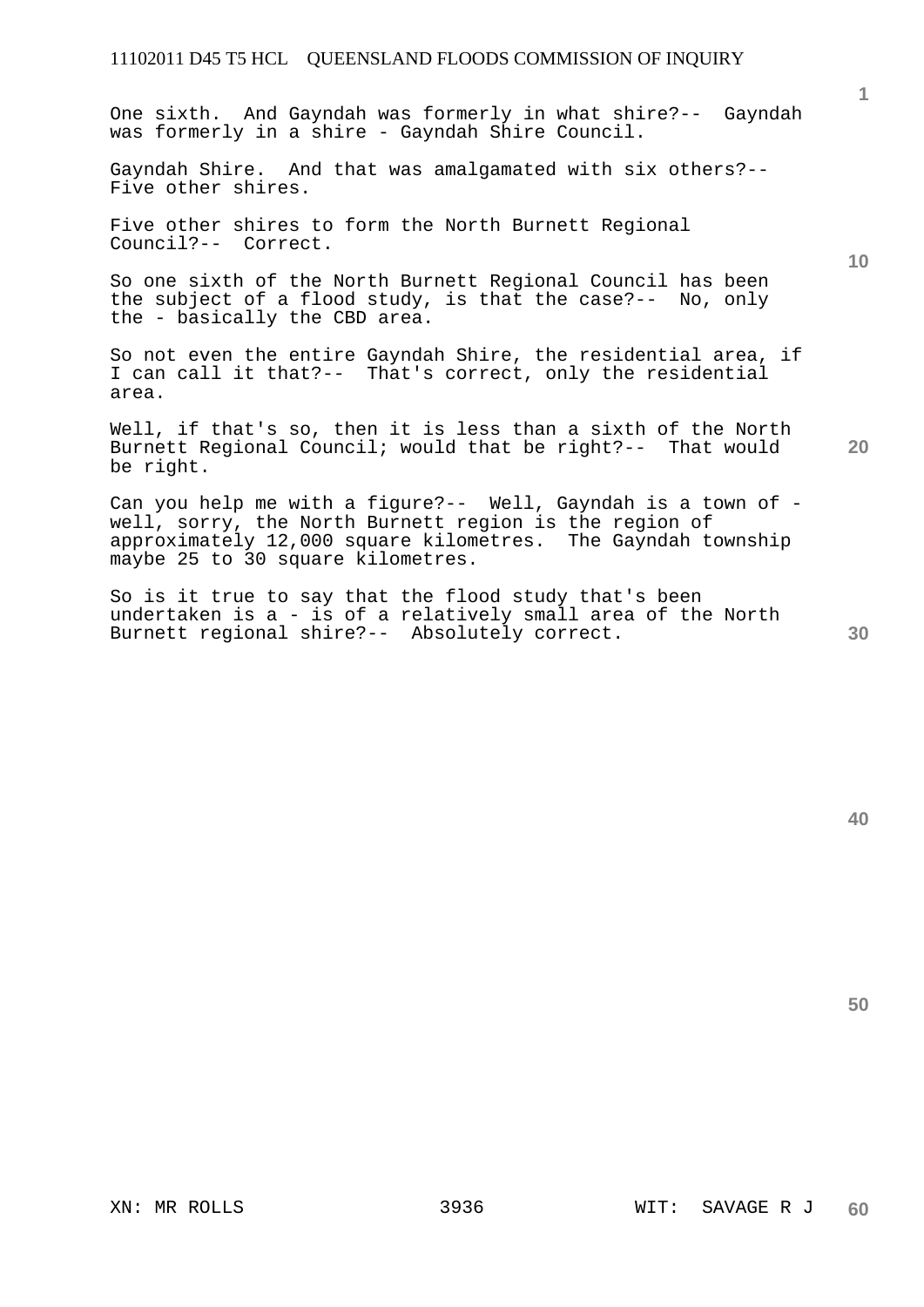Do you know the cost of what that price-----?-- The original - the original flood study was financed from - I believe - I'm not sure whether it was a State grant or a Federal grant. It was in the vicinity of 60 to \$70,000.

And the further studies that have been undertaken to have produced these two flood - these two policy options and the final report; do you know what the total cost of those were?-- I'm not aware of that. There's been no cost to council for that.

Could I suggest to you, and you can comment on this, that the total cost of the flood study and the preparation of these two documents is in the vicinity of \$300,000?-- No, I couldn't comment on that. I know that the cost to Gayndah or to the north Burnett for the initial flood study. I'm not aware of any costs associated.

If that was a correct figure or a figure in that vicinity certainly the north Burnett Regional - the Regional Council wouldn't have the funds to undertake copies of a flood study?-- No.

They wouldn't have the funds to undertake a flood study of that intensity over the entire area?-- Not under a normal operating budget scenario.

You would require a considerable injection of funds to undertake that process?-- Yes.

And it's true, is it not, that notwithstanding the money that the local authority has spent in relation to that matter just on the 2008 flood study, that hasn't been picked up in any planning scheme adopted by the council; is that right?-- Not at this stage, no. Apart from the adoption of the recommended one per cent AEP that came from the study.

How much of the north Burnett Regional Council has not had a flood study undertaken in relation to it?-- The balance of the north Burnett region.

Mr Savage, is it true that today offices of the north Burnett Regional Council are meeting with offices of the Queensland Reconstruction authority to discuss the flood plain overlay?-- That's correct.

Nothing further. Thank you.

COMMISSIONER: Thank you, Mr Ure?

MR URE: I have nothing.

COMMISSIONER: Mr Callaghan?

MR CALLAGHAN: May Mr Savage be excused?

COMMISSIONER: Thanks, Mr Savage. You're excused.

**1**

**30** 

**40** 

**20**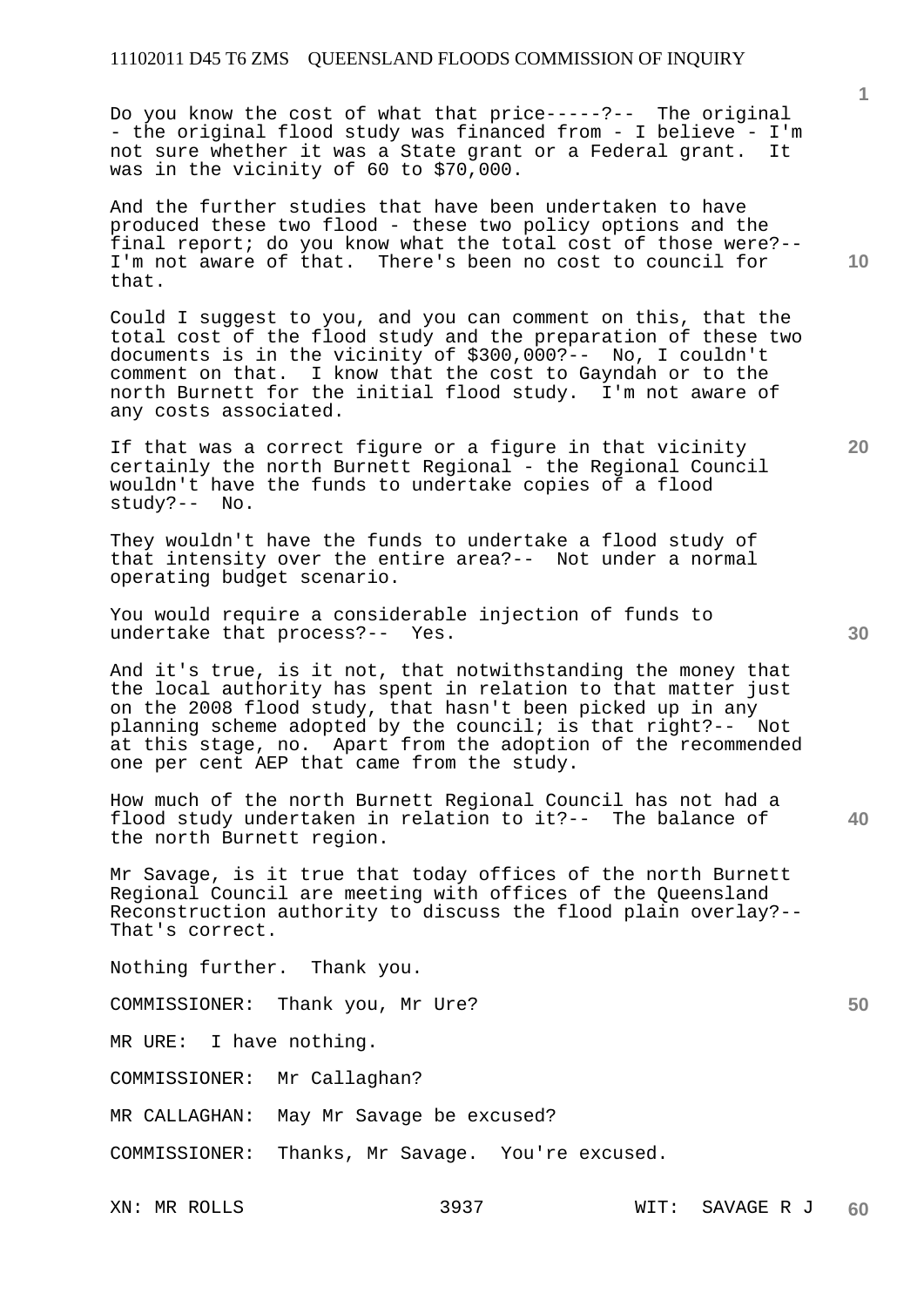WITNESS EXCUSED

MR CALLAGHAN: That's the conclusion of the oral evidence to be adduced here in Bundaberg, Madam Commissioner, but there are a number of documents to be tendered in relation to preparation of planning issues within this region and it would be appropriate to tender them now.

COMMISSIONER: Yes.

MR CALLAGHAN: Can I tender a statement of Rowan Thomas Bond. He's the disaster coordinator, dated 9 March 2011.

COMMISSIONER: Exhibit 774.

ADMITTED AND MARKED "EXHIBIT 774"

MR CALLAGHAN: A statement of Michael John Clerke, that's C-L-E-R-K-E, local disaster coordinator of the Bundaberg Regional Council.

COMMISSIONER: Exhibit 775.

ADMITTED AND MARKED "EXHIBIT 775"

**40**  MR CALLAGHAN: A statement of Councillor of Wayne Arthur Honour in relation to the Gin Gin local disaster management subgroup dated 6 September 2011.

COMMISSIONER: Exhibit 776.

ADMITTED AND MARKED "EXHIBIT 776"

MR CALLAGHAN: And there are some documents to be tendered in relation to the north Burnett Regional Council area that is, firstly, a statement of Ronald Jeffrey Smith who is the director of technical services on the north Burnett Regional Council. That statement is dated 12 September 2011.

COMMISSIONER: Exhibit 777.

**10** 

**30**